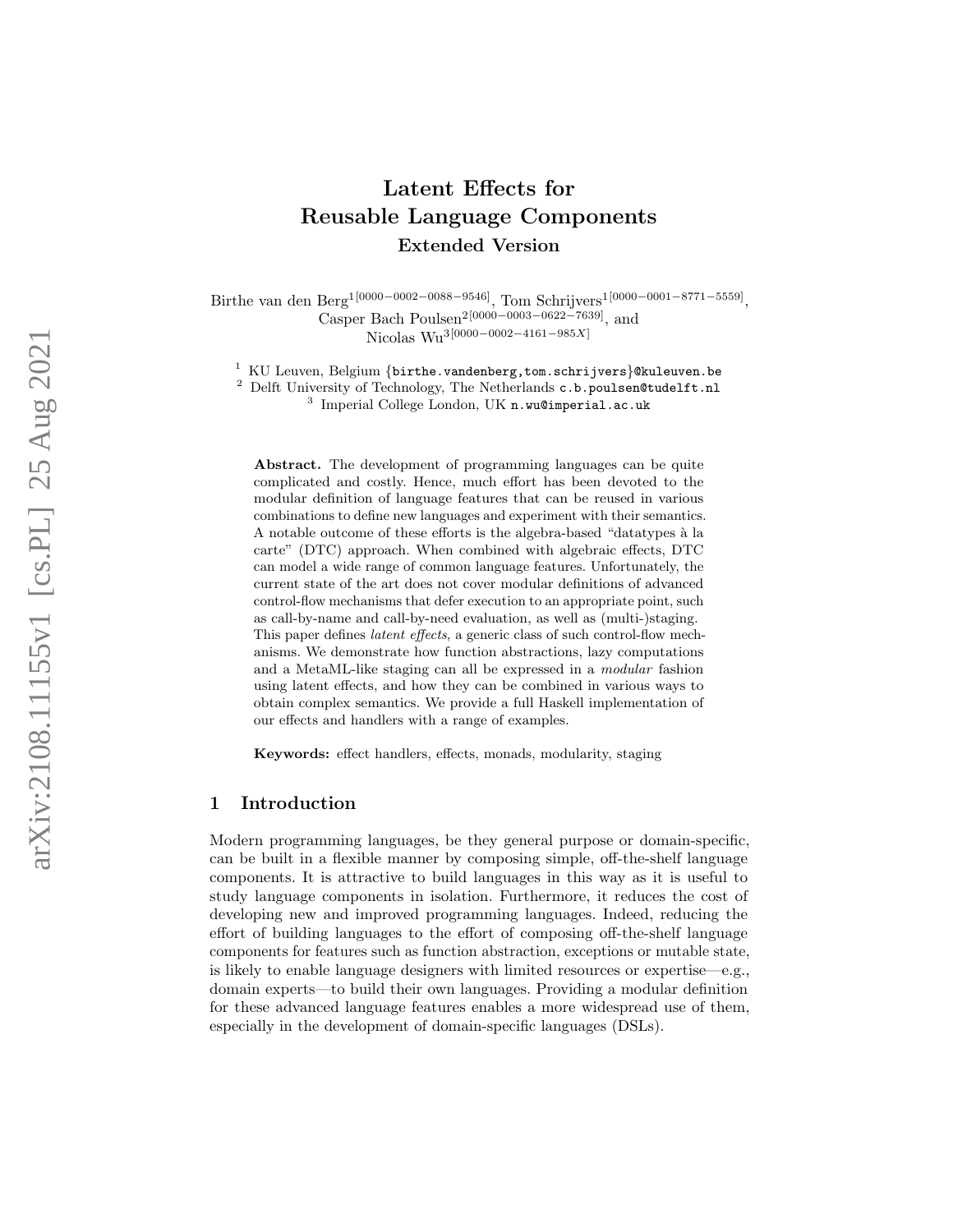To build programming languages from reusable components, we need a framework for defining those components. Two promising techniques for such a framework are Data Types à la Carte [23] (DTC) and Algebraic Effects  $\mathcal C$  Handlers [18] (AE&H). Using these, language interpreters can be implemented in two steps:

$$
Syn tax \xrightarrow{denote} Effects \xrightarrow{handle} Result
$$

The first step defines a *denote* function that maps the syntax of an object language onto effectful (monadic [13]) operations. By implementing denote using DTC, we can seamlessly compose denote functions from isolated cases for different Syntax constructors.

In the second step, *handle* defines the semantics of effectful operations and their effect interactions. Using AE&H allows cases of denote to be defined in an effect polymorphic way; i.e., a case maps to a monad that has at least the relevant operations, and possibly more. Furthermore, we can define handle functions for different effects in isolation, and seamlessly compose them by nesting handlers. Thus, DTC+AE&H provides a powerful framework for composing programming languages from isolated components.

However, not all language fragments have an obvious modular definition in terms of AE&H. Traditional algebraic effects and scoped effects [30] are baking in assumptions about control-flow and data-flow. These assumptions get in the way of expressing a modular semantics for some language features. In particular, control-flow mechanisms that defer execution, such as lambda abstractions with effectful bodies, lazy evaluation strategies, or (multi-)staging, are neither algebraic [17] nor scoped. This implies that the only way to implement these mechanisms is by means of sophisticated encodings that are often relatively low-level and non-modular. As such, these control-flow mechanisms present a severe challenge for allowing non-experts to build programming languages by composing off-the-shelf components.

This paper presents a novel form of effects and handlers that addresses this challenge: latent effects and handlers. Latent effect handlers defer the running of side effects, such that they are "latent" until handlers for all effects have been applied. This notion of effects can be used to directly define handlers for language components that defer execution, such as lambda abstractions with effectful bodies, lazy evaluation, and (multi-)staging.

After introducing the background (Section 2), our main contributions are:

- $-$  We introduce *latent effect trees*, implemented using Haskell (Section 3).
- We show how to encode lambda abstraction and application in terms of latent effects. We illustrate how this allows us to define lambda abstraction with effectful bodies as a composable language component (Section 3).
- We illustrate how to compose languages from reusable components using latent effects by showing how to encode lazy evaluation (call-by-need and call-by-name), and MetaML-like multi-staging (Section 4).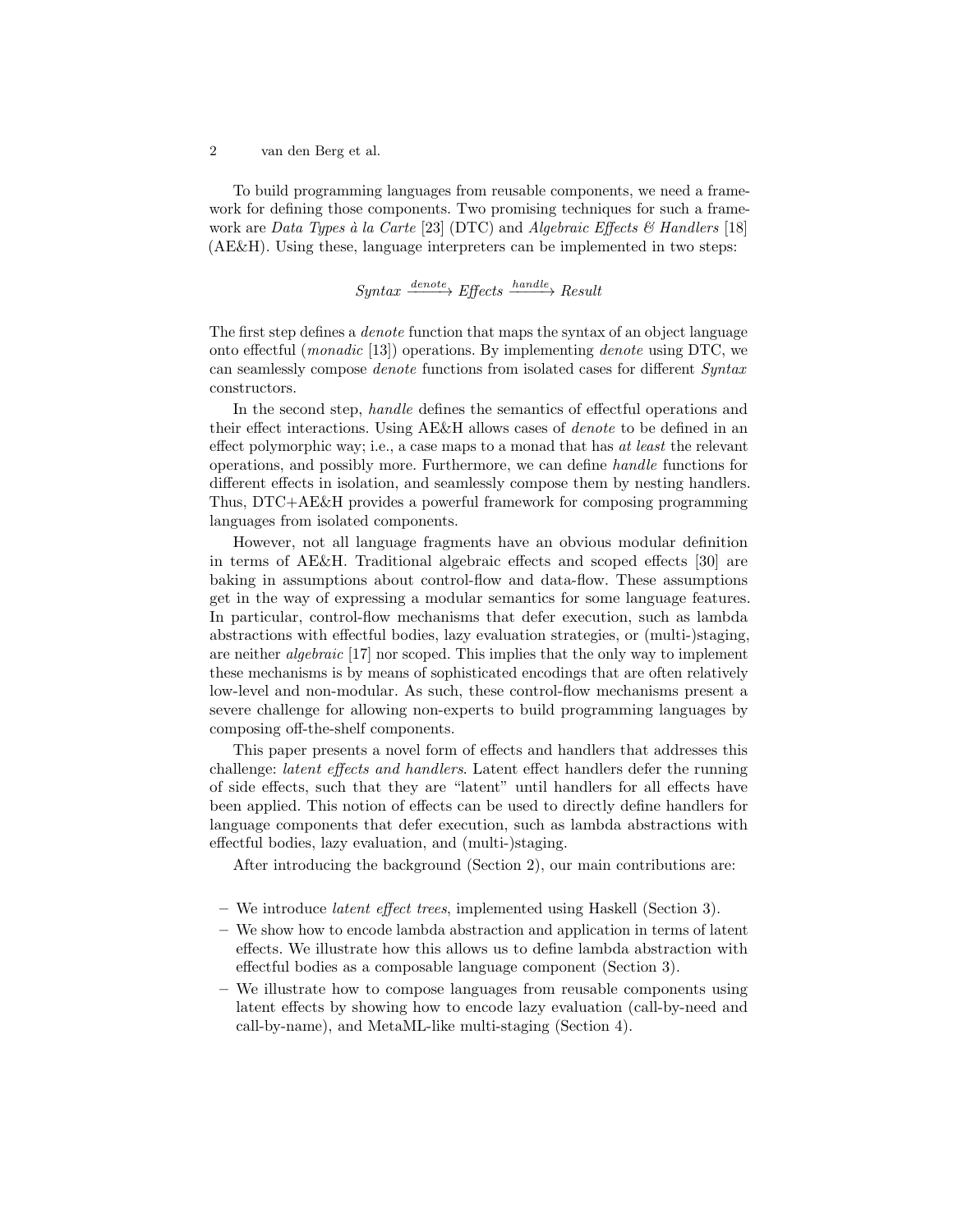– We provide an effect library<sup>4</sup> with syntax and semantics in Haskell for various simple and advanced language features. These features can be used as isolated components to construct languages (Section A).

Finally, we discuss related work (Section 5) and conclude (Section 6).

# 2 Background and Motivation

This section summarizes the state of the art in modular language definition by means of DTC and AE&H, discusses the challenges and problems associated with treating lambdas in this setting, and sketches how our new latent effects enable the integration of modular forms of advanced control-flow effects.

### 2.1 Modular Syntax and Semantics with Data Types à la Carte

Data types à la Carte  $[23]$  (DTC) solves the core problem of assembling language definitions from isolated components. It solves this for both syntax and semantics to be composed in a modular way. For an accessible introduction to DTC, we refer to [23]; we summarize the key points here.

Firstly, the abstract syntax of a language is modularized into the syntax of each isolated feature. This is achieved by defining a recursive type Syntax S of ASTs in terms of the shape S of its nodes. This shape S can be composed out of shapes  $S_1, \ldots, S_n$  of the individual features:  $S = S_1 + \ldots + S_n$ .

Secondly, the semantic function *denote* ::  $Syn tax S \rightarrow M$  that maps ASTs  $Syntax S$  to their meaning M is modularized into the separate syntactic maps of the individual features. This is done by parameterizing the recursive semantic map of the AST with the semantic mapping of the individual nodes,  $denote$ fold denotes where denotes  $: S M \to M$  is composed out of the semantic maps:

 $denotes_1 :: S_1 M \rightarrow M$  $denotes_n :: S_n M \to M$  $denotes = denote_{S_1} + ... + denote_{S_n}$ 

This modular approach affords great flexibility to quickly assemble a range of different languages and to explore language design: features can be added or removed, and their semantic maps can be changed. We use the DTC approach extensively when defining a library of effects in Section 4.3.

Unfortunately, this approach comes with a serious limitation: to be able to combine the semantic maps of different features, they must agree on the semantic domain  $M$ . This often prohibits the unanticipated combinations of features, even due to small differences in their semantic domain, such as one feature requiring access to an environment or store that the other feature does not expect.

Moggi [13] observed that many of the differences in semantic domains of common language features, usually called (side-)effects, can be captured in the category-theoretical pattern of monads. Although not all monads compose, the

<sup>4</sup> https://github.com/birthevdb/Latent-Effect-and-Handlers.git.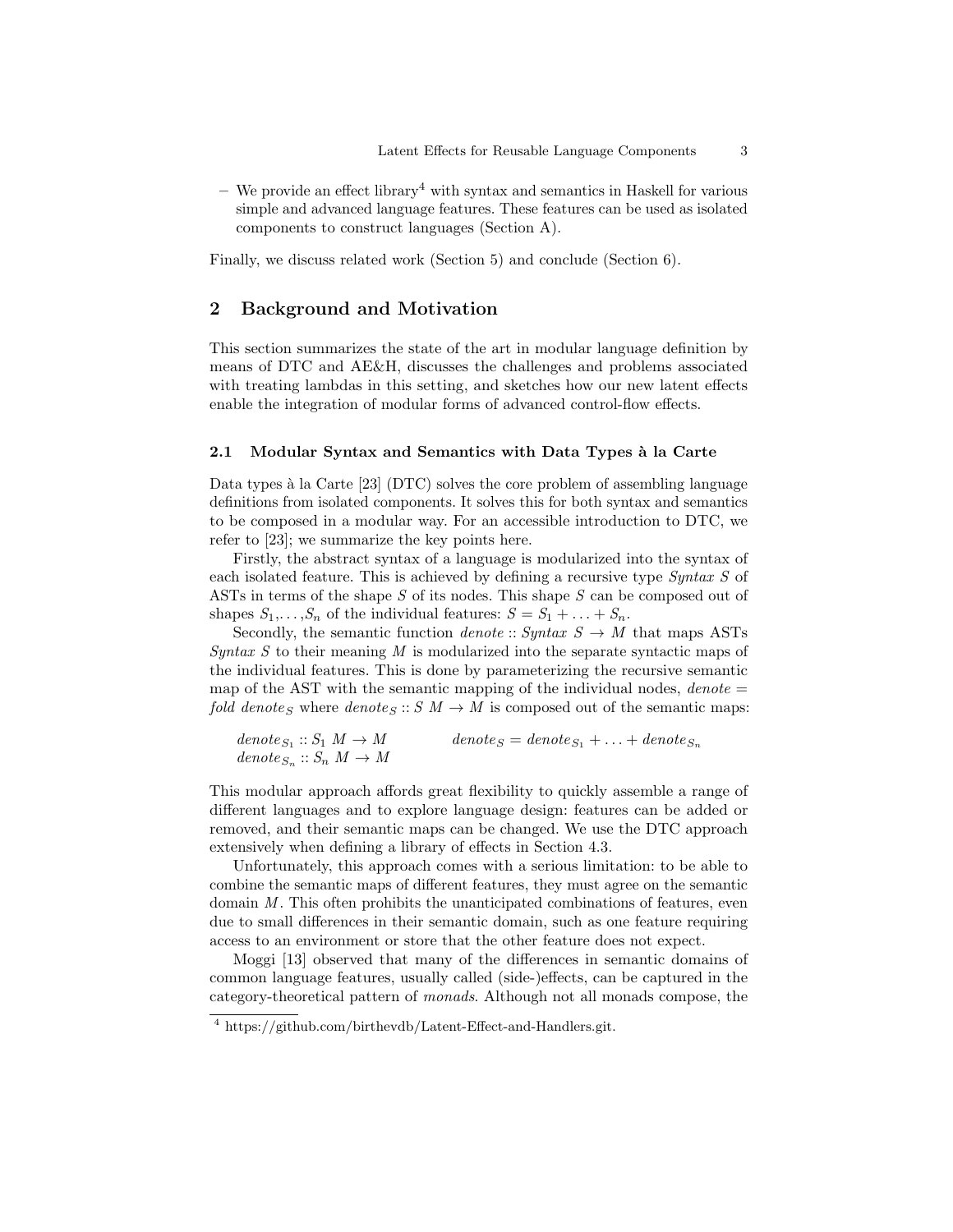state of the art in modular monads, algebraic effects and handlers (AE&H) [18], is well-aligned with the DTC approach of modular language features.

In fact, AE&H tackles the problem of modularly defining a monad in much the same way DTC tackles the problem of modularly defining a language. Indeed, the API of the monad (its "syntax") is modularized into separate effects; the category-theoretical concept of a free monad plays the role of an abstract syntax of API calls. A modular meaning is assigned to the free monad by means of semantic maps for the separate effects. The key difference with DTC is that the different effects do not all have to be mapped to the same semantics. Instead, by means of "modular carriers" their semantics can be layered [20].

Whereas AE&H is used to define (simpler) language features, we use latent effects and handlers, which we introduce in Section 3, to modularly define more complex language features.

### 2.2 Advanced, Non-Modular Control-Flow Effects

The AE&H literature shows how to express a range of different control-flow effects such as exceptions, non-determinism and even call-with-current-continuation. However, as traditional effects and handlers rely on assumptions about data-flow and control-flow, more advanced and complicated control-flow effects are missing, such as call-by-name and call-by-need evaluation or multi-staging. These features typically defer execution and are non-algebraic.

An operation is *algebraic* when it meets the following requirements:

- 1. It can be expressed as  $op::D \to \forall a.M \ a \to ... \to M \ a$  where D represents the non-computational parameters that the operation has,  $M$  is a monad with algebraic operations, and each  $M$  a typed parameter represents a possible continuation of the operation.
- 2. It satisfies the algebraicity property, which states that, no matter which possible continuation  $m_i$  we take, the continuation *immediately* transfers control to the current continuation k.

 $(op d m_1 ... m_n) \gg k \equiv op d (m_1 \gg k) ... (m_n \gg k)$ 

Although many operations are algebraic, there are many common controlflow operations that are not. For instance, catch ::  $\forall a.M \ a \rightarrow M \ a$  is an operation that executes the computation in the first argument, and if that computation raises an exception, proceeds by executing the second argument. The *catch* operation is not algebraic; i.e.,

 $(\text{catch } m_1 m_2) \gg k \not\equiv \text{catch } (m_1 \gg k)$   $(m_2 \gg k)$ 

since exceptions raised during evaluation of  $k$  should not be handled by  $m_2$ .

The lack of support for control-flow effects such as exception handling, motivated the development of scoped effects [30]. An operation is scoped when it can be expressed as having the following type: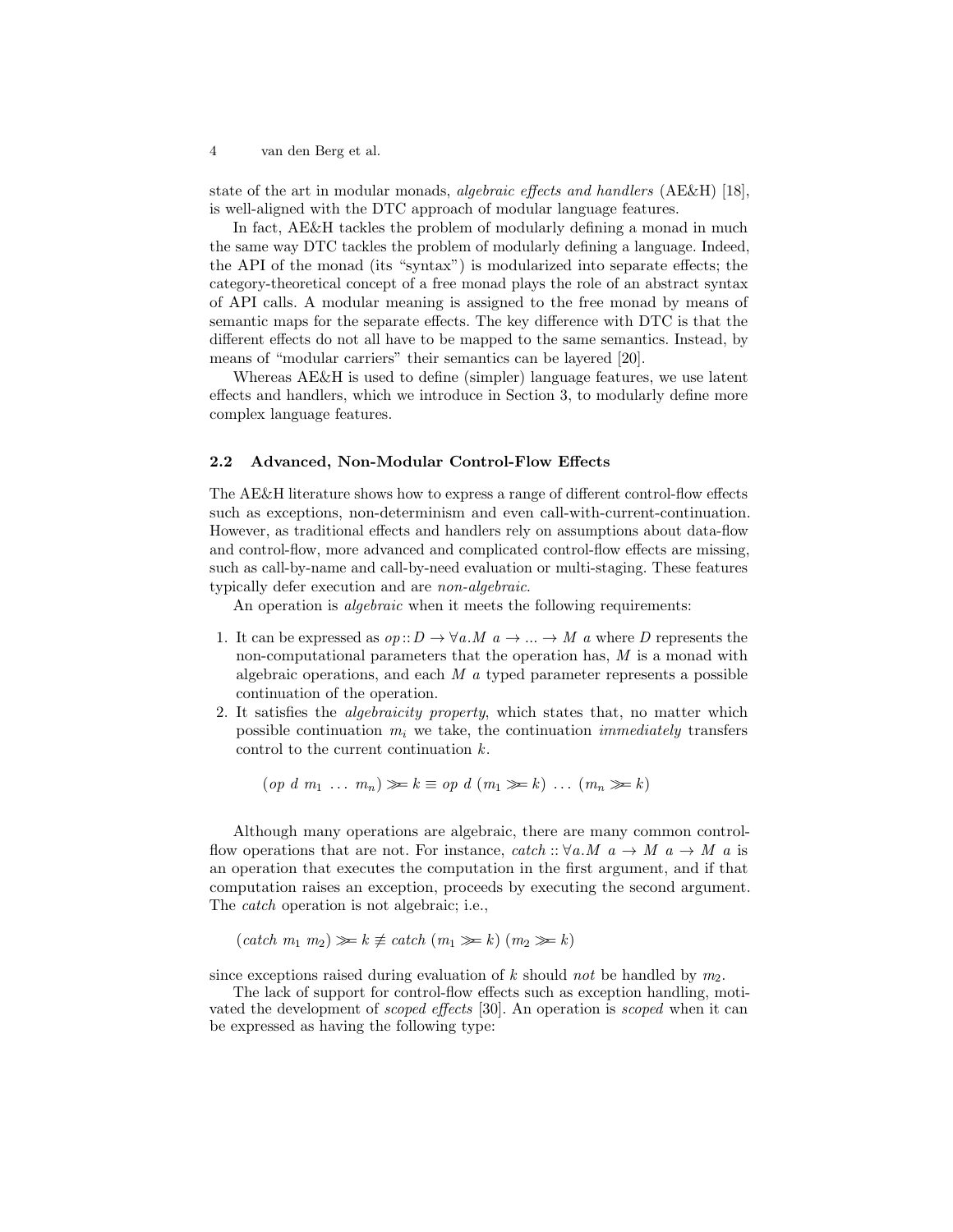$$
op: D \to \forall a.M \ a \to \dots \to M \ a \to \forall b.(a \to M \ b) \to \dots \to (a \to M \ b) \to M \ b
$$

The universal quantification over  $a$  restricts data flow: for a given operation op d  $m_1 \ldots m_n$   $k_1 \ldots k_m$ , it is only the possible continuations  $k_1 \ldots k_m$  that can inspect values yielded by computations  $m_i$ . The allowable destinations of data produced by the computation are restricted to those determined by the operation. The catch operation is compatible with this restriction: it can be implemented as a scoped operation *catch'* ::  $\forall a.M \ a \rightarrow M \ a \rightarrow \forall b.(a \rightarrow M \ b) \rightarrow M \ b$ .

However, this pattern does not apply to more advanced control-flow effects for which the data produced by a computation can be used outside of the operation. For example, lambda abstractions delay the execution of computations in the body of a function until the function is applied (or not, depending on dynamic control- and data flow). To support such deferred execution, the return type V in the body of a lambda abstraction abstr :: String  $\rightarrow M$  V  $\rightarrow M$  V is not universally quantified. Thus, abstr is not a scoped operation. It is also not algebraic, as the equation abstr x  $m \gg k \equiv abstr \; x \; (m \gg k)$  would cause k to be (wrongly) deferred, and could cause free variables in k to be captured. Other control-flow effects, such as call-by-need and call-by-name evaluation and multi-staging annotations for (dynamically) staging and unstaging code, defer execution in a similar way, and are similarly neither scoped nor algebraic.

It is theoretically possible to define the control-flow effects discussed above, by making the control flow of all operations explicit; e.g., by writing interpreters in continuation-passing style (CPS). However, the relatively low-level nature of CPS and its non-modular style, make this approach fall short of our goal of composing languages from simple, off-the-shelf components.

### 2.3 Our Approach: Latent Effects

We provide modular support for advanced control-flow effects such as function abstraction, with its different evaluation semantics, and staging. Our solution generalizes the approach of DTC and AE&H outlined above. In fact, it does not require any changes to the DTC approach for modular abstract syntax trees and modular semantic mapping. It only impacts the second part of the pipeline, replacing AE&H with a more general notion of latent effects and handlers  $(LE\&H).$ 

LE&H is based on a different, more sophisticated structure than AE&H's free monad. This structure supports non-atomic operations (e.g., function abstraction, thunking, quoting) that contain or delimit computations whose execution may be deferred. Also, the layered handling is different. The idea is still the same, to replace bit by bit the structure of the tree by its meaning. Yet, while AE&H grows the meaning around the shrinking tree, LE&H grows little "pockets of meaning" around the individual nodes remaining in the tree, and not just around the root. The latter supports deferred effects because later handlers can still re-arrange the semantic pockets created by earlier handlers.

LE&H are the first to modularly express advanced control-flow effects, such as staging and lambda abstractions, and provide different handlers, e.g., for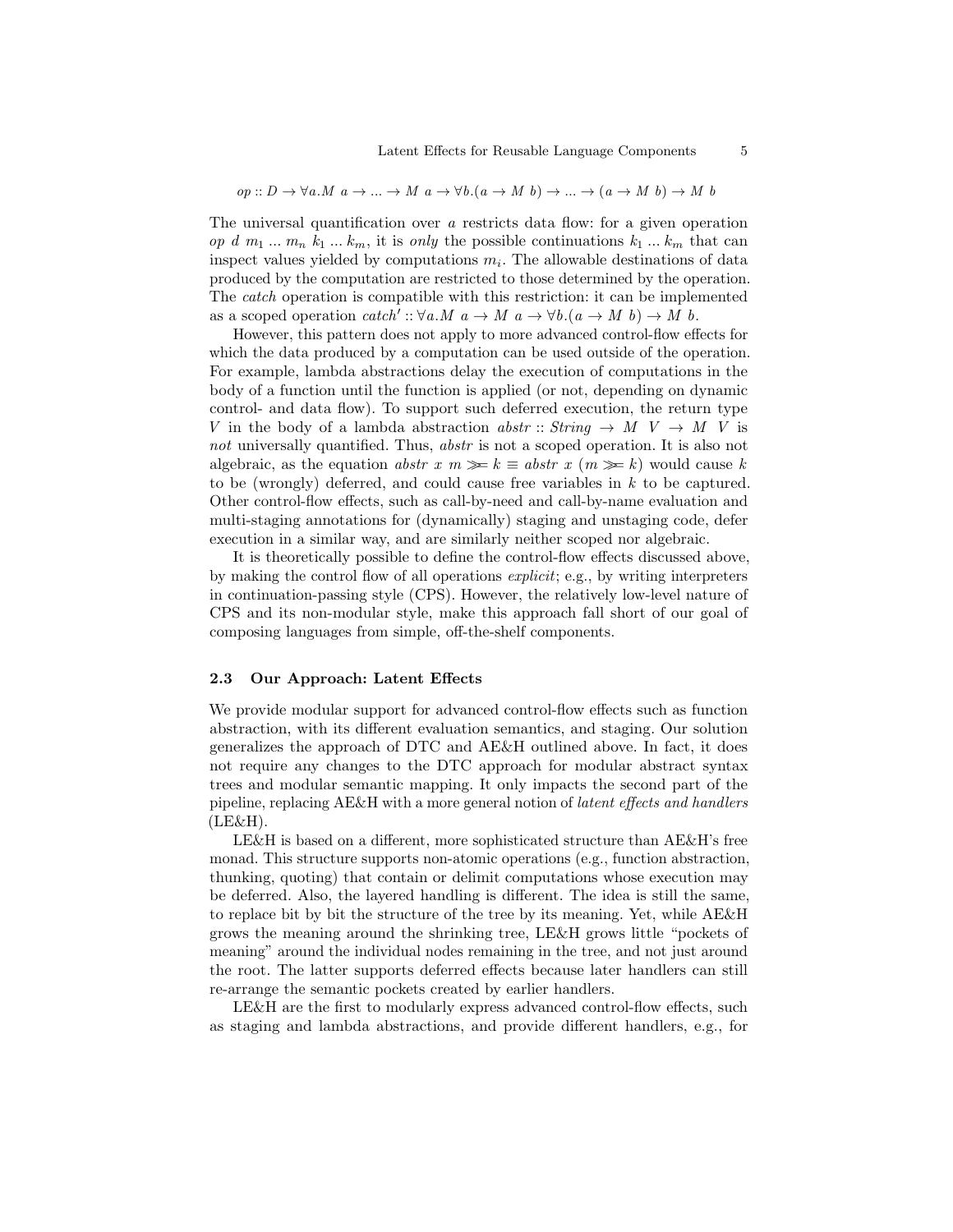call-by-name and call-by-need evaluation. Moreover, they combine with existing algebraic effects to express varying semantics for a large range of languages.

# 3 Latent Effects

This section presents latent effects. Latent effects generalize algebraic effects to include control-flow mechanisms that defer computation. As our running example we use lambda abstraction, which—as discussed in Section 2.2—is neither an algebraic nor a scoped operation. We show that it can be defined as a latent effect. We start from a non-modular version that we refine in two steps. First we add support for modular signatures, and then support for modular handlers.

### 3.1 Non-Modular Definition of Lambda Abstraction

First we provide a non-modular definition of the lambda abstraction effect.

*Monadic Syntax Tree* The type  $LC$  v a is a non-modular monadic syntax tree that supports three primitive operations for a de Bruijn indexed  $\lambda$ -calculus.

#### data  $LC$  v a where

 $Return :: a \rightarrow LC \, v \, a$  $Var$  ::  $Int \rightarrow (v \rightarrow LC \ v \ a) \rightarrow LC \ v \ a$  $App \n:: v \rightarrow v \rightarrow (v \rightarrow LC \ v \ a) \rightarrow LC \ v \ a$ Abs  $\ :: LC \ v \ v \rightarrow (v \rightarrow LC \ v \ a) \rightarrow LC \ v \ a$ 

Here, the v of LC v a is a value type parameter, and a represents the return type of the computation. Thus  $Return x$  is a trivial computation that returns  $x$ . Var i k retrieves the value of type v associated with the *i*th variable and passes it to the continuation k. The application  $App\ v_1\ v_2\ k$  applies the value  $v_1$  to the value  $v_2$  and passes the result to the continuation. Finally, Abs e k builds a closure value out of the function body e and passes it to the continuation.

For example, we can represent the lambda expression  $(\lambda x \rightarrow x)$  1 as the LC expression Abs (Var 0 Return) ( $\lambda v \rightarrow App \ v 1$  Return). This computation constructs an abstraction and passes it to the continuation as a (closure) value v. The continuation applies v to 1 and passes the result to  $Return$ . The closure retrieves the the value of variable with index  $0$  (i.e.,  $x$ ) and passes it to Return.

Handler The idea of a handler is to map the syntax tree onto its meaning. We illustrate this on the LC v a type, where we use the type  $v = Closure$  for values.

| data $Closuret$ where                                            | type $FunPtr_1 = Int$             |
|------------------------------------------------------------------|-----------------------------------|
| $Clos_1 :: FunPtr_1 \rightarrow Env_1 \rightarrow Closure_1$     | <b>type</b> $Env_1 = [Closure_1]$ |
| <b>type</b> $Store_1 = [LC \text{ Closure}_1 \text{ Closure}_1]$ |                                   |

A closure contains a function pointer and an environment. The function pointer is an index into a list of deferred computations (i.e., function bodies) that we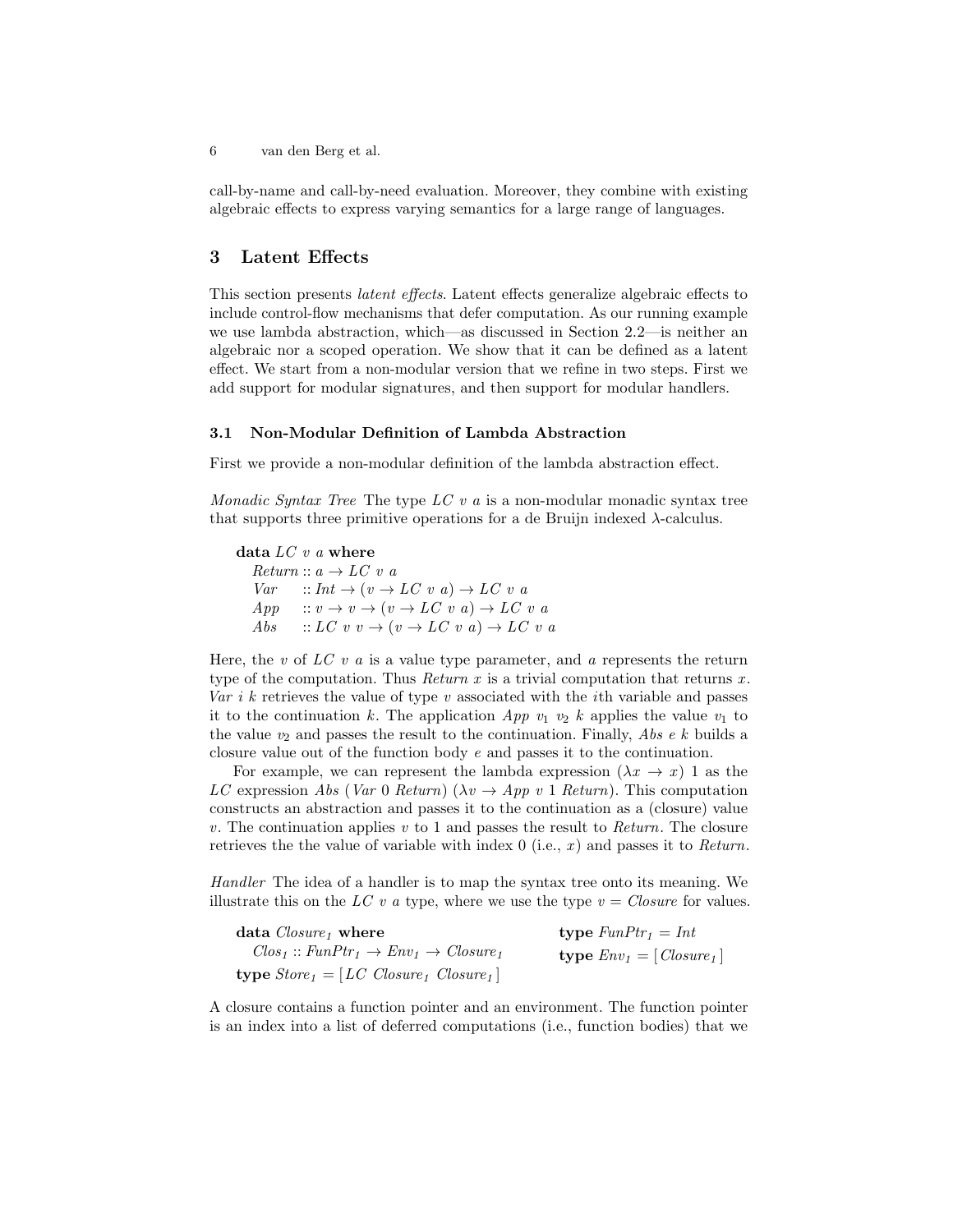call the (resumption) store. The environment is a list that maps the closure's parameters (which are indexes) onto their values.

Now we are ready to define the handler *handleAbs* as a function that, given an initial environment and store, maps an  $LC$  Closure a computation onto its meaning, which is a tuple of the result value of type a and the final store.

```
handleAbs::Env_1 \rightarrow Store_1 \rightarrow LCClosure_1 Closure_1 \rightarrow (Store_1, Closure_1)handleAbs _ r (Return x) = (r, x)handleAbs env r (Var n k) = handleAbs env r (k (env !! n))
handleAbs env r (App v_1 v_2 k) = handleAbs env r' (k v)where (Clos_1 f p env') = v_1(r^{\prime}% r^{\prime})=\sum_{r^{\prime}=0}^{\infty}r^{\prime}r^{\prime}, v) = handleAbs (v_2 : env') r (r!! fp)
handleAbs env r (Abs e k) = handleAbs env r' (k v)where v = Clos_1 (length r) env
            r' = r + [e]
```
First, the leaf case of the handler returns the value in that leaf, supplemented with the resumption store. Next, the variable case looks up the variable in the environment and passes it to the continuation. Then, the application case unpacks the closure, retrieves the corresponding function body from the resumption store and applies it to the extended environment and store. The resulting value is passed to the continuation. Finally, the abstraction case adds the function body to the resumption store, creates a closure that indexes this new entry, and calls the continuation on this closure value.

### 3.2 Modular Latent Effect Signatures and Trees, Version 1

We now modularize the definition of  $LC$  by separating the recursive structure of the monadic syntax from the node shapes of the *Var*,  $App$  and  $Abs$  operations.

Latent Effect Signature We call the node shapes the latent effect signature. In this case, it is called *Abstracting v* with  $v$  the type of values.

data Abstracting  $v :: * \rightarrow (* \rightarrow *) \rightarrow *$  where  $Var' :: Int \rightarrow$ Abstracting v v NoSub  $App': v \to v \to Abstracting \ v \ v \ NoSub$  $Abs' ::$ Abstracting v v (OneSub v)

Besides its first parameter v, the type *Abstracting v p c* is indexed by two further parameters: The parameter  $p$  is the return type of the primitive operations; this is the type of value they pass to their continuation. As all three primitive operations return a value of type v, we have that  $p = v$ . The parameter  $c::* \rightarrow *$  captures the number and result type of the subcomputations. As  $Var'$  and  $App'$  have no subcomputations, they use the type  $c = NoSub$  to indicate that. However, Abs' has a subcomputation and it indicates this with  $c = OneSub$  v. This subcomputation is the body of the function abstraction, whose return type is  $v$ . Hence,  $OneSub$  v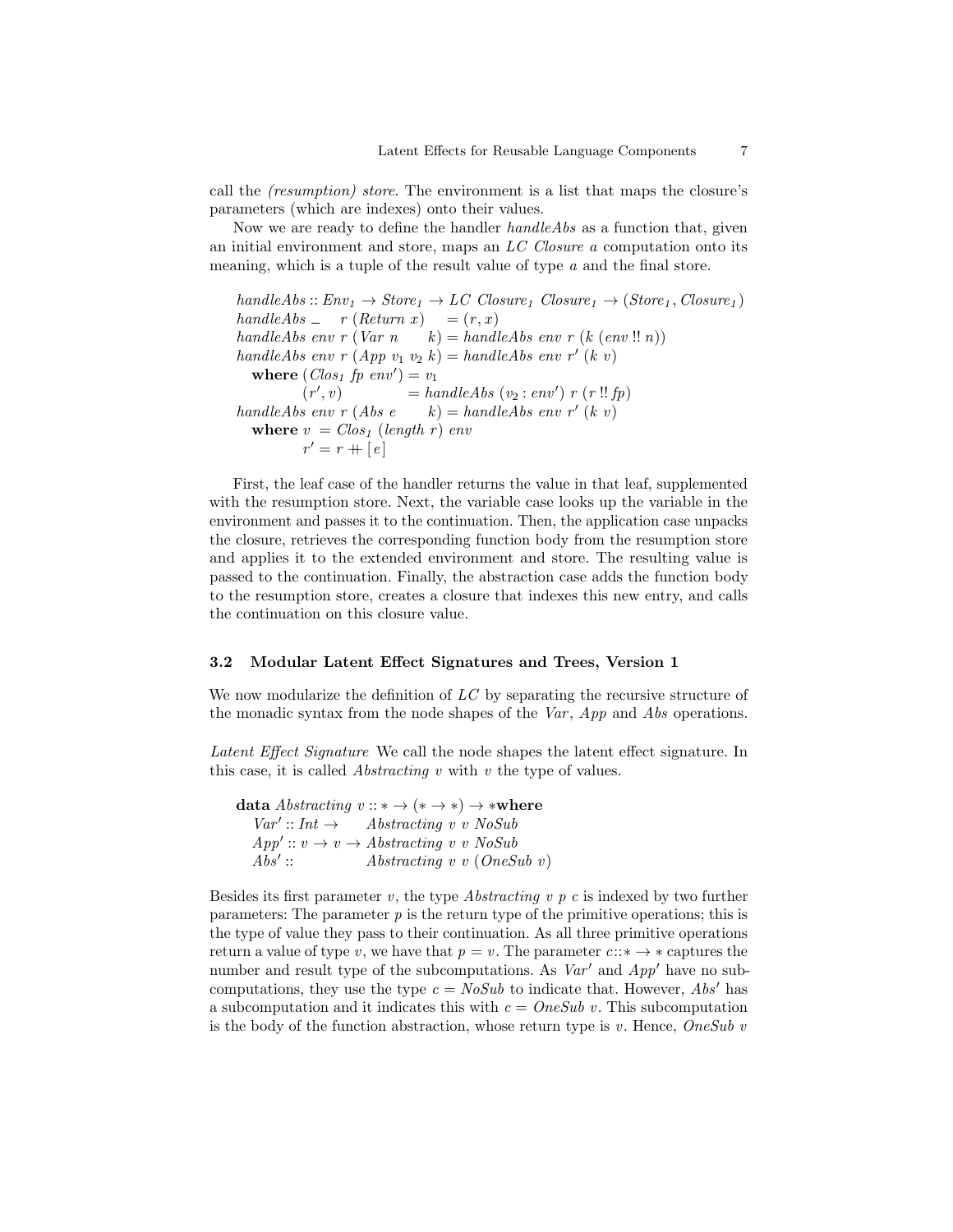has one constructor  $One::OneSub$  v.

data  $NoSub :: * \rightarrow *where$ 

data  $OneSub$  v :: \* → \*where One :: OneSub v v

Latent Effect Tree, Version 1 The type Tree<sub>1</sub>  $\sigma$  a extends a latent effect signature  $\sigma$  into a recursive syntactic structure that is a monad in a.

data  $Tree_1 (\sigma :: * \rightarrow (* \rightarrow *) \rightarrow *) a$  where  $Leaf_1 :: a \rightarrow Tree_1 \sigma a$  $Node_1 :: \sigma p \ c \rightarrow (\forall x.c \ x \rightarrow Tree_1 \ \sigma x) \rightarrow (p \rightarrow Tree_1 \ \sigma a) \rightarrow Tree_1 \ \sigma a$ 

The Leaf<sub>1</sub> constructor is trivial; Leaf<sub>1</sub> x returns a pure computation with result x. The internal nodes are of the form  $Node$  op sub k where the fields have the following meaning. The first,  $op$ , identifies what primitive operation the node represents. Next, sub is a function that, in case of a non-atomic primitive, selects the subcomputations of the node. Finally,  $k$  is the continuation of further operations to perform after the current one.

Some notable characteristics are as follows:

- Every operation has a result type  $p$  that is made available to its continuation, and a number of subcomputations c. To model these two, the signature of an operation  $op:: \sigma p c$  is parameterized by p and c.
- The function sub has type  $\forall x.c \ x \rightarrow Tree_1 \ \sigma \ x$ . The input of type c x determines what subcomputation to select; the parameter  $x$  indicates the result type of that subcomputation.
- Likewise, continuations take as input the operation's output value  $(p)$ .
- The  $Tree<sub>1</sub>$  data type is monadic, with a similar notion of return and bind as the free monad [23]:

instance Monad (Tree<sub>1</sub>  $\sigma$ ) where  $return = Left_1$  $(Leaf_1 x) \gg f = f x$  $(Node_1 op sub k) \gg f = Node_1 op sub (\lambda x \rightarrow k x \gg f)$ 

A monadic binding  $t \geq f$  thus "concatenates" the tree in f to the leaf positions in the continuation (only) of  $t$ .

We can emulate the non-modular type  $LC$  v a with  $LC'$  v a.

type  $LC'$  v  $a = Tree_1$  (Abstracting v) a

The corresponding representation for  $LC's$  Return constructor is  $Leaf_1$ . The Var constructor is represented with a  $Node_1$ .

$$
var_1 :: Int \rightarrow (v \rightarrow LC' \ v \ a) \rightarrow LC' \ v \ a
$$
  

$$
var_1 i k = Node_1 (Var' i) (\lambda x \rightarrow \text{case } x \text{ of } k)
$$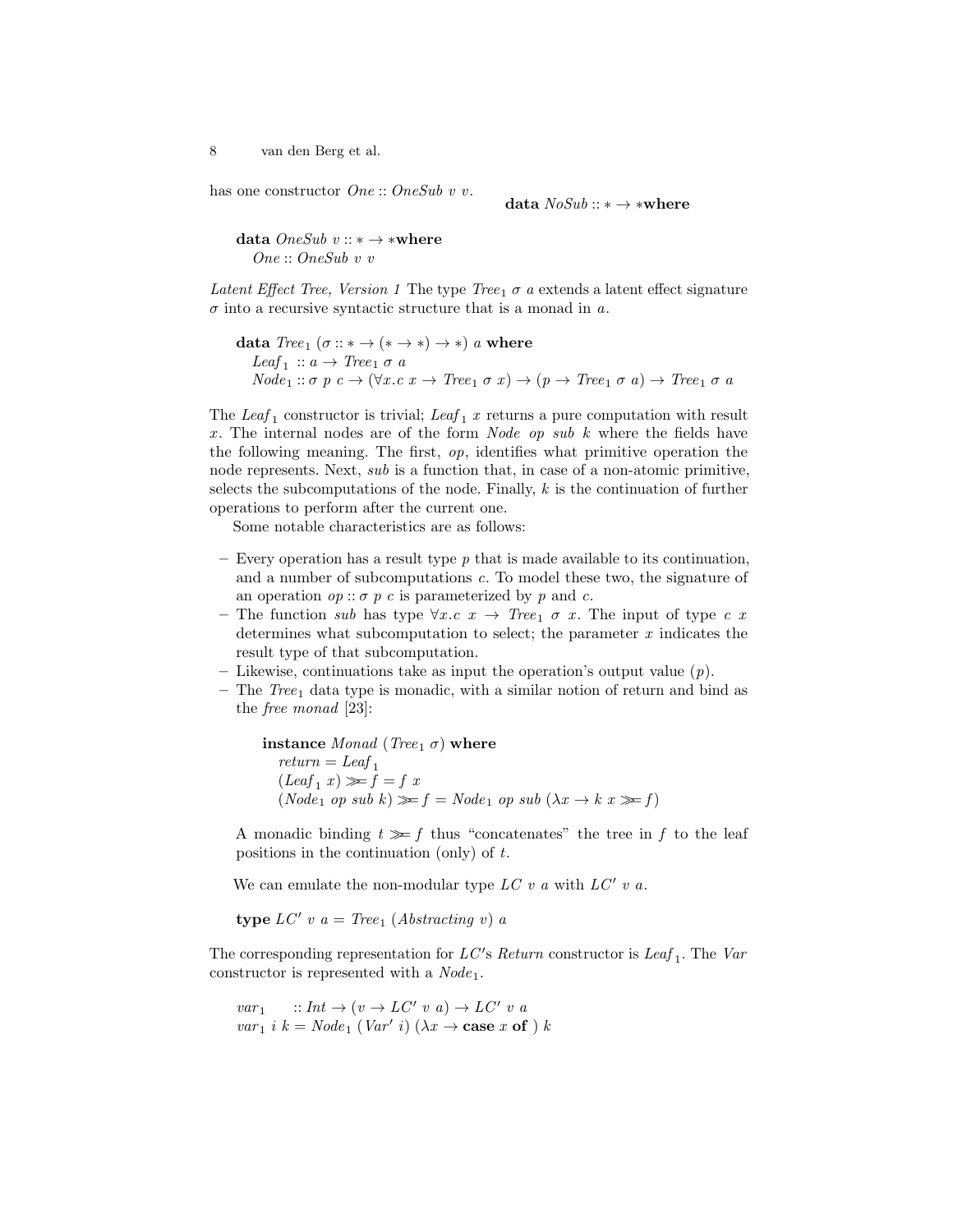```
var::(Abstracting \, v < \sigma) \Rightarrow Int \rightarrow Tree_1 \, \sigma \, vvar n = Node_1 (injSig (Var' n)) (\lambda x \rightarrow \csc x of ) Leaf
app :: (Abstracting v < \sigma) \Rightarrow v \rightarrow v \rightarrow Tree_1 \sigma vapp v_1 v_2 = Node<sub>1</sub> (injSig (App' v_1 v_2)) (\lambda x \rightarrow \textbf{case } x \textbf{ of } x) Leaf<sub>1</sub>
abs :: (Abstracting v < \sigma) \Rightarrow Tree<sub>1</sub> \sigma v \rightarrow Tree<sub>1</sub> \sigma v
abs t = Node_1 (injSig Abs') (\lambda One \rightarrow t) Leaf<sub>1</sub>
```
Fig. 1: The modular constructor functions of the Abstracting effect. These functions all fix the continuation to  $Leaf_1$ , which can easily be replaced by an arbitrary continuation k using the  $\gg$  operator of Tree<sub>1</sub>'s monad instance.

This is a  $Var'$  i node. As there are no subcomputations, there are no branches in the pattern match in the selection function on the value  $x$  of the empty type NoSub. Lastly, the continuation k receives the value produced by the operation.

The encodings of the two other operations are similar. One notable aspect of  $abs_1$  is that it does have one subcomputation. Hence, the selection function matches on the One constructor and returns t:

 $app_1 :: v \rightarrow v \rightarrow (v \rightarrow LC' v a) \rightarrow LC' v a$  $app_1$   $v_1$   $v_2$   $k = Node_1$   $(App'$   $v_1$   $v_2)$   $(\lambda x \rightarrow \textbf{case } x \textbf{ of }) k$  $abs_1 :: LC' v v \rightarrow (v \rightarrow LC' v a) \rightarrow LC' v a$  $abs_1$  t  $k = Node_1$  Abs'  $(\lambda One \rightarrow t)$  k

Modular Tree Constructors We can create modular constructors for latent effect operations, similarly to how DTC admits modular syntax constructors [23]. To this end, we use a co-product operator  $+$  that combines latent effect signatures, and a subtyping relation  $\sigma_1 < \sigma_2$  with an associated injection function,  $injSig :: \sigma_1 p c \rightarrow$  $\sigma_2$  p c. Using these, we can implement the modular constructor functions in Figure 1, that allow combining Abstracting with other latent and algebraic effects. The subtyping requirements in the type signatures are automatically inferrable by type class instance resolution in Haskell. The implementation details of + and < are given in Section A.

We can now use these modular constructors to implement denotation function cases. We can also write programs using the constructors directly. For example, the following program with a lambda abstraction with an effectful body:

```
prog :: \forall v.Num \; v \Rightarrow Tree_1 \; (Mutating \; v + Abstracting \; v + Ending) \; vprog =do
   put (1:: v)f \leftarrow abs \textbf{(do } m \leftarrow var \space 0; (n:: v) \leftarrow get; return \space (m+n))put (2:: v)app f(3:: v)
```
The body of the function abstraction increments the function argument value (de Bruijn index 0) by the *n* yielded by the *get* operation. The signature of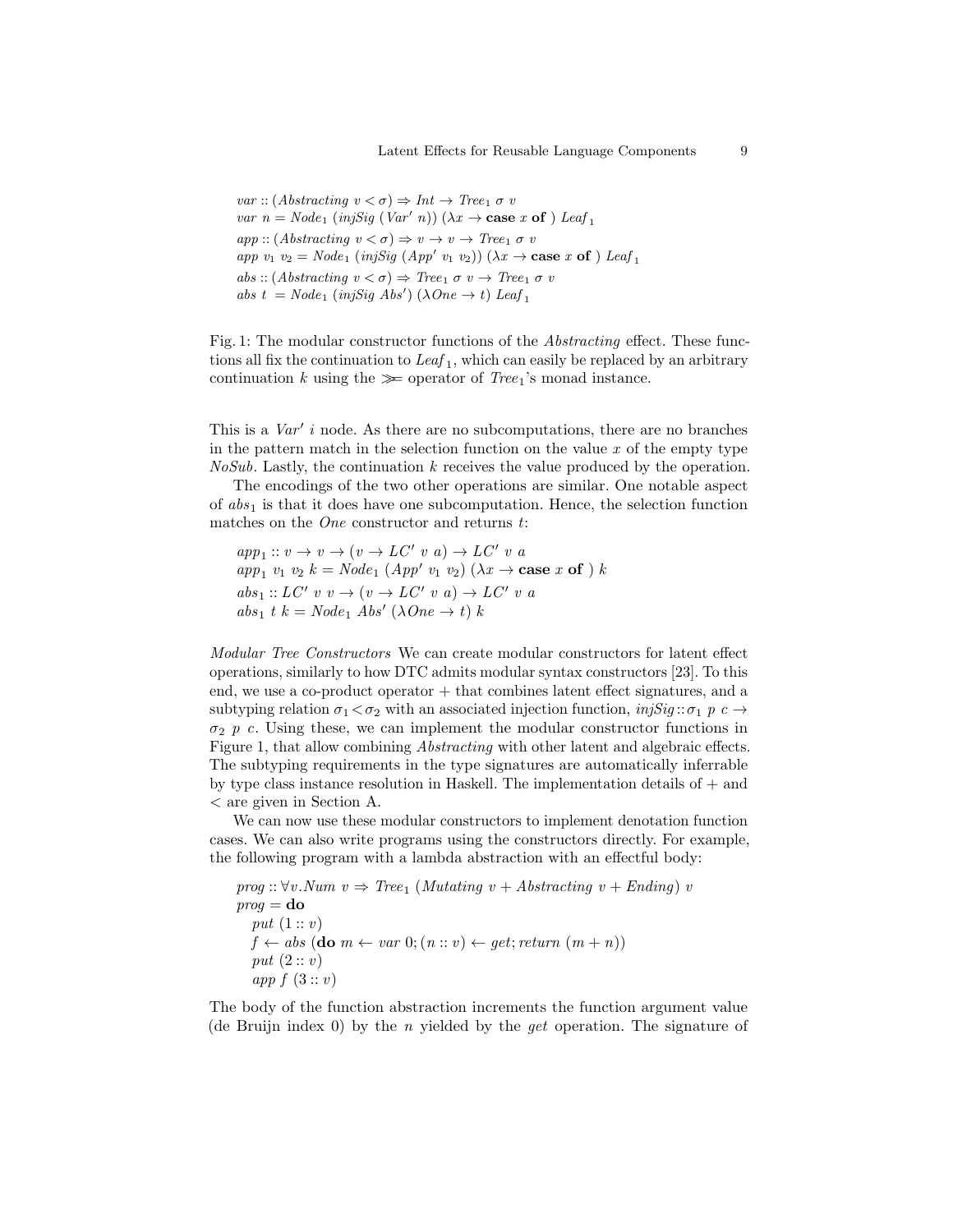the program tree is the co-product of three signatures: (1) Mutating V for mutable state; (2) function abstractions *Abstracting*  $V$ ; and (3) the empty signature Ending, which provides no operations and serves as the base case. The Mutating V effect recasts the traditional algebraic state effect as a latent effect, and has two operations, get and put. Observe that prog is essentially an AST, with multiple possible interpretations. If *Mutating*  $V$  is dynamic (runtime) state, then prog evaluates to  $3 + 2 = 5$ . However, if it is for macro bindings that are expanded statically, then the get in the body of the abstraction is evaluated under the state at the "definition site" of the lambda, and prog evaluates to  $3 + 1 = 4$ . Next, we show how handlers can map the *prog* syntax tree to different semantics.

### 3.3 Trees with Support for Modular Handlers

In the case of a modularly composed signature  $\sigma = \sigma_1 + ... + \sigma_n + Ending$ , the idea is to compose the handler function from individual handlers for the different components of the signature  $h = hEnd \circ h_n \circ ... \circ h_1$ . The type of each handler would be  $h_i$ ::  $\forall \sigma$ . Tree<sub>1</sub> ( $\sigma_i + \sigma$ )  $a \to Tree_1 \sigma (L_i \ a)$ . Hence, it is polymorphic in the remaining part of the signature and preserves those nodes in the resulting tree. It only replaces the nodes of  $\sigma_i$  with their meaning, which is given in the form of a functor  $L_i$  that decorates the result type  $a$ .

Unfortunately, our Tree<sub>1</sub> type and, in particular, the type of its  $Node_1$  constructor, needs some further refinement to fully support this idea. Indeed, if the signature is  $\sigma_i+\sigma$ , and we apply  $h_i$  to all the recursive occurrences of Tree  $(\sigma_i+\sigma)$ in a  $\sigma$ -node  $Node_1$  (Inr' op) sub k, we get:

Before applying  $h_i$ After applying  $h_i$ 

Inr' op ::  $(\sigma_i + \sigma) p c$  $sub$  ::  $\forall x. c \ x \rightarrow Tree_1 (\sigma_i + \sigma) \ x$ k  $\colon p \to Tree_1 (\sigma_i + \sigma)$  a op  $\therefore \sigma p c$  $h_i \circ sub :: \forall x . c \ x \rightarrow Tree_1 \ \sigma \ ( \ L_i \ x )$  $h_i \circ k$  ::  $p \to Tree_1 \sigma (L_i \ a)$ 

The resulting fields do not together form a node of type  $Tree_1 \sigma (L_i \ a)$  because the highlighted result type of the subcomputations is  $(L_i x)$  rather than x which the  $Node_1$  constructor requires sub to have as return type.

The problem is that the  $Tree_1$  type is oblivious to the *effect functor* that the return type of subcomputations in the tree are decorated by. To solve this problem, we can expose the effect functor decoration in the tree type itself; e.g.,

data 
$$
Tree_2
$$
 ( $\sigma$ :: $*$   $\rightarrow$  ( $*$   $\rightarrow$   $*$ )  $\rightarrow$  \*) ( $l$ :: $*$   $\rightarrow$   $*$ ) a where  
Leaf<sub>2</sub> ::  $a \rightarrow Tree_2 \sigma l a$   
Node<sub>2</sub> ::  $\sigma p c \rightarrow (\forall x.c \ x \rightarrow Tree_2 \sigma l (l x))$   
 $\rightarrow$  ( $l p \rightarrow Tree_2 \sigma l a) \rightarrow Tree_2 \sigma l a$ 

But the  $Tree_2$  type requires effect handlers to be applied to subcomputations immediately. Motivated by modeling constructs that defer computation, we generalize the type further by parameterizing subcomputations by the effect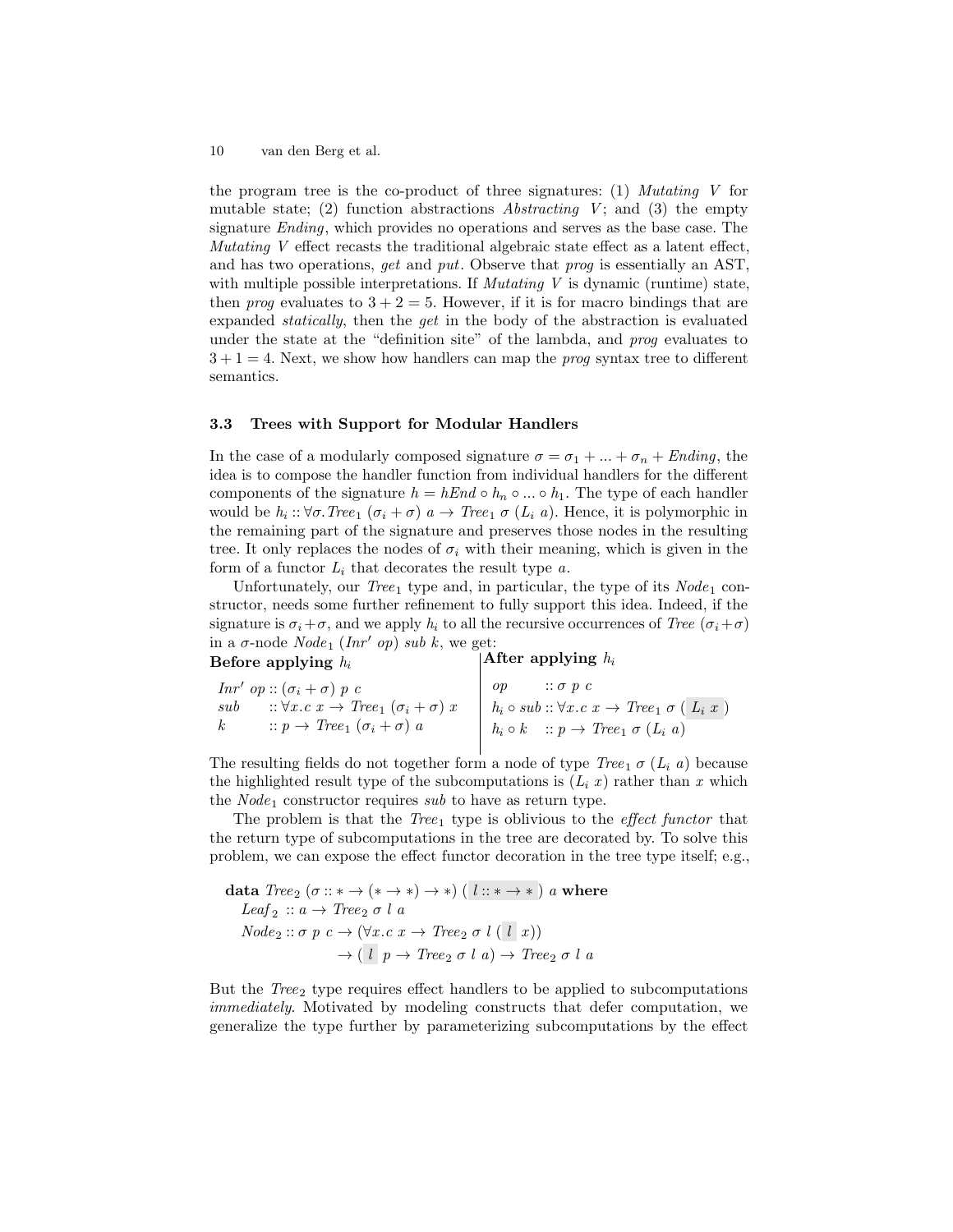functor state, and making each node "remember" the effect state (the latent effects):

**data** *Tree* 
$$
(\sigma :: * \rightarrow (* \rightarrow *) \rightarrow *)
$$
  $(l :: * \rightarrow *)$  *a* **where**  
*Leaf*  $\therefore$  *a*  $\rightarrow$  *Tree*  $\sigma$  *l a*  
*Node*  $\therefore \sigma$  *p*  $c \rightarrow$   $\begin{array}{c} l \ () \end{array} \rightarrow (\forall x.c \ x \rightarrow \begin{array}{c} l \ () \end{array} \rightarrow$  *Tree*  $\sigma$  *l*  $(l \ x))$   
 $\rightarrow$  *(l p*  $\rightarrow$  *Tree*  $\sigma$  *l a)*  $\rightarrow$  *Tree*  $\sigma$  *l a*

In section 3.4 we discuss how Tree supports deferring computation. Tree is a monad with a return and bind defined similarly to the ones for  $Tree_1$  in section 3.2. We can also define modular tree constructors using similar techniques as in section 3.2. For instance, using Tree instead of  $Tree_1$ , the type of prog from Section 3.2 becomes:

```
prog :: Tree (Mutating V + Abstracting V + Ending) Id V
```
Here, the Id functor models the absence of latent effects in the tree. The type  $V$ represents a concrete value type.

Example Figure 2 shows how the type of the prog tree evolves when applying successive handlers for the three parts of the signature:

 $(hEnd \circ hAbs \mid | \cdot | \circ hMut \; 0)$  prog

First, we run the modular handler for mutable state *Mutating s*, which has type:

hMut :: Functor  $l \Rightarrow s \rightarrow Tree$  (Mutating  $s + \sigma$ )  $l \ a \rightarrow Tree \ \sigma$  (StateL s l)  $(s, a)$ 

Given an initial state of type  $s$ , this handler transforms a tree into another tree. The signature of the tree evolves from *Mutating*  $s + \sigma$  to  $\sigma$  because the handler interprets the mutable state, but not the other effects. Also, the latent effect functor evolves from  $l$  (the latent effects already present) to  $StateL s l$ , which augments l with the value of the intermediate state.

newtype  $StateL s l a = StateL \{unStateL :: (s, l, a)\}$ 

The result type evolves from  $a$  to  $(s, a)$ , which augments it with the final state.

Second, the handler for Abstracting V behaves similarly to hMut, removing itself from the signature and growing the latent effect functor. Finally, hEnd handles the *Ending* base case. It takes a tree with an empty signature, which thus necessarily only contains a leaf, and extracts the final result out of it.

hEnd :: Tree Ending l  $a \rightarrow a$ hEnd (Leaf  $x$ ) = x

The remainder of this section illustrates how modular handlers are implemented.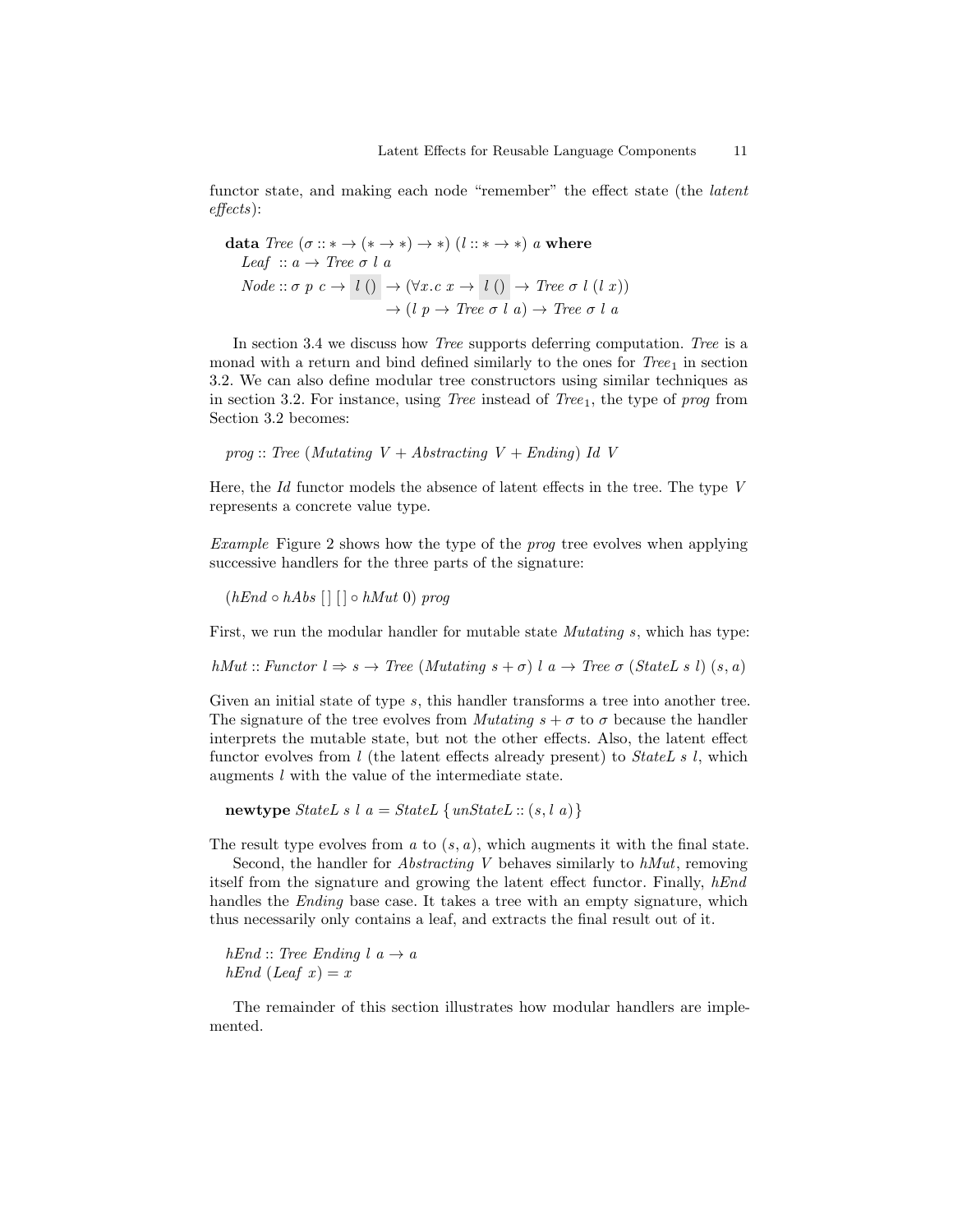| Tree (Mutating Int+Abstracting $V + Ending$ ) Id V                                                                                   |
|--------------------------------------------------------------------------------------------------------------------------------------|
| $\perp$ hMut 0 $\perp$                                                                                                               |
| Tree (Abstracting $V$ +Ending) (StateL Int Id) (Int, V)                                                                              |
| $\downarrow$ hAbs $\Box$                                                                                                             |
| Tree (Ending) (StateL (Store Ending (StateL Int Id) V) (StateL Int Id)<br>$(Store\; Ending\; (StateL\; Int\; Id)\; V\; ,(Int,\; V))$ |
| $\downarrow$ hEnd                                                                                                                    |

(Store Ending (StateL Int Id)  $V$ ,  $(Int, V)$ )

Fig. 2: The type of prog after successive handling steps.

#### 3.4 Example: Two Modular Handlers for Function Abstractions

We implement two different modular handlers for the operations in *Abstracting*, which illustrate (1) how latent effects let us write handlers for function abstraction, and (2) the kind of fine-grained control the handlers provide. The first handler we consider evaluates the body of a function abstraction using the latent effects of its call site. Hence, the evaluation of side-effectful operations is postponed until the function is applied. The second handler evaluates the body of the function abstraction using the latent effects of its definition site. This immediately enacts the latent effects introduced by previously-applied handlers.

Modular Closure Values A concern that arises when we step away from the earlier non-modular handler for Abstracting is reuse. Notably, in a modular setting we want to allow reuse of both handlers with different notions of values. For that reason, they are parameterized in the type of values  $v$ . This type may comprise various shapes of values; all the function abstraction handlers require is that closures are one possible shape of value.

To express this requirement, we introduce another type class  $v_1 \lt: v_2$  for subtyping, this time at kind  $\ast$ , which witnesses (1) that any  $v_1$  can be "upcast" to the type  $v_2$ ; and (2) that a  $v_2$  can be "downcast" to type  $v_1$ . The latter may fail, but the former does not. The minimal requirement for lambda abstractions is that the value type includes closure values.

| class $v_1 <: v_2$ where                 | data <i>Closure</i> v where                                  |
|------------------------------------------|--------------------------------------------------------------|
| $inj_{\nu}: v_1 \rightarrow v_2$         | $Clos :: FunPtr \rightarrow Env \ v \rightarrow Closure \ v$ |
| $proj_{v} :: v_2 \rightarrow Maybe\ v_1$ | type $Env v = [v]$                                           |

In the modular setting, the types *Closure v* and  $Env v$ , of respectively closures and value environments, are parameterized in the type of values used.

Modular Resumption Store Recall that the resumption store keeps track of the function bodies whose execution has been deferred; i.e., it is a list of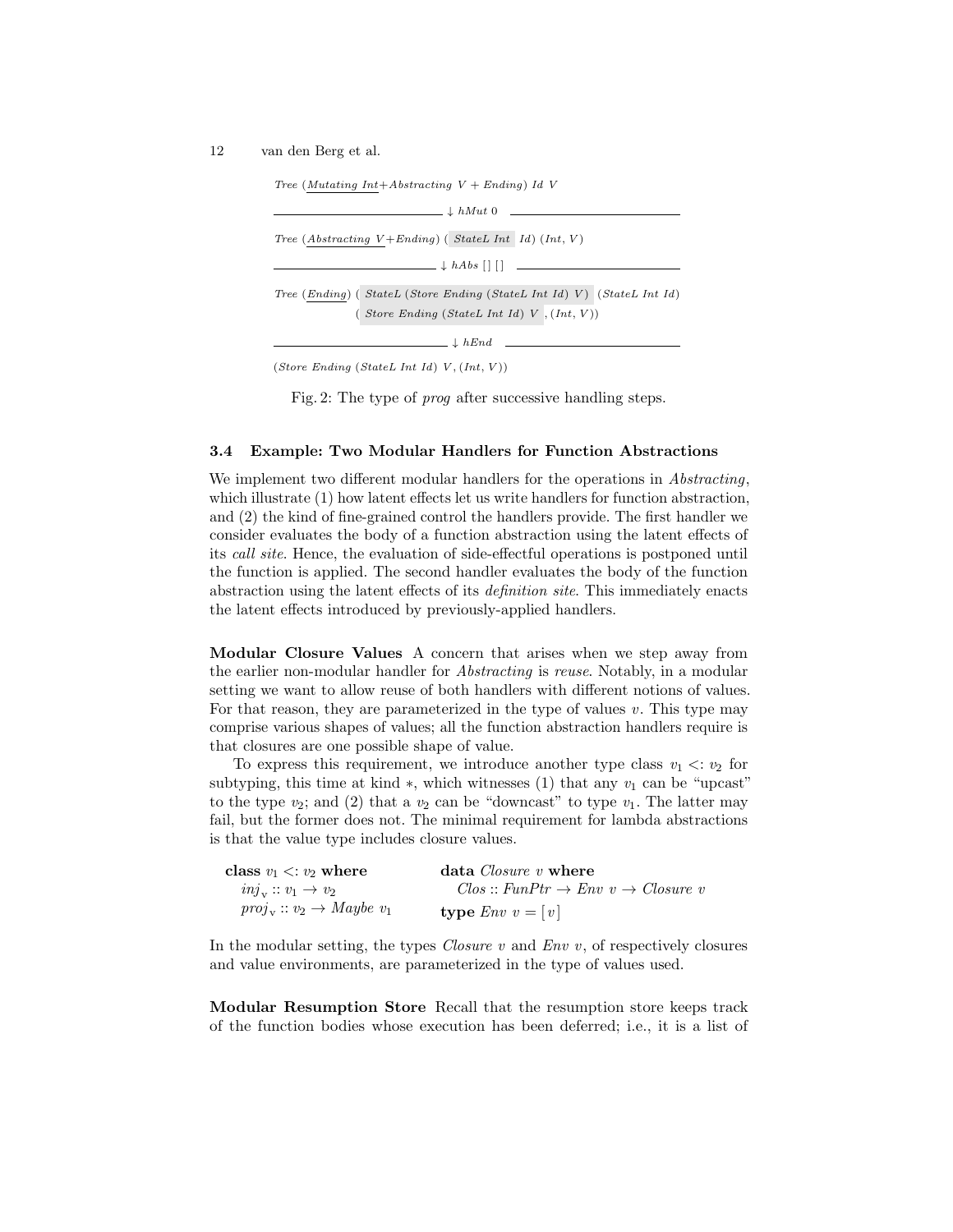resumptions. In the modular setting, the type of resumptions is parametric in the specific type of signature, latent effect functor and value type.

type Store  $\sigma l v = [R \sigma l v]$ 

Moreover, depending on whether we want to handle latent effects on the call site or definition site, the definition of a resumption differs.

A resumption of a call-site effect is a function that takes an  $l$  () input, which is the latent effect context of the call site where the resumption is evaluated.

```
type R_{CS} \sigma l v = l () \rightarrow Tree (Abstracting v + \sigma) l (l v)
```
The resumptions of a definition-site effect store are trees instead of functions that produce trees. Indeed, they have no dependency on the latent effects of the call site. Instead, they have been fully determined by the definition site.

**type** 
$$
R_{DS} \sigma l v = Tree (Abstracting v + \sigma) l (l v)
$$

Although the resumption store makes the handlers verbose, it is a more modular solution than storing *Trees* in values.

Modular Handlers Figure 3 shows the modular handler  $hAbs_{CS}$  that uses the call-site latent effects when executing a function body<sup>5</sup>.

Compared to the non-modular definition, there are several differences. Firstly, the handler only interprets part of the work and thus returns the remaining tree instead. Hence, the Leaf case now returns a new leaf, and the other cases use monadic do-notation to build a new tree. Secondly, because the signature is a composition and the resulting value type is too, the pattern matching on operations involves the  $Inl'$  and  $Inr'$  tags of the + co-product. The pattern matching and construction of values involves  $inj_v$  and  $proj_v$  calls for the same reason. Thirdly, the latent effects now matter and need to be properly threaded in all the operation cases. Finally, there is an additional operation case, to handle unknown operations from the remaining part of the signature by "forwarding" them, i.e., copying them to the resulting tree for later handling.

As discussed, in a modular setting a second handler is possible: one that uses the latent effects of the definition site for function bodies rather than their call site. This definition-site handler,  $hAbs_{DS}$ , looks much like its sibling. The key difference is the type of resumptions, which affects the code in two places (highlighted in gray). Firstly, the abstraction case applies the subtree function to the latent effect of the definition site instead of deferring the application (st One l instead of st One). Dually, the application case does not have to apply the resumption to the call-site latent effect  $(r!! p$  instead of  $(r!! p) l$ .

<sup>&</sup>lt;sup>5</sup> The function  $\langle \langle \mathcal{S} \rangle$  is short for fmap  $\circ$  const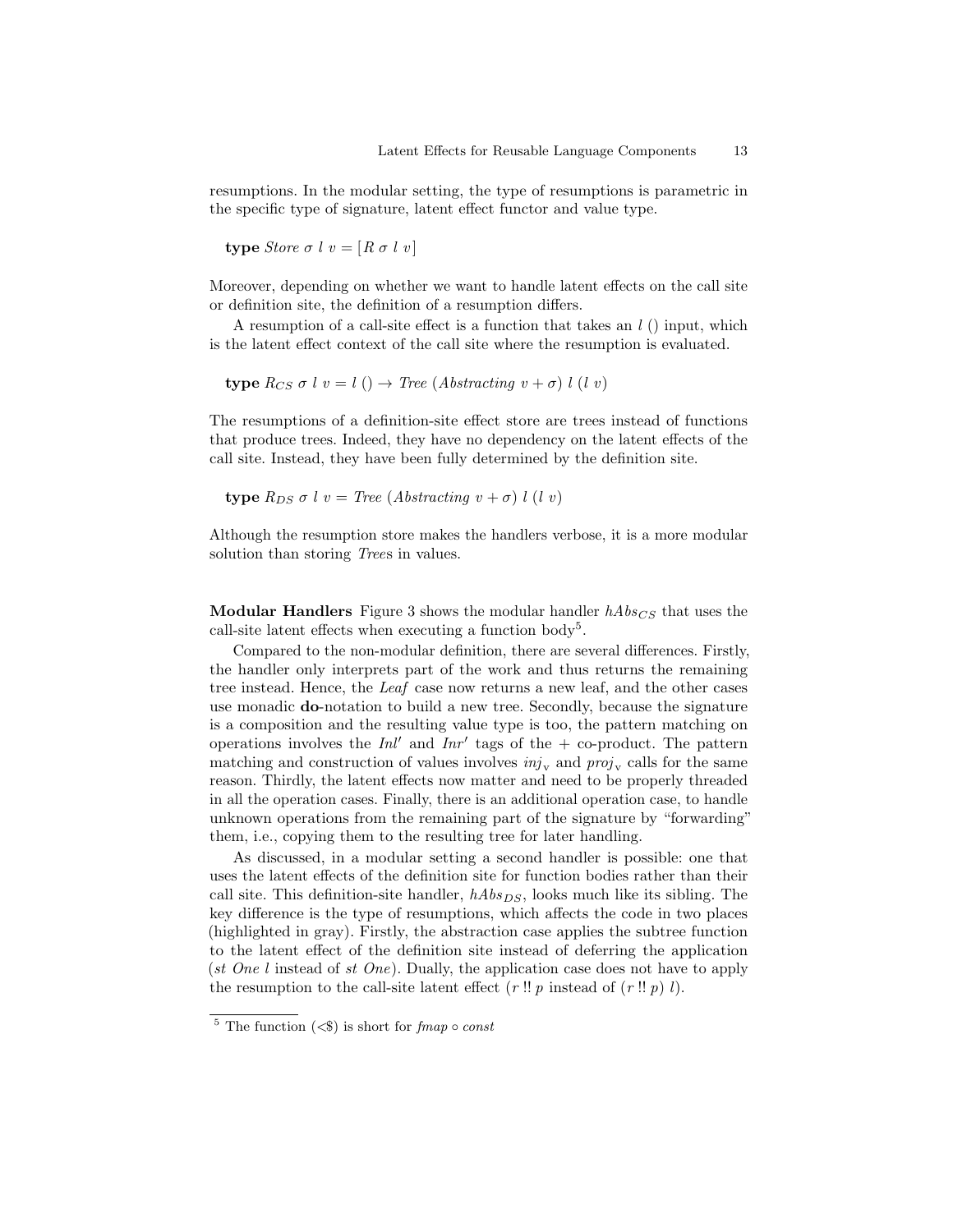$hAbs_{CS}::(Closure\ v\lt;:v, Function\ l)$  $\Rightarrow$  Env v  $\rightarrow$  Store  $\sigma$  l v  $\rightarrow$  Tree (Abstracting v +  $\sigma$ ) l a  $\rightarrow$  Tree σ (StateL (Store σ l v) l) (Store σ l v, a)  $hAbs_{CS}$  =  $r$  (Leaf x) = Leaf  $(r, x)$  $hAbs_{CS}$  nv r (Node (Inl' Abs') l st k) = do let  $v = inj_v$  (Clos (length r) nv) let  $r' = r + |st \text{ One }|$ hAbscs nv r'  $\overline{(k (v \leq s l))}$ hAbs<sub>CS</sub> nv r (Node (Inl' (App' v<sub>1</sub> v<sub>2</sub>))  $l = k$ ) = case proj<sub>v</sub> v<sub>1</sub> of Just (Clos fp  $nv'$ )  $\rightarrow$  do  $(r', v) \leftarrow$  hAbs<sub>CS</sub> ( $v_2 : nv'$ )  $r$  (( $r$ !! fp) l)  $hAbs_{CS}$  nv r'  $(k$  v)  $Nothing \rightarrow error$  "application error" hAbs<sub>CS</sub> nv r (Node  $\left(\text{In}^{\prime}(\text{Var}^{\prime} n)\right) l = k$ ) = hAbs<sub>CS</sub> nv r  $(k (\text{in}!! n) \leq l)$ )  $hAbs_{CS}$  nv r (Node (Inr' op)  $\left\{ \begin{array}{ll} l \; st \; k \end{array} \right\} \; = Node \; op \; (StateL \; (r, l))$  $(\lambda c \; (StateL \; (r', l \;)) \rightarrow StateL \ll\gg hAbs_{CS} \; nv \; r' \; (st \; c \; l))$  $(\lambda \text{ (StateL } (r', w)) \rightarrow hAbs_{CS} \text{nv } r' \text{ (k } w))$ 

Fig. 3: Modular call-site abstraction handler. The gray highlights indicate the places where it differs from a definition-site handler.

Example With the abstraction handlers in place, let us revisit the prog example. We run the handlers with default initial values, i.e., 0 for the state, the empty variable environment and the empty resumption store. When using the call-site abstraction handler after the state handler, the function body uses the value of the state that was written right before its invocation.

$$
> example_{CS} = inspect \$ hEnd \$ hAbs_{CS} [] [] \$ hMut 0 prog
$$

If we use the definition-site handler instead, the function body uses the state value that was written right before the abstraction was created.

```
> example_{DS} = inspect \$ hEnd \$ hAbs_{DS} [] [] \$ hMut 0 prog4
```
### 4 Case Study

This section reports on a case study implementation of a library with a range of modular effects (Section A), and two advanced control-flow features implemented using this library: call-by-need lambdas (section 4.1) and multi-staging (section 4.2). For the source code of these case studies, we refer to the implementation available at https://github.com/birthevdb/Latent-Effect-and-Handlers.git.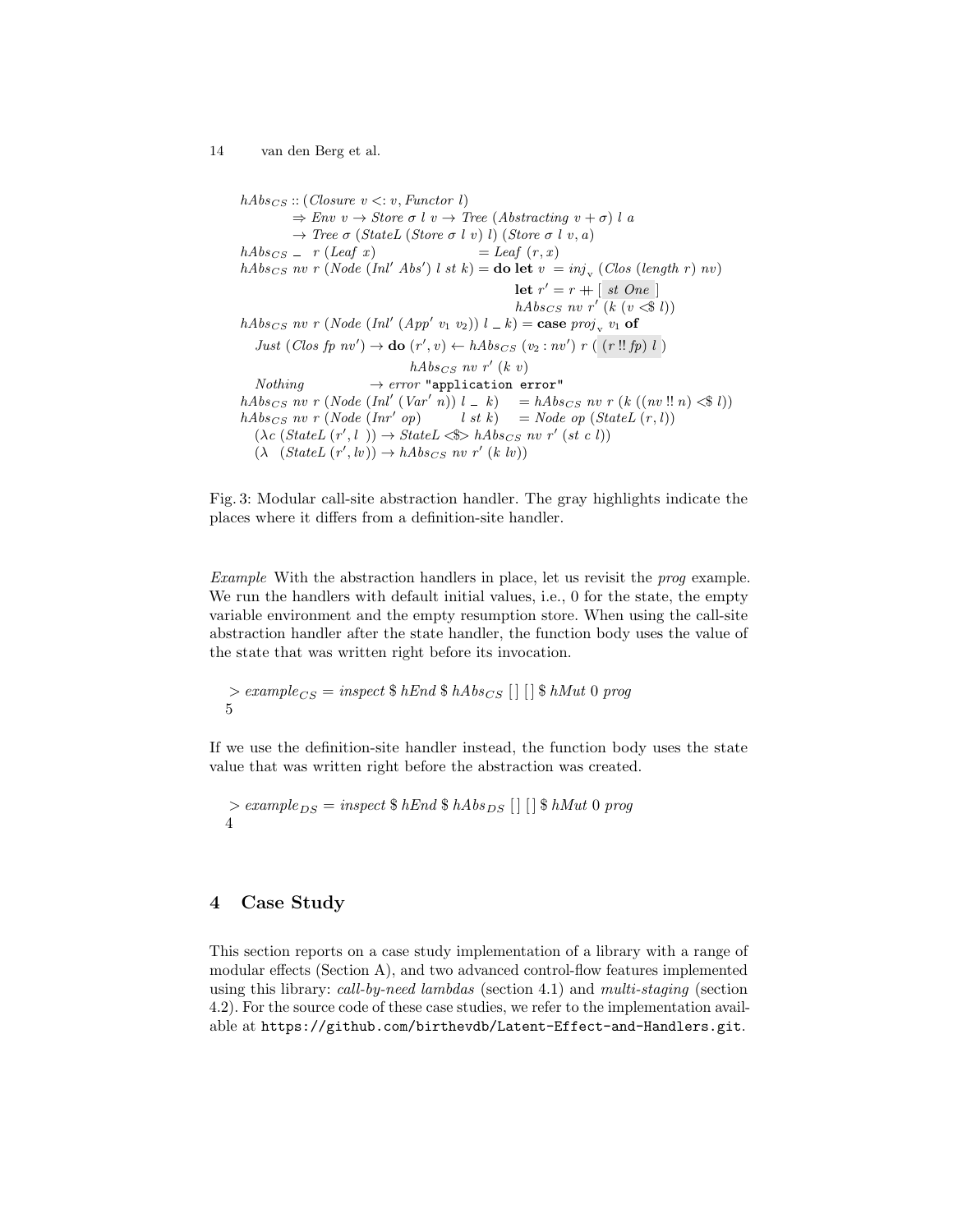#### 4.1 Call-by-Need Evaluation

We have implemented two different evaluation strategies, call-by-need (lazy) and call-by-value (CBV), for lambdas by using different latent effect handlers. Our approach is inspired by Levy's call-by-push-value [10], which can express both strategies. We summarize here; Appendix B has all the details.

Call-by-need evaluation lazily delays the evaluation of argument expressions of function applications, and uses memoization to ensure that evaluation only happens once for delayed expressions. We build a lazy semantics for function abstractions out of three primitive effects:

- 1. The Reading effect corresponds to the well-known reader monad from the Haskell monad transformer library [11].
- 2. The Suspending effect delays the evaluation of function bodies, without memoizing the result of the evaluation of the delayed subtrees.
- 3. The Thunking effect delays the evaluation of argument expressions of function applications, memoizing the result of forcing a thunked computation.

The definition of these effects and their handlers can be found in the effect library of Appendix A. Using these effects, Appendix B.2 defines three operations for lazy evaluation ( $abs_{lazy}$ ,  $var_{lazy}$ , and  $app_{lazy}$ ). Lambda abstraction suspends the body of a lambda, and pairs a pointer to the suspension with the environment that the thunk should be evaluated under. The  $var_{lazy}$  and  $app_{lazy}$  functions memoize and recall argument values (possibly by forcing the evaluation of a thunked computation), and evaluate the body of a lambda. Application evaluates the first argument to a function value, and memoizes the second argument, which is placed in the current environment. Then, the function body is executed.

The following example program evaluates to 0 when using lazy evaluation:

$$
prog_{lazy} :: Tree \ (Mutating \ V + Reading \ V) + Suspending \ V + Thunking \ V + Ending) \ Id \ V
$$

$$
prog_{lazy} = app_{lazy} \ (abs_{lazy} \ get) \ (do \ put \ 42; get)
$$

Function application delays the evaluation of put in the argument, and is never executed because the function body does not reference its parameter.We can run the program with call-by-need by applying its handlers:

```
> inspect $ hEnd $ hThunk [] $ hSuspend [] $ hRead [] $ hMut 0 prog<sub>lazy</sub>
0
```
The inspect function extracts the final value out of the result that is decorated with the latent effect functor (in this case nested  $StateL$ 's).

We can also recover a CBV semantics from  $app_{lazy}$ ,  $abs_{lazy}$ , and  $app_{lazy}$  by implementing an alternative handler for the Thunking effect. This handler eagerly evaluates subtrees and stores their value in a store.

```
> inspect $ hEnd $ hEager [ ] $ hSuspend [ ] $ hRead [ ] $ hMut 0 prog<sub>lazy</sub>
42
```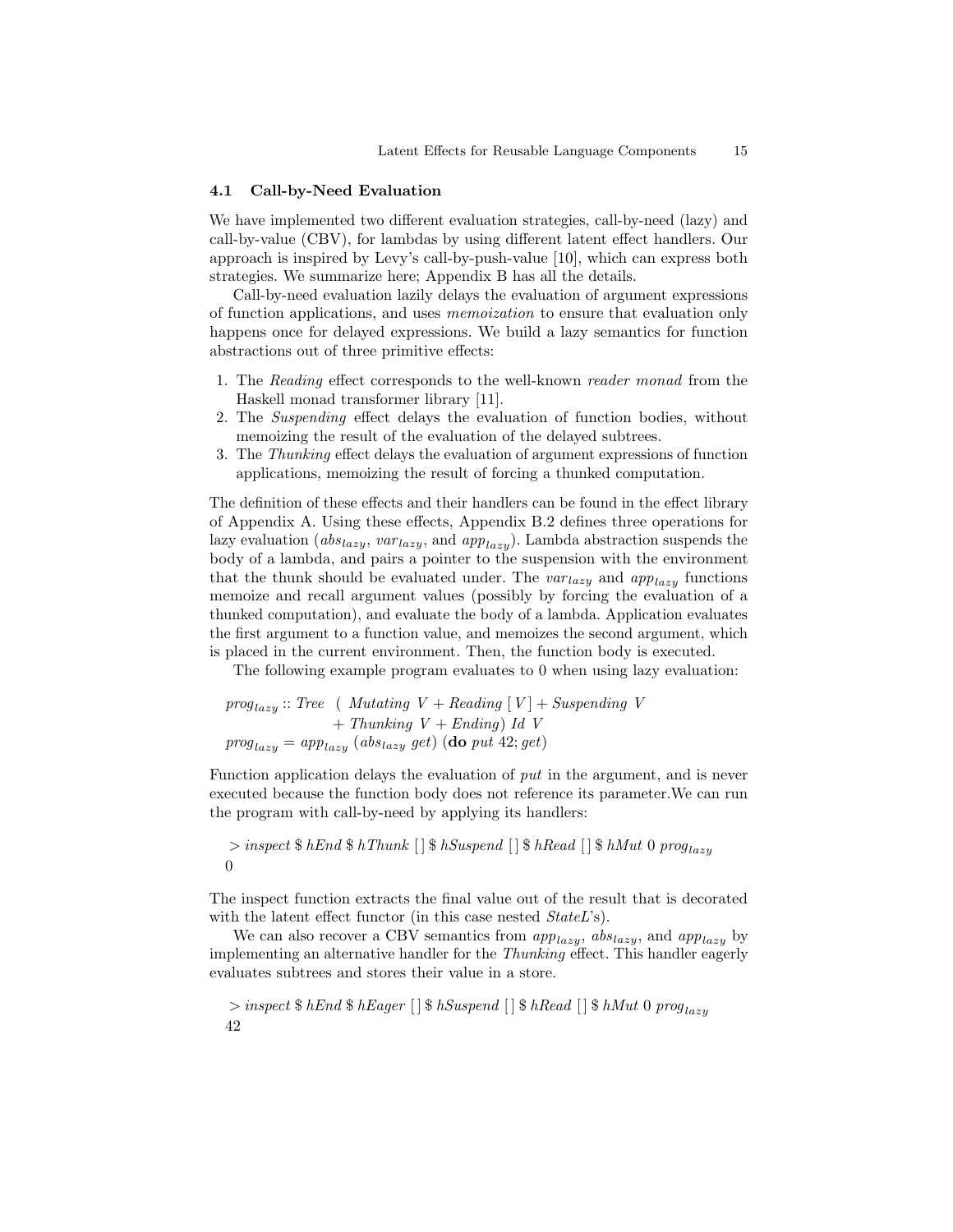run < print " bar " ; 1 + ~( print " foo " ; <2 >) > letbind (seq (print "foo") (quote (num 2)))<br>
(unquote (quote (seq (print "bar")<br>
(add (num 1) (splice (var 0))))))

Fig. 4: A MetaML program (left) and its latent effects implementation (right).

This case study demonstrates that modular call-by-need can be implemented by decomposing it into modular, primitive latent effects and handlers. It also shows how *overloading* the handler of the *Thunking* effect provides a means of changing the semantics of a program without touching the program itself.

#### 4.2 Staging

Another advanced control-flow feature that we have implemented with latent effects is multi-staging. By applying effect handlers before the handler for the staging effect, we can control which effects should be staged, and which not. The implementation of these staging constructs can be found in Appendix C.

Our inspiration are the three constructs of MetaML [26]: (1) bracket expressions  $(\leq)$  delay execution to a later stage; (2) *escape* expressions  $(\leq)$  splice a staged expression into another; and (3) run expressions (run  $\Box$ ) run an expression that has been dynamically generated by bracket and escape expressions.

A key feature of MetaML is that staged code is statically typed and lexically scoped. The staging constructs that we implement differ in two ways: our staging constructs are untyped, and we provide two constructs for splicing code (push and splice) instead of the single escape expression found in MetaML.

We use *push* for writing programs with escape expressions under binders in staged code. The dynamic semantics of *push* creates an environment with "holes" that represent unknown bindings, and splice automatically fills in these holes with bindings from the dynamic context of the *splice* expression.

The four staging constructs we implement are thus:  $(1)$  quote, corresponding to brackets in MetaML; (2) unquote, corresponding to run  $\Box$  in MetaML; and  $(3+4)$  splice and push for code splicing. The programs in section 4 illustrate the difference in how splicing works. The MetaML program on the left prints the string "foobar" and returns the value 3. The program on the right desugars into latent effects. With the appropriate handlers, it gives the same output.

Yet, by switching the order of handlers for the print effect and staging, we obtain a different semantics that eagerly handles print operations inside quoted code. This makes the program on the right print "barfoo" instead.

### 4.3 Library Summary

We have given two examples where latent effects can be modularly composed to form language features. Figure 5 gives an overview of our effect library in Appendix A and how the primitive effects are combined into language features.

The left part shows the general framework code for implementing latent effects, consisting of Trees, the DTC approach and helper definitions (e.g. Id,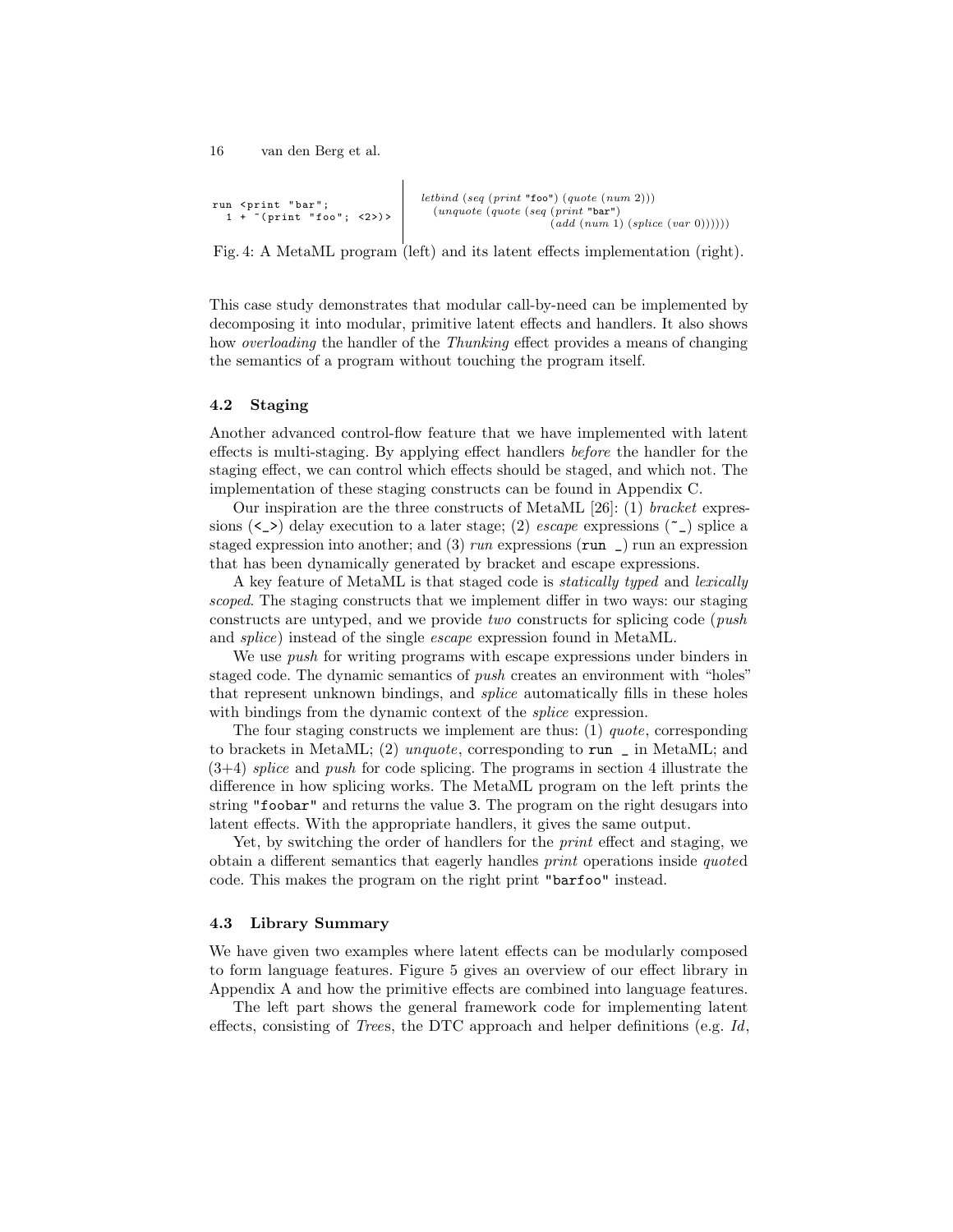

Fig. 5: Effect Library with Lines of Code (LoC) per Effect.

Void); the figure also indicates the associated lines of code (LoC). The middle part shows ten different effects and their LoC. Each effect comes with an effect signature, a handler, and smart constructors for their operations. For the detailed implementation of these effects, we refer to the effect library (Section A). The right part contains several language features that can be implemented using these effects, with their associated LoC. Each feature comes with its object language syntax and a mapping onto the effects. Each language requires an additional two LoC, to indicate the effects and handlers used and their order. A different order of effects and handlers may give different semantics.

Figure 5 only includes a few language features covered in the paper. However, as we provide ten effects and handlers, they can be modularly composed in different order, using different combinations. In theory, when algebras are fixed, we can define  $(10! + 9! + ... + 2! + 1!) = 4,037,913$  semantics, although some compositions may result in the same behaviour. Even more variations are possible, varying the algebra that maps the object language syntax to the effects.

# 5 Related Work

Modular Semantics and Effects Modularity has received much attention both at the level of language definitions and of the effects used by those languages. A landmark is the formulation of the expression problem [27], the challenge to modularly extend languages with new features and new interpretation functions. As different language features use different effects, this also requires the modular composition of those effects. Monad transformers [11] are the most prominent approach, including alternative implementations such as Filinksi's layered monads [3] and Jaskelioff's Monatron [7].

Algebraic Effects Algebraic effects [16] have been proposed as a more structured approach to monads that can also be composed [6]. The subsequent introduction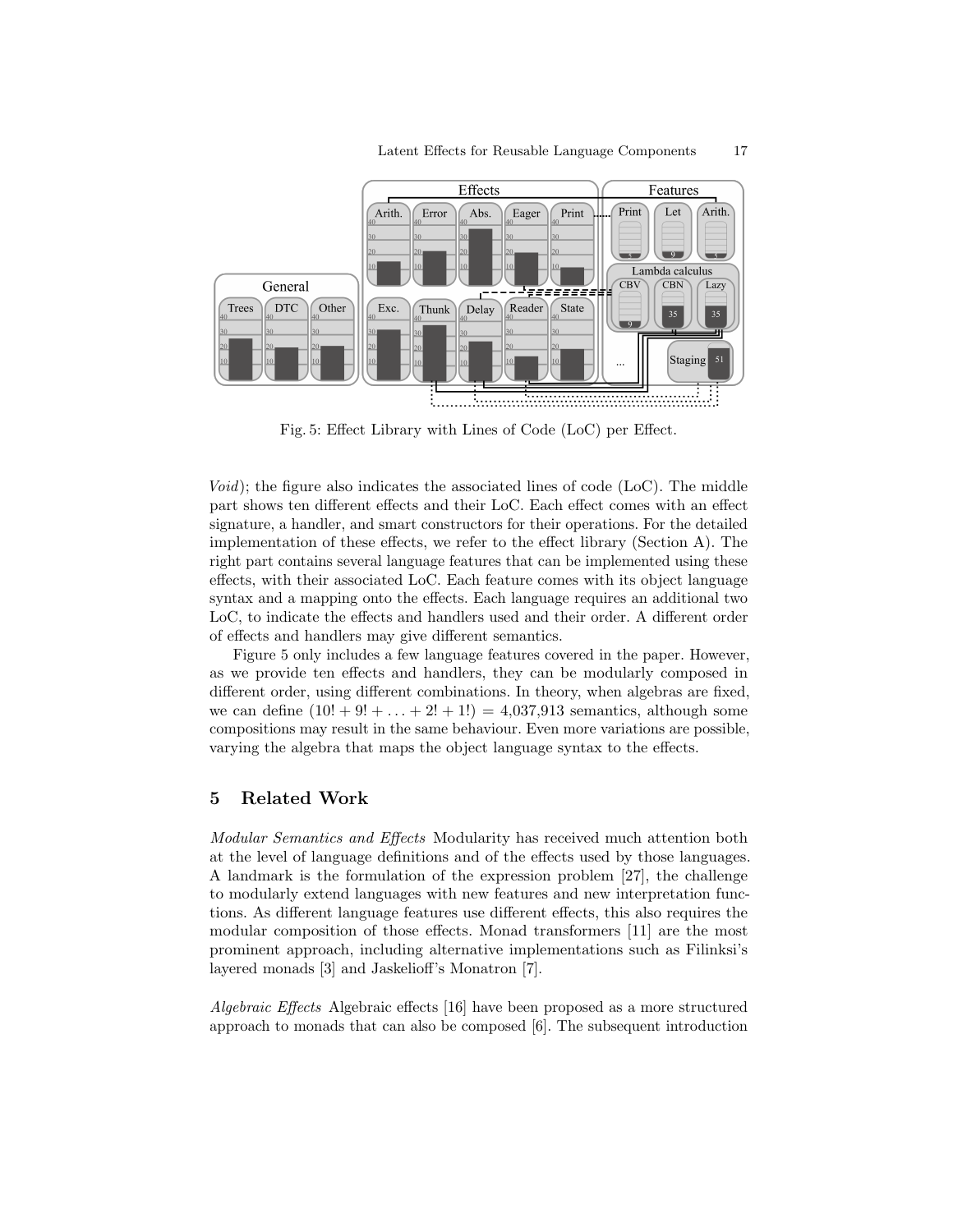of handlers [18] to deal with exceptions has enabled practical language and library implementations, e.g., [8, 12, 9]. Schrijvers et al. [20] identified when algebraic effect handlers are modular and related this to a subclass of monad transformers, using the notion of modules [15]. Wu et al. [30] have identified a class of what they call scoped effects, which cannot be expressed as algebraic operations. To remedy the situation, they have proposed a practical generalization of algebraic effects. Piróg et al.  $[14]$  have put this ad-hoc approach for scoped effects on formal footing in terms of a free monad on a level-indexed category.

Latent Effects There are many works on specific types of latent effects. For instance, staging is a widely studied area [19, 25, 22]. Some works have also combined algebraic effects with staging mechanisms [31, 21, 28]. Yet, we are, to the best of our knowledge, the first to consider staging using effect handlers.

The call-by-push-value calculus of Levy [10] provides primitives for expressing both call-by-name and call-by-value. These have been an inspiration for our modular thunking handler. A more generic work is that of Atkey and Johann [1] on interleaving data and effects to model the incremental production of the data, and on interpreting these with f-and-m algebras.

Various forms of delimited control have been used in the literature to realize sophisticated control mechanisms, such as the simulation of call-by-need by Garcia et al. [5]. Moreover, several works [4] show the interdefinability of conventional algebraic effects and delimited control. A further investigation into the relative expressiveness of latent effects would be interesting.

In future work we would like to demonstrate the performance of latent effects, using the techniques of fusion by Wu and Schrijvers [29].

# 6 Conclusion

This paper has introduced the notion of latent effects. These extend algebraic effects with the ability to modularly model advanced control-flow mechanisms that can postpone the execution of certain computations and require fine-grained control over the effects inside them. Lambda abstraction, lazy evaluation, and staging were shown to be three prominent instances.

Acknowledgments This work has been supported by EPSRC grant number EP/S028129/1 on 'Scoped Contextual Operations and Effects', by the NWO VENI project on 'Composable and Safe-by-Construction Programming Language Definitions' (VI.Veni.192.259), by FWO project G095917N, and KU Leuven project C14/20/079.

# References

- 1. Atkey, R., Johann, P.: Interleaving data and effects. J. Funct. Program. 25 (2015)
- 2. de Bruijn, N.: Telescopic mappings in typed lambda calculus. Information and Computation 91(2), 189–204 (1991)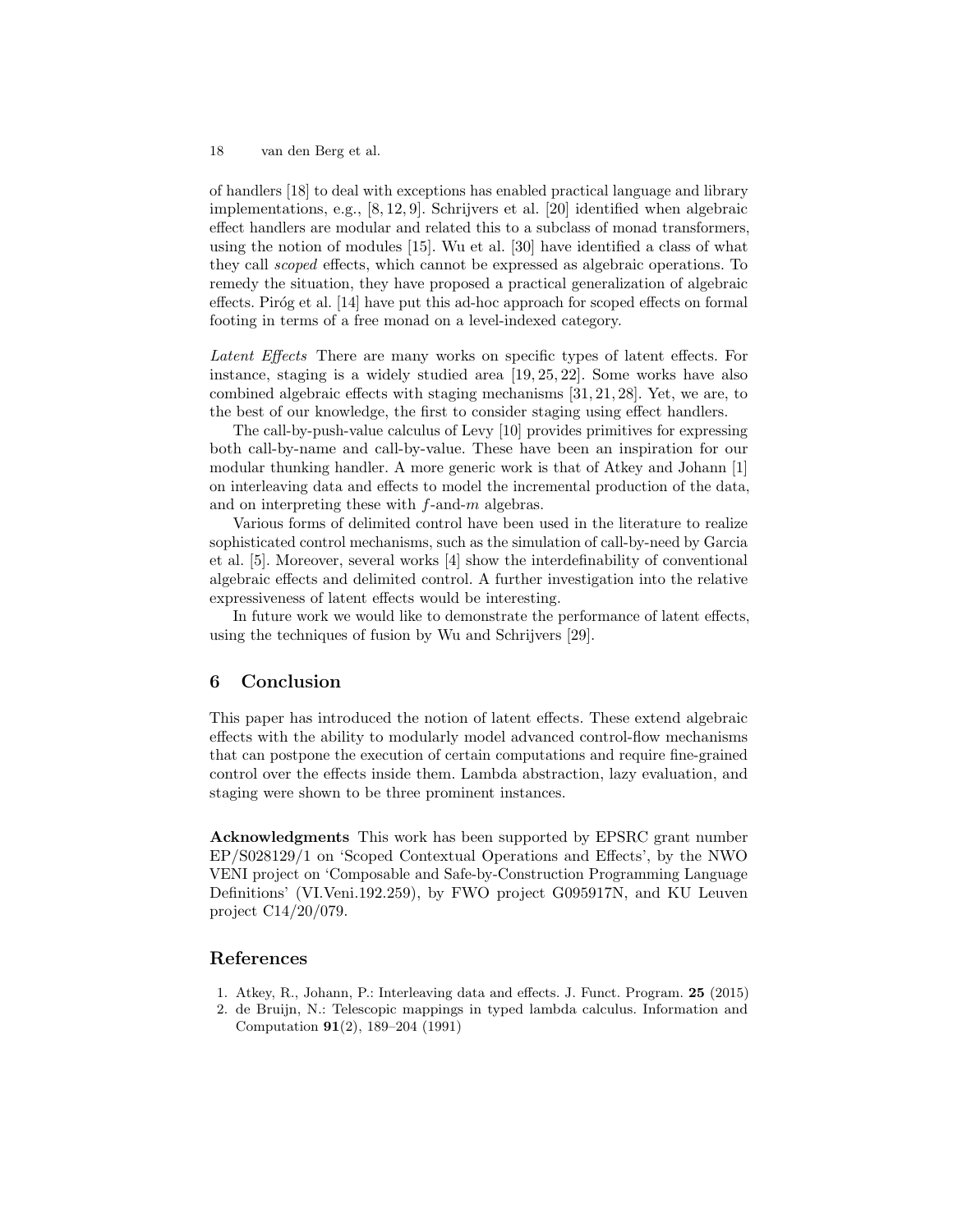- 3. Filinski, A.: Representing layered monads. In: 26th symposium on Principles of programming languages. pp. 175–188. POPL '99 (1999)
- 4. Forster, Y., Kammar, O., Lindley, S., Pretnar, M.: On the expressive power of user-defined effects: Effect handlers, monadic reflection, delimited control. J. Funct. Program. 29, e15 (2019)
- 5. Garcia, R., Lumsdaine, A., Sabry, A.: Lazy evaluation and delimited control. Log. Methods Comput. Sci. 6(3) (2010)
- 6. Hyland, M., Plotkin, G., Power, J.: Combining effects: Sum and tensor. Theoretical Computer Science 357(1-3), 70–99 (2006)
- 7. Jaskelioff, M.: Monatron: An extensible monad transformer library. In: IFL. LNCS, vol. 5836, pp. 233–248. Springer (2011)
- 8. Kiselyov, O., Ishii, H.: Freer monads, more extensible effects. In: 8th Symposium on Haskell. pp. 94–105. ACM (2015)
- 9. Leijen, D.: Type directed compilation of row-typed algebraic effects. In: 44th Symposium on Principles of Programming Languages. p. 486–499. ACM (2017)
- 10. Levy, P.B.: Call-by-push-value: Decomposing call-by-value and call-by-name. Higher-Order and Symbolic Computation 19(4), 377–414 (2006)
- 11. Liang, S., Hudak, P., Jones, M.: Monad transformers and modular interpreters. In: Symposium on Principles of Programming Languages. pp. 333–343. ACM (1995)
- 12. Lindley, S., McBride, C., McLaughlin, C.: Do be do be do. In: 44th Symposium on Principles of Programming Languages. ACM (2017)
- 13. Moggi, E.: An abstract view of programming languages. Tech. Rep. ECS-LFCS-90- 113, Edinburgh University, Department of Computer Science (June 1989)
- 14. Piróg, M., Schrijvers, T., Wu, N., Jaskelioff, M.: Syntax and semantics for operations with scopes. In: Logic in Computer Science. pp. 809–818. ACM (2018)
- 15. Piróg, M., Wu, N., Gibbons, J.: Modules over monads and their algebras. In: 6th Conference on Algebra and Coalgebra in Computer Science. LIPIcs, vol. 35, pp. 290–303. Schloss Dagstuhl - Leibniz-Zentrum für Informatik (2015)
- 16. Plotkin, G., Power, J.: Notions of computation determine monads. In: Foundations of Software Science and Computation Structures. pp. 342–356. Springer (2002)
- 17. Plotkin, G.D., Power, J.: Algebraic operations and generic effects. Applied Categorical Structures 11(1), 69–94 (2003)
- 18. Plotkin, G.D., Pretnar, M.: Handlers of algebraic effects. In: 18th European Symposium on Programming. LNCS, vol. 5502, pp. 80–94. Springer (2009)
- 19. Rompf, T., Odersky, M.: Lightweight modular staging: a pragmatic approach to runtime code generation and compiled dsls. In: Generative Programming And Component Engineering. pp. 127–136. ACM (2010)
- 20. Schrijvers, T., Piróg, M., Wu, N., Jaskelioff, M.: Monad transformers and modular algebraic effects: what binds them together. In: 12th International Symposium on Haskell. pp. 98–113. ACM (2019)
- 21. Schuster, P., Brachthäuser, J.I., Ostermann, K.: Compiling effect handlers in capability-passing style. Proc. ACM Program. Lang. 4(ICFP), 93:1–93:28 (2020)
- 22. Sheard, T., Jones, S.L.P.: Template meta-programming for haskell. ACM SIGPLAN Notices 37(12), 60–75 (2002)
- 23. Swierstra, W.: Data types à la carte. J. Funct. Program. **18**(4), 423–436 (2008)
- 24. Taha, W.: Multi-Stage Programming : Its Theory and Applications. Ph.D. thesis, Oregon Graduate Institute of Science and Technology (1999)
- 25. Taha, W., Sheard, T.: Multi-stage programming with explicit annotations. In: PEPM. pp. 203–217. ACM (1997)
- 26. Taha, W., Sheard, T.: MetaML and multi-stage programming with explicit annotations. Theoretical Computer Science 248(1), 211–242 (2000), PEPM '97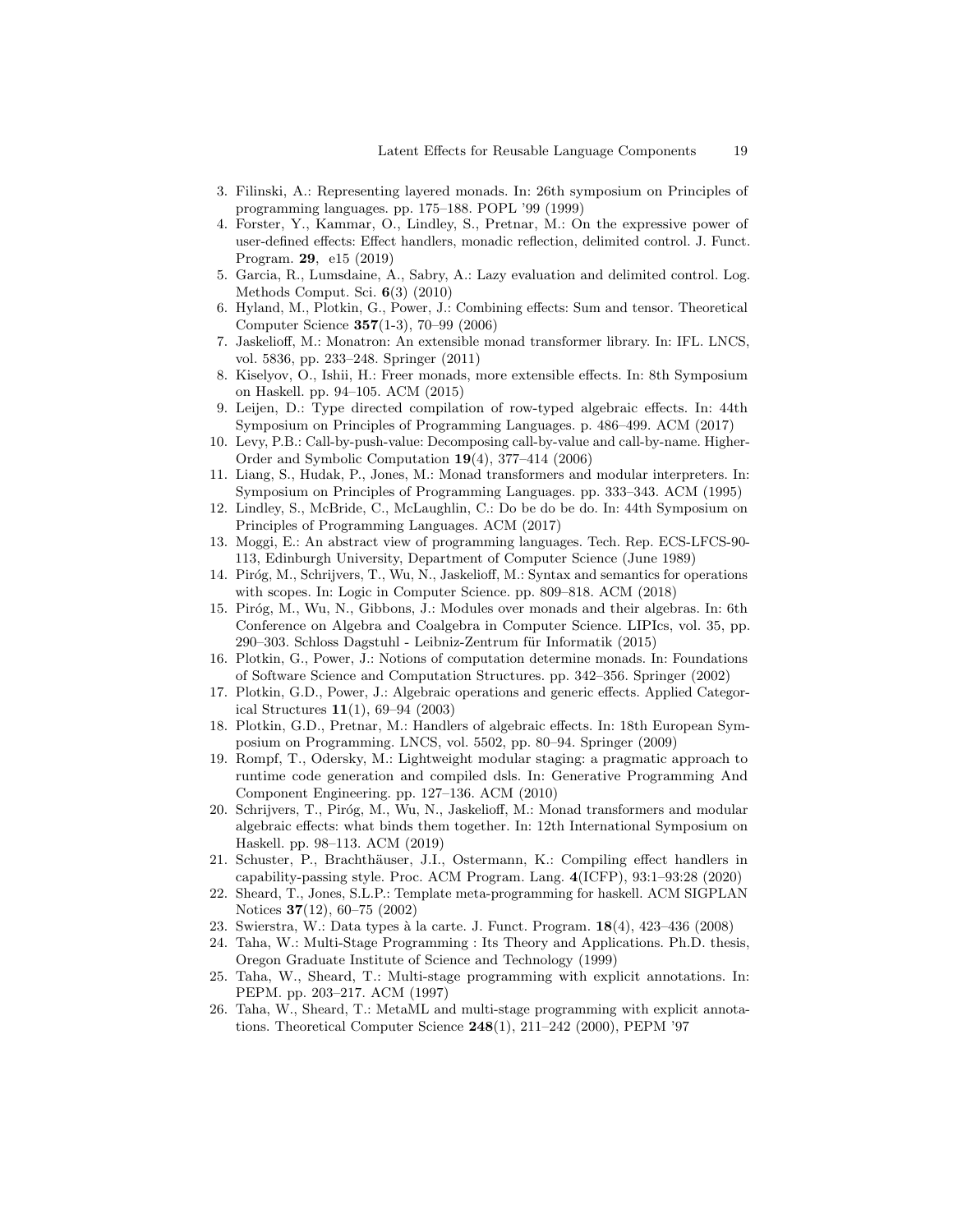- 20 van den Berg et al.
- 27. Wadler, P.: The expression problem. Mailing list (1998)
- 28. Wei, G., Braˇcevac, O., Tan, S., Rompf, T.: Compiling symbolic execution with staging and algebraic effects. Proc. ACM Program. Lang. 4(OOPSLA) (Nov 2020)
- 29. Wu, N., Schrijvers, T.: Fusion for free: Efficient algebraic effect handlers. In: MPC 2015 (2015)
- 30. Wu, N., Schrijvers, T., Hinze, R.: Effect handlers in scope. In: Symposium on Haskell. pp. 1–12. ACM (2014)
- 31. Yallop, J.: Staged generic programming. Proc. ACM Program. Lang. 1(ICFP), 29:1–29:29 (2017)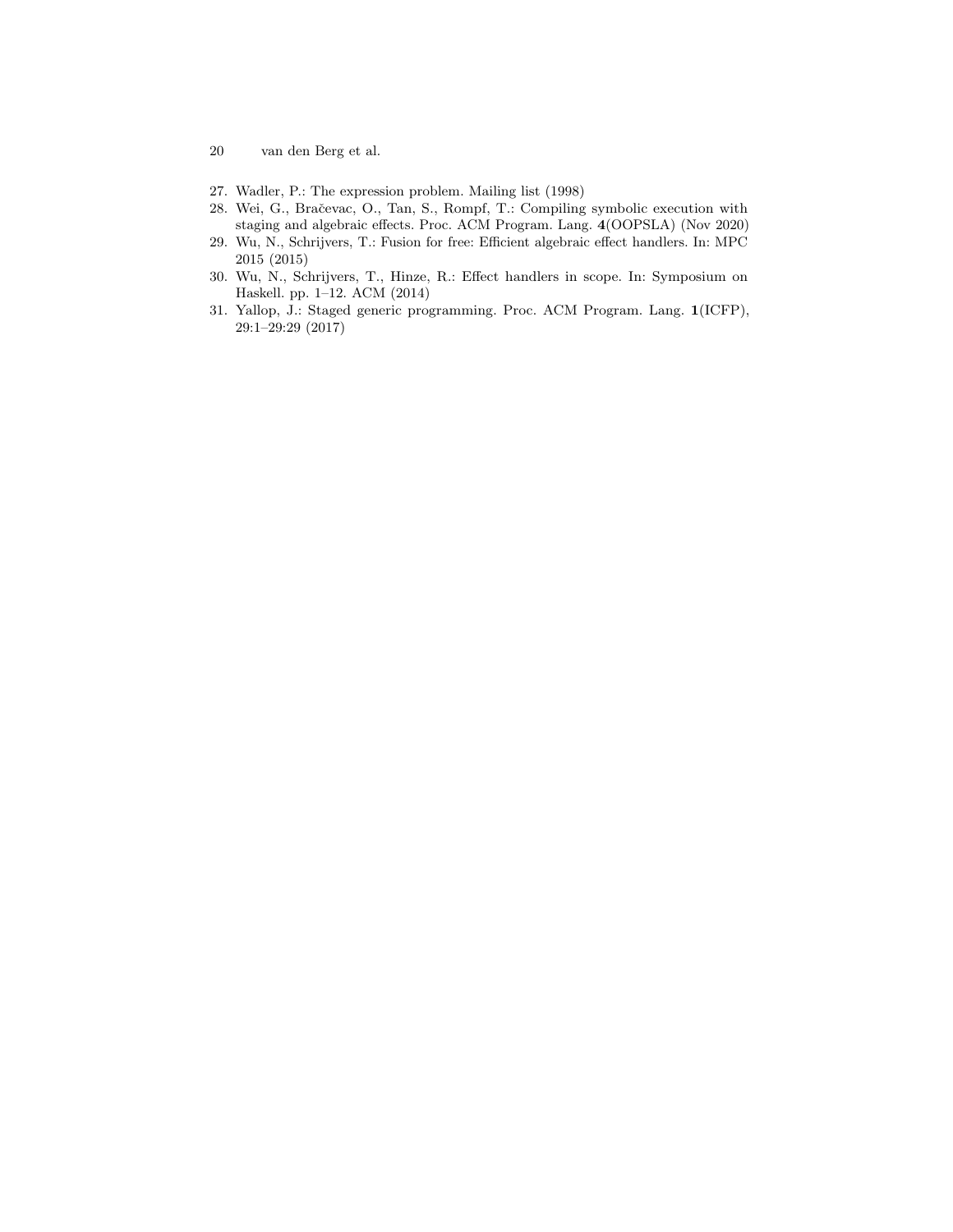# A An Effect Library

This Appendix contains a library of effects that can be modularly composed. Each effect can be implemented with a limited number of lines of code.

### A.1 General

Trees and Their Instances The Tree datatype for representing latent effects with its corresponding instances.

```
data Tree (\sigma :: * \rightarrow (* \rightarrow *) \rightarrow *) (l :: * \rightarrow *) a where
   Leaf :: a \rightarrow Tree \sigma l aNode \therefore \sigma p c\rightarrow l()
           \rightarrow (\forall x.c \ x \rightarrow l \ ( ) \rightarrow Tree \ \sigma \ l \ ( l \ x ) )\rightarrow (l p \rightarrow Tree \sigma l a)
           \rightarrow Tree \sigma l ainstance Functor (Tree \sigma l) where
   fmap = liftMinstance Applicative (Tree \sigma l) where
   pure = return(\ll\!\ast\!\!>) = apinstance Monad (Tree \sigma l) where
   return = LeafLeaf x \gg f = f xNode c l st k \gg f = Node c l st (\lambda x \rightarrow k x \gg f)
```
Datatypes à la Carte We use a DTC approach to compose and project values and signatures.

```
class v_1 \ll v_2 where
    i\pi j_v : v_1 \to v_2proj_{v} :: v_2 \rightarrow Maybe\ v_1\inf \{ xr +data (\sigma_1 + \sigma_2) :: * \rightarrow (* \rightarrow *) \rightarrow *whereInl': \sigma_1 p c \rightarrow (\sigma_1 + \sigma_2) p cInr': \sigma_2 p c \rightarrow (\sigma_1 + \sigma_2) p cclass (\sigma_1 :: * \to (* \to *) \to *) < \sigma_2 where
    injSig :: \sigma_1 p c \rightarrow \sigma_2 p cinstance \sigma < \sigma where
    injSig = idinstance \sigma_1 < (\sigma_1 + \sigma_2) where
```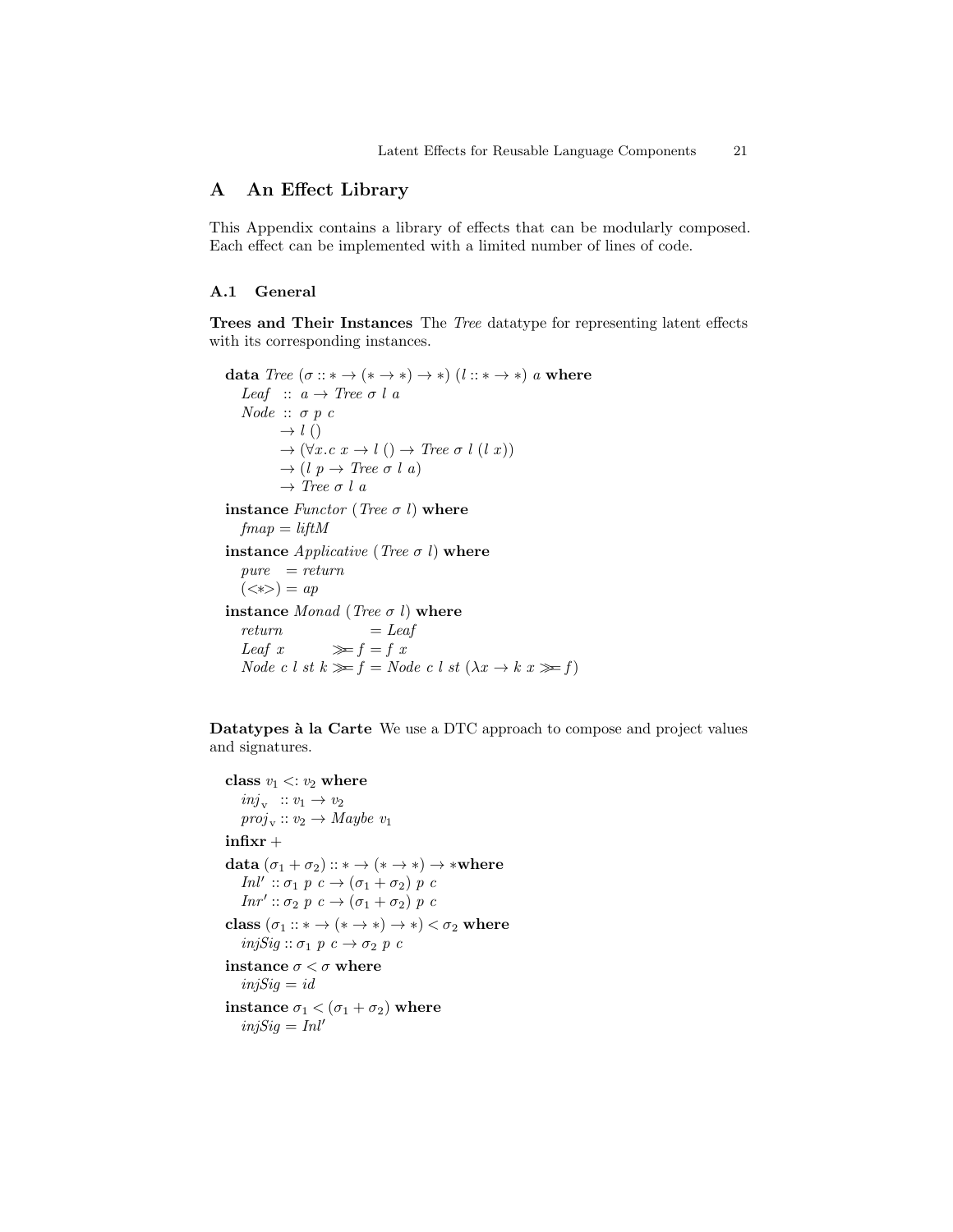instance  $(\sigma_1 < \sigma_3) \Rightarrow \sigma_1 < (\sigma_2 + \sigma_3)$  where  $injSig = Inr' \circ injSig$ 

Other Datatypes and Helper Functions Other straightforward datatypes such as the identity functor and *Void*.

data Void newtype Id  $a = Id \{unId :: a\}$  deriving (Functor) instance Applicative Id where pure  $a = Id$  a Id  $f \iff Id x = Id (f x)$ 

The *StateL s l a* type is a wrapper for the state type  $(s, a)$ , where the value is wrapped in a latent effect functor l. Similarly, EitherL left l a is a wrapper for the Either left a type, where the right value is wrapped in a latent effect functor l.

newtype StateL s l  $a = StateL \{unStateL : (s, l, a)\}\$ deriving Show instance Functor  $l \Rightarrow$  Functor (StateL s l) where  $fmap f (StateL (s, la)) = StateL (s, fmap f la)$ newtype EitherL left l  $a = EitherL \{unEitherL : Either left (l \ a) \}$ 

Extracting the Value from the Effect Tree Ending has an empty signature, so the tree can only consist of a leave. The handler extracts the value from that leave, possibly decorated with latent effects.

data  $\text{Ending} :: * \rightarrow (* \rightarrow *) \rightarrow *$ hEnd :: Tree Ending l  $a \rightarrow a$ hEnd (Leaf  $x$ ) = x

Subtrees of the Tree type data  $NoSub$  :: \* → \*where

data  $OneSub$  v :: \*  $\rightarrow$  \*where One :: OneSub v v  $noSubNode$  ::  $\forall v \space \sigma_1 \space \sigma_2 \space \ldots \space \sigma_2$  $\Rightarrow \sigma_1 v \text{ NoSub} \rightarrow \text{Tree } \sigma_2 \text{ Id } v$  $noSubNode \t n = Node (injSig \t n) (Id) (\lambda x \rightarrow case \t n \t (Leaf \t o \t unId))$ oneSubNode  $:: \forall v \ w \ \sigma_1 \ \sigma_2 \ \sigma_1 < \sigma_2$  $\Rightarrow \sigma_1 w$  (OneSub v)  $\rightarrow$  Tree  $\sigma_2$  Id v  $\rightarrow$  Tree  $\sigma_2$  Id w oneSubNode n  $t = Node (injSig n) (Id ())(\lambda One \rightarrow Id \lll y b) (Leaf \circ unId)$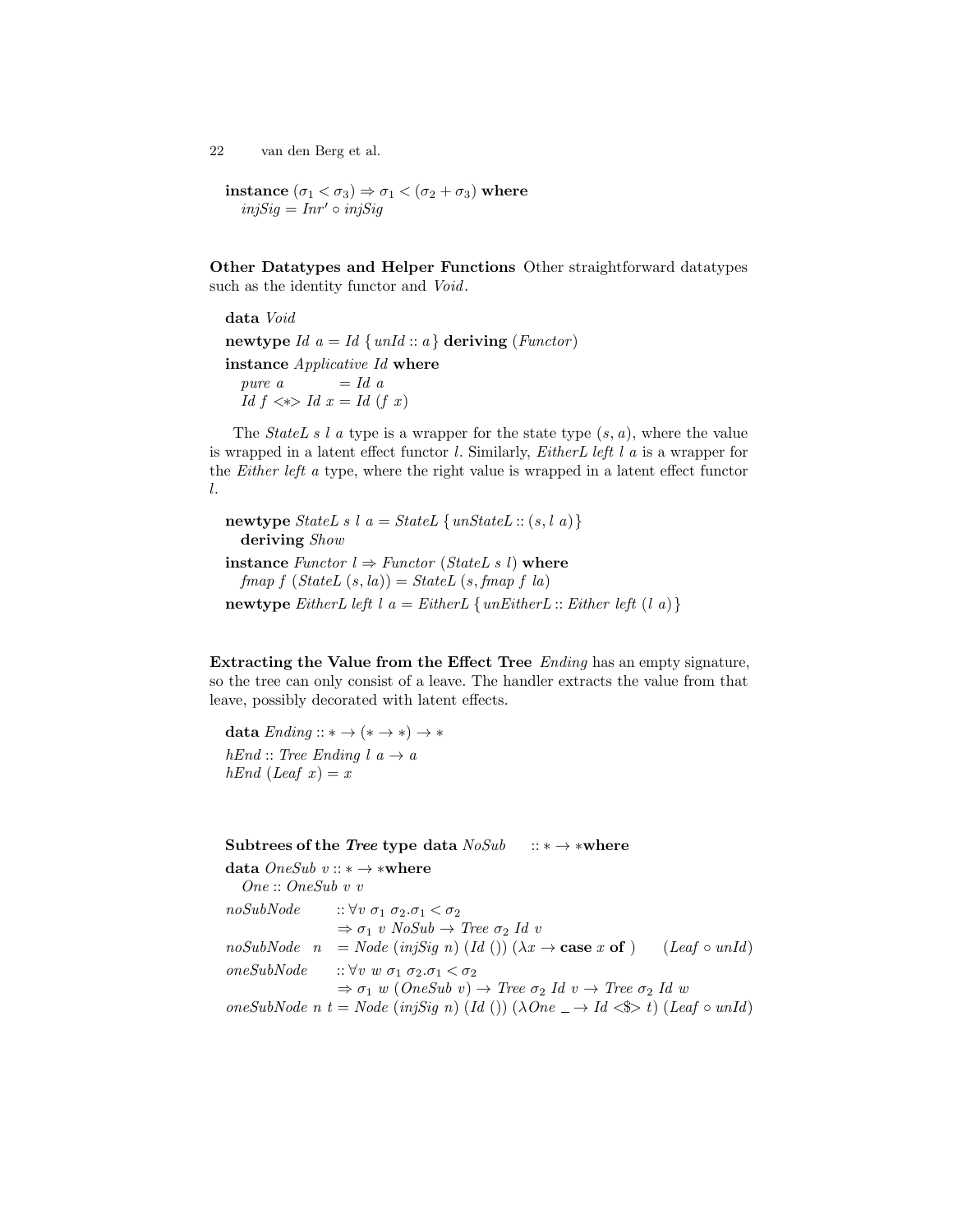### A.2 Effects

In this section, we present small standalone implementations of a single effect, that can be combined in a modular fashion into languages with different effect features. These implementations come with a definition of the effect, a handler for interpreting the effect, and smart constructors.

Reader The Reading effect provides two operations: ask retrieves the current environment, and local passes down an updated environment to a subtree.

```
data Reading r :: * \rightarrow (* \rightarrow *) \rightarrow * where
   Local :: (r \rightarrow r) \rightarrow Reading \; r \; a \; (OneSub \; a)Ask :: Reading r r NoSub
hRead :: Functor l
        \Rightarrow r
        \rightarrow Tree (Reading r + \sigma) l (l a)
        \rightarrow Tree \sigma l (l a)
hRead \r(Leaf \r x) = Leaf \r xhRead r (Node (Inl' (Local f)) l st k) = hRead (f r) (st One l) \gg hRead r \circ k
hRead r (Node (Inl' Ask) l = k) = hRead r (k (r <\\\ ds))
hRead r (Node (Inr' op) l st k) =
   Node op l (\lambda c_2 \rightarrow hRead \ r \circ st \ c_2) (hRead r \circ k)
local :: \forall r \sigma \ a. (Reading \ r < \sigma) \Rightarrow (r \to r) \to Tree \ \sigma \ Id \ a \to Tree \ \sigma \ Id \ alocal f\ t = oneSubNode\ (Local\ f)\ task :: (Reading r < \sigma) \Rightarrow Tree \sigma Id rask = noSubNode Ask
```
State The Mutating effect provides the two standard operations for state: get and put.

data *Mutating*  $v : \ast \rightarrow (\ast \rightarrow \ast) \rightarrow \ast$  where Get :: Mutating v v NoSub  $Put :: v \rightarrow Mutating \ v \ () \ NoSub$ hMut :: Functor l  $\Rightarrow$  s  $\rightarrow$  Tree (Mutating s +  $\sigma$ ) l a  $\rightarrow$  Tree  $\sigma$  (StateL s l) (StateL s Id a)  $h\Delta t \, s \, (Leaf \, x) = Leaf \, \$ \, StateL \, (s, Id \, x)$ hMut s (Node (Inl' Get)  $l = k$ ) = hMut s (k (fmap ( $\lambda \rightarrow s$ ) l))  $hMut = (Node (Inl' (Put s)) l = k) = hMut s (k l)$ hMut s (Node  $(Inv' c)$  $l$  st  $k) =$  $Node\ c\ (StateL\ (s, l))\ (\lambda c\ (StateL\ (s', l')) \rightarrow transS \ll\gg hMut\ s'\ (st\ c\ l'))$  $(\lambda \quad (StateL (s', bv')) \rightarrow hMut s' (k' w'))$ 

 $transS :: StateL s Id (l a) \rightarrow StateL s l a$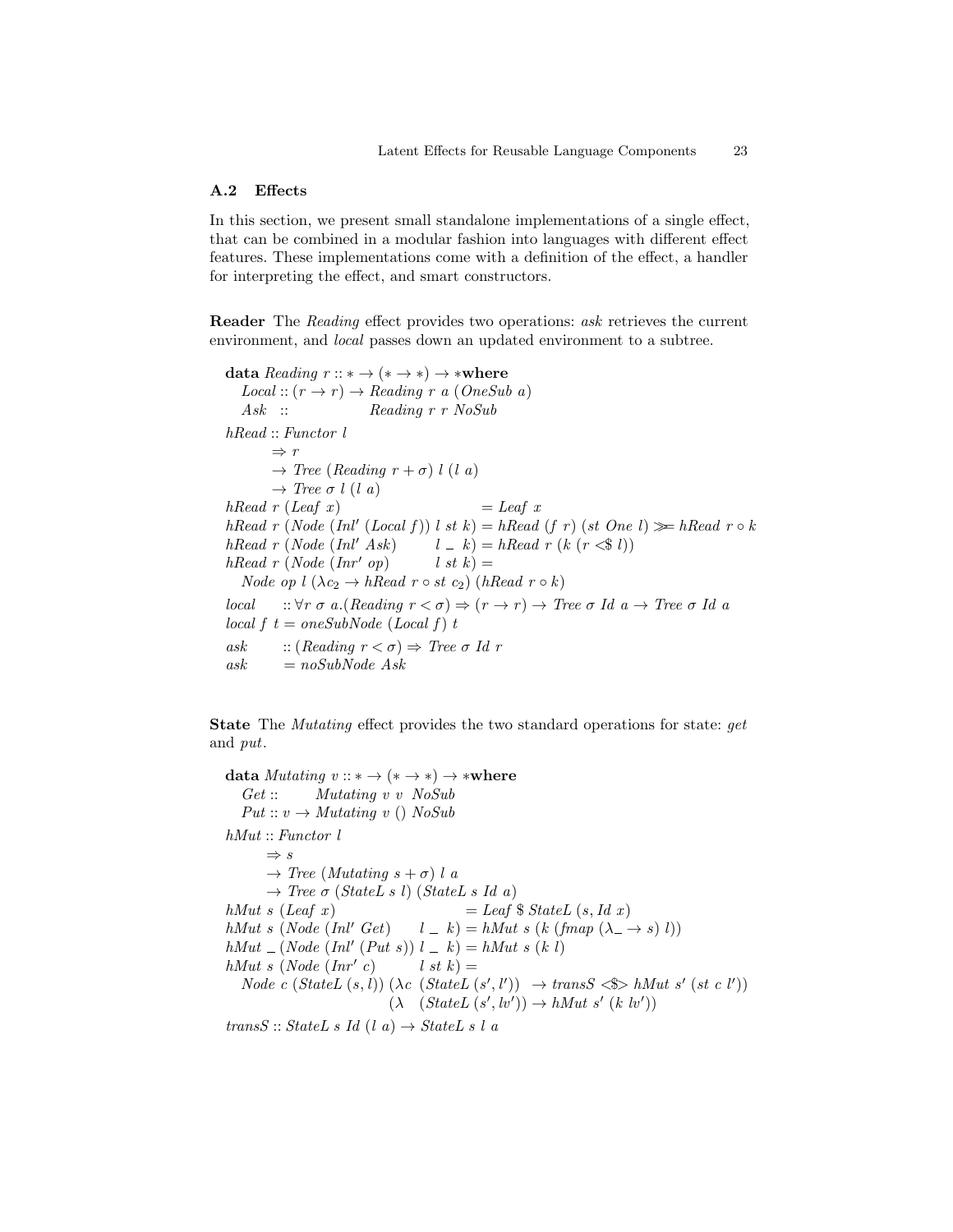$transS (StateL (s, x)) = StateL (s, unId x)$ qet  $:: (Mutating s < \sigma) \Rightarrow Tree \sigma Id s$  $get = noSubNode$  Get put  $:: (Mutating s < \sigma) \Rightarrow s \rightarrow Tree \sigma Id$  () put  $s = noSubNode$  (Put s)

Exceptions The Throwing effect provides the two well-known operations for exceptions: throw and catch.

data Throwing  $x \, v :: * \rightarrow (* \rightarrow *) \rightarrow *$  where  $Throw :: x \rightarrow Throwing \ x \ v \ Void \ NosSub$  $\textit{Cache} :: \textit{Through } x \ v \ v \quad (\textit{MaybeSub } x \ v)$  $hExc::(Function \, l)$  $\Rightarrow$  Tree (Throwing x v +  $\sigma$ ) l a  $\rightarrow$  Tree  $\sigma$  (EitherL  $(l \, () , x)$  l) (EitherL  $(l \, () , x)$  Id a)  $hExc~(Leaf~x)$  = Leaf \\$ EitherL \\$ Right \\$ Id x hExc (Node (Inl' (Throw x))  $l = -$ ) = Leaf \$ EitherL \$ Left (l, x) hExc (Node (Inl' Catch) l st k) = hExc (st NothingS l)  $\gg$  either  $(\lambda(l',x) \rightarrow hExc \ (st \ (Just S \ x) \ l')$  $\gg$  either (Leaf ◦ EitherL ◦ Left) (hExc ◦ k ◦ unId))  $(hExc \circ k \circ unId)$ hExc (Node (Inr' c) l st  $k) =$ Node c (EitherL \$ Right l)  $(\lambda z \rightarrow either (Leaf \circ Either L \circ Left))$  $(\lambda l v \rightarrow transE \ll\gg hExc (st z l v)))$  $(either (Leaf \circ Either L \circ Left) (hExc \circ k))$ throw  $:: \forall x \ v \ \sigma.$  (Throwing  $x \ v < \sigma$ )  $\Rightarrow x \to$  Tree  $\sigma$  Id v throw  $e = Node (injSig (Throw e :: Throwing x v void NoSub))$  $(Id()$  $(\lambda x \perp \rightarrow \case x \text{ of } )$  $(\lambda x \rightarrow \case x \text{ of } )$ catch ::  $\forall x \ v \ \sigma$ . (Throwing  $x \ v < \sigma$ )  $\Rightarrow$  Tree  $\sigma$  Id  $v \rightarrow (x \rightarrow$  Tree  $\sigma$  Id  $v) \rightarrow$  Tree  $\sigma$  Id  $v$ catch p  $h = Node (injSig (Catch::Throughrowing x v v (MaybeSub x v)))$  $(Id()$  $(\lambda z \rightarrow \case\ z$  of JustS  $x \rightarrow Id \leq s$  (h x)  $NothingS \rightarrow Id \lll$   $\gg p)$  $(Leaf \circ unId)$ 

Errors The Failing effect has a single operation err for constructing an error.

data Failing  $v :: * \rightarrow (* \rightarrow *) \rightarrow *where$  $Err :: v \rightarrow Failing \, v \, Void \, NoSub$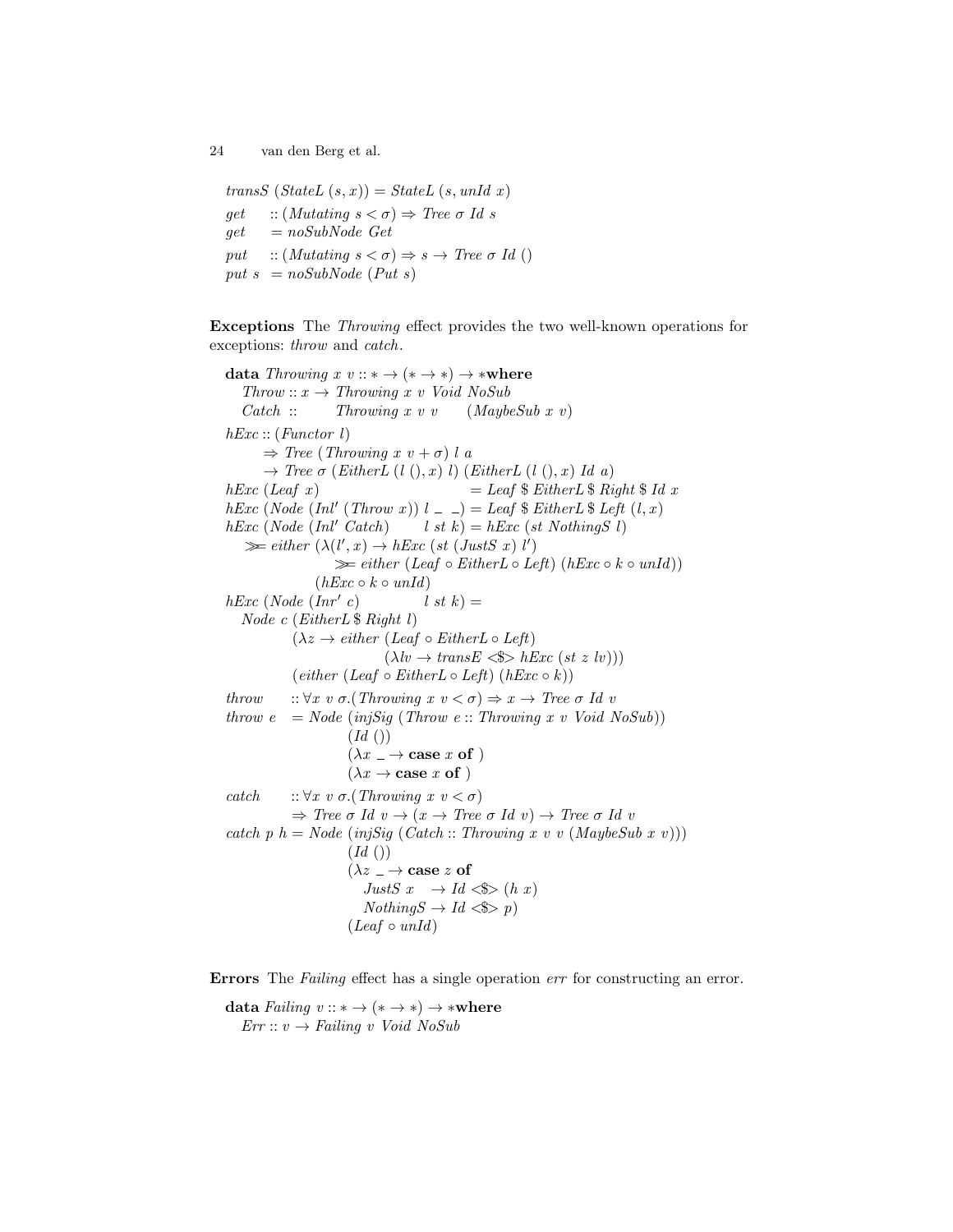hErr :: Functor l  $\Rightarrow$  Tree (Failing  $v + \sigma$ ) l a  $\rightarrow$  Tree  $\sigma$  (EitherL v l) (EitherL v Id a) hErr (Leaf x)  $=$  Leaf \\$ EitherL \\$ Right \\$ Id x hErr  $(Node (Inl' (Err x))_{--}) = Leaf $ EitherL $ Left x$ hErr (Node (Inr <sup>0</sup> c) l st k) = Node c (EitherL \$ Right l)  $(\lambda z \rightarrow either (Leaf \circ EitherL \circ Left) (\lambda w \rightarrow transE \ll bErr (st z w)))$  $(either (Leaf \circ Either L \circ Left)$  (hErr  $\circ k$ ))  $either :: (v \rightarrow c) \rightarrow (l \ a \rightarrow c) \rightarrow EitherL \ v \ l \ a \rightarrow c$ either  $f = (EitherL (Left x)) = f x$  $either_g (EitherL (Right - y)) = g y$ trans $E :: Either L v Id (l a) \rightarrow Either L v l a$ transE (EitherL (Left  $x$ )) = EitherL \\$ Left x transE (EitherL  $(Right y)$ ) = EitherL \$ Right \$ unId y err ::  $(Failing \, v \leq \sigma) \Rightarrow v \rightarrow Tree \, \sigma \, Id \, a$ err  $x = Node (injSig (Err x)) (Id ())(\lambda x \rightarrow case x of)(\lambda x \rightarrow case x of)$ 

Arithmetics The *Adding* effect provides operations for adding natural numbers: plus and nat.

data  $Adding \, v::* \rightarrow (* \rightarrow *) \rightarrow *where$  $Nat :: Integer \rightarrow Adding \ v \ v \ NoSub$  $Plus: v \rightarrow v \rightarrow Adding \ v \ v \ NosSub$  $hPlus :: (Function \, l. \, Integer \leq: v)$  $\Rightarrow$  Tree (Adding  $v + \sigma$ ) l a  $\rightarrow$  Tree  $\sigma$  l a  $hPlus (Leaf x) = Leaf x$ hPlus (Node  $(Int'(Nat n)) \t l = k) = hPlus (k (const (inj<sub>v</sub> n)  $\leq$ ) )$ hPlus (Node (Inl' (Plus  $v_1$   $v_2$ ))  $l = k$ ) = case (proj<sub>v</sub>  $v_1$ , proj<sub>v</sub>  $v_2$ ) of  $(Just\ n1, Just\ n2) \rightarrow hPlus\ (k\ (const\ (inj_{v}\ (n1+n2)) \ll b) )$  $hPlus (Node (Inr c))$ l st k)  $=$ Node c l  $(\lambda s \rightarrow hPlus \circ st s)$   $(hPlus \circ k)$ plus  $:: (Adding \ v < \sigma) \Rightarrow v \rightarrow v \rightarrow Tree \ \sigma Id \ v$ plus n1  $n2 = noSubNode$  (Plus n1  $n2$ ) nat  $:: (Adding \ v < \sigma) \Rightarrow Integer \rightarrow Tree \ \sigma Id \ v$ nat  $n = noSubNode$  (Nat  $n$ )

Print The *Printing* effect has a single operation for printing a string: *print*.

data Printing  $v :: * \rightarrow (* \rightarrow *) \rightarrow *$  where  $Print :: String \rightarrow Printing v v NoSub$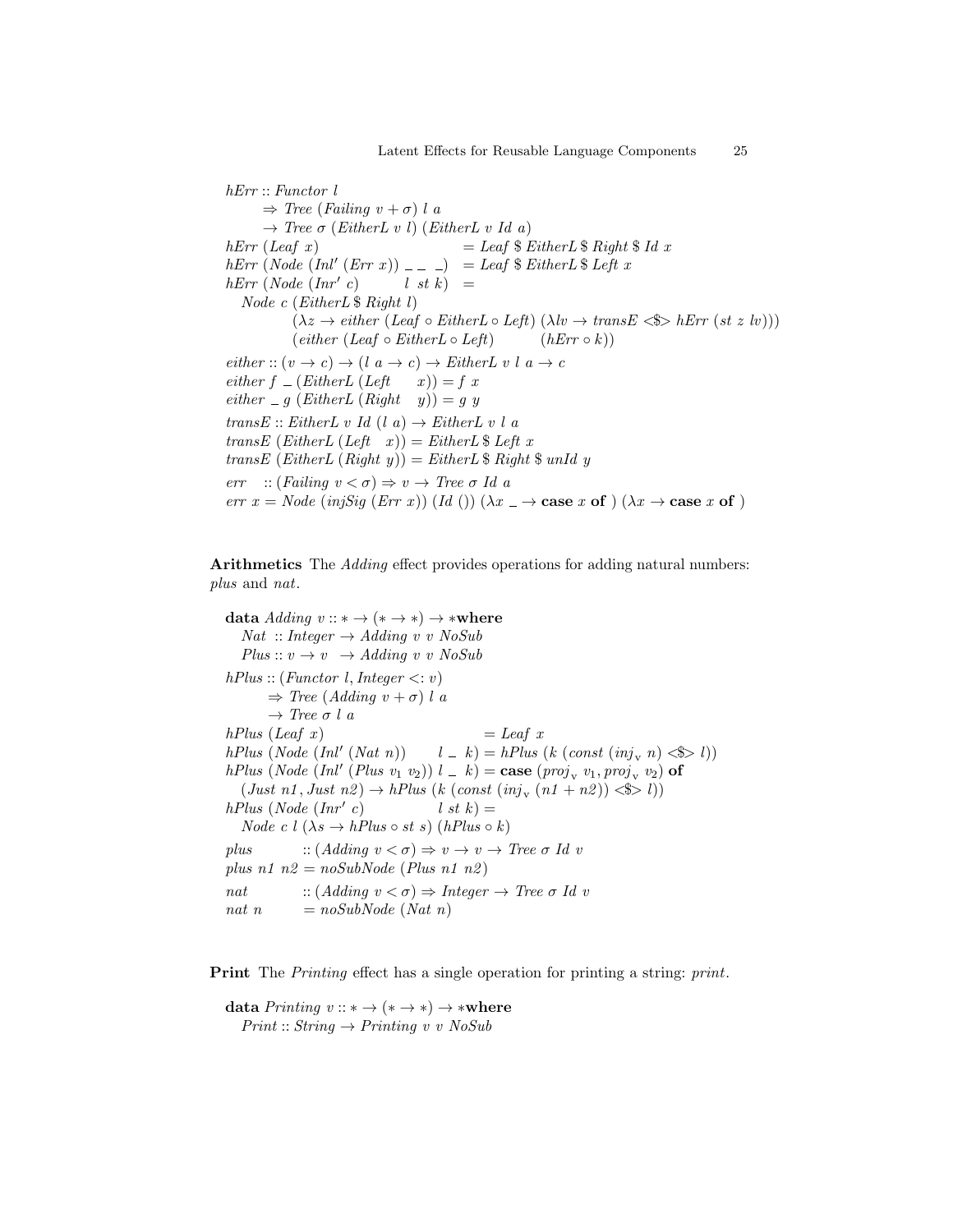$hPrint :: (Function \, l, String < : v)$  $\Rightarrow$  Tree (Printing  $v + \sigma$ ) l  $a \rightarrow$  Tree  $\sigma$  l  $a$  $hPrint (Leaf x)$  = Leaf x hPrint (Node (Inl' (Print s))  $l = k$ ) = hPrint (k (const (inj<sub>v</sub> s) <\\\ e\stable hPrint (Node (Inr' c)  $l$  st  $k) = Node c \; l \; (\lambda s \rightarrow hPrint \circ st \; s) \; (hPrint \circ k)$ print ::  $(Pritting \, v \leq \sigma) \Rightarrow String \rightarrow Tree \, \sigma \, Id \, v$ print  $s = noSubNode$  (Print s)

Delay Evaluation The Suspending effect provides two operations: suspend delays the evaluation of a recursive subtree, and enact forces the evaluation of the delayed subtree without memoizing the result.

data Suspending  $v :: * \rightarrow (* \rightarrow *) \rightarrow *$  where Suspend :: Suspending v Ptr (OneSub v)  $Enact :: Ptr \rightarrow Suspending \, v \, v \quad NosSub$ type  $Ptr = Int$ type Suspension  $\sigma l$  v = l ()  $\rightarrow$  Tree (Suspending v +  $\sigma$ ) l (l v) data Suspended  $r = Suspended Ptr r$  deriving (Functor) hSuspend :: Functor l  $\Rightarrow$  [Suspension  $\sigma$  l v]  $\rightarrow$  Tree (Suspending  $v + \sigma$ ) l (l a)  $\rightarrow$  Tree  $\sigma$  (StateL [Suspension  $\sigma$  l v] l) (StateL [Suspension  $\sigma$  l v] l a)  $h\text{Suspend}\;rs\;(Leaf\;x)$   $=$   $Leaf\;(StateL\;(rs,x))$ hSuspend rs (Node (Inl' Suspend) l st  $k$ ) = hSuspend  $(rs + [st \ One]) (k (length rs < \$ l))$ hSuspend rs (Node (Inl' (Enact p))  $l = k$ ) = do  $StateL (rs', iv) \leftarrow hSuspend rs ((rs!! p) l); hSuspend rs'(klv)$ hSuspend rs (Node (Inr' op) l st k) =  $Node\ op\ (StateL (rs, l)) (\lambda c_2 (StateL (rs', l')) \rightarrow hSuspend rs' (st c_2 l'))$  $(\lambda \quad (StateL (rs', bv')) \rightarrow hSuspend rs' (k'w'))$ suspend ::  $\forall v \sigma$ . (Suspending  $v < \sigma$ )  $\Rightarrow$  Tree  $\sigma$  Id  $v \rightarrow$  Tree  $\sigma$  Id Ptr suspend  $t = oneSubNode$  (Suspend) t enact :: (Suspending  $v < \sigma$ )  $\Rightarrow$  Ptr  $\rightarrow$  Tree  $\sigma$  Id v enact  $p = noSubNode$  (Enact p)

Memoization The Thunking effect is analogous to Suspending, but its handler memoizes the result of forcing a thunked computation.

```
data Thunking v :: * \rightarrow (* \rightarrow *) \rightarrow * where
   Thunk :: Thunking v Ptr (OneSub v)
  Force :: Ptr \rightarrow Thunking \ v \ v \ NoSub
```
type  $Ptr = Int$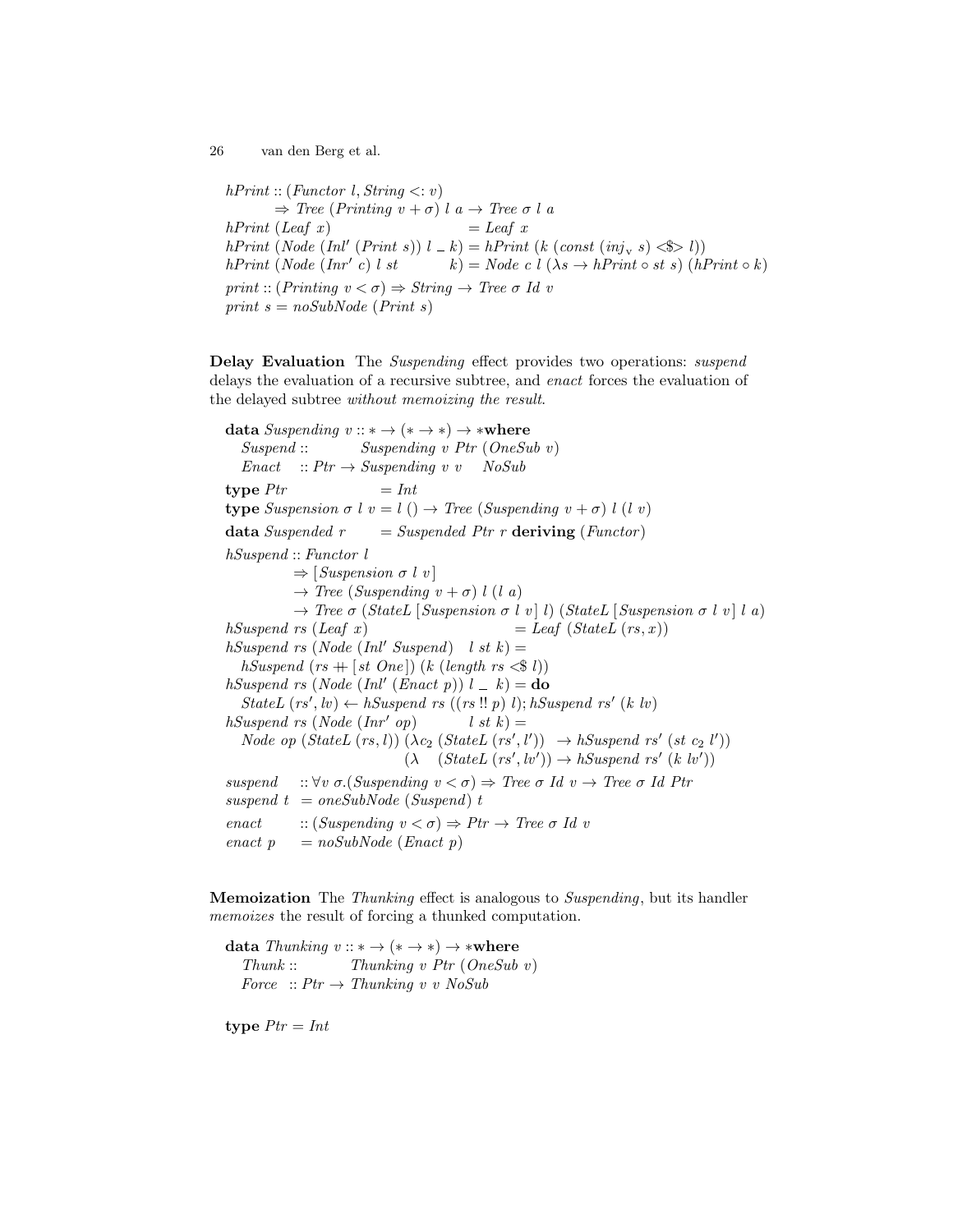type Thunk  $\sigma l$  v = Either  $(l) \rightarrow$  Tree (Thunking v +  $\sigma$ ) l  $(l$  v)) v data TreeWith  $f \sigma (l :: * \rightarrow *) a =$ Tree With  $\{unTreeWith : Tree \sigma(f l) (f l a)\}$ data Thunked  $r = Thunked$  Ptr r class *Modular*  $(m_1 :: * \rightarrow *)$   $(m_2 :: (* \rightarrow *) \rightarrow * \rightarrow *)$  where  $fwd :: m_1$   $(m_2 m_1 a) \rightarrow m_2 m_1 a$  $replace :: Int \rightarrow a \rightarrow [a] \rightarrow [a]$ replace  $0 \ x \ (-:xs) = x : xs$ replace i x  $(y : xs) | i > 0 = y : replace (i - 1) x$  xs  $replace = -$  =  $error$  "bad index"

For this effect, we can provide two handlers, one for lazy evaluation and another one for eager evaluation.

hThunk ::  $(Functor \, l, \, Modular \, l \, (TreeWith \, (StateL \, ([ \, Thunk \, \sigma \, l \, v])) \, \sigma))$  $\Rightarrow$  [Thunk  $\sigma$  l v]  $\rightarrow$  Tree (Thunking  $v + \sigma$ ) l (l a)  $\rightarrow$  Tree  $\sigma$  (StateL [Thunk  $\sigma$  l v] l) (StateL [Thunk  $\sigma$  l v] l a) hThunk rs  $(Leaf \ x)$  = Leaf  $(StateL (rs, x))$ hThunk rs (Node (Inl' Thunk) l st k) = hThunk  $(rs + [Left (st One)]) (k (length rs < \$ l))$ hThunk rs (Node (Inl' (Force p))  $l = k$ ) = case (rs !! p) of Left  $t \to$ **do**  $StateL (rs', lw) \leftarrow hThunk rs (t \ l)$ unTreeWith \$ fwd \$  $(\lambda v \rightarrow TreeWith \$ hThunk (replace p (Right v) rs') (k iv)) \leq S$  $Right \ v \rightarrow hThunk \ rs \ (k \ (v \lll 1))$ hThunk rs (Node (Inr' op)  $l$  st k) =  $Node\ op\ (StateL (rs, l)) (\lambda c_2 (StateL (rs', l')) \rightarrow hThunk rs' (st c_2 l'))$  $(\lambda \quad (StateL (rs', bv')) \rightarrow hThunk rs' (k'w'))$ hEager :: (Functor l, Modular l (TreeWith (StateL  $[v]$ )  $\sigma$ ))  $\Rightarrow$   $|v|$  $\rightarrow$  Tree (Thunking  $v + \sigma$ ) l (l a)  $\rightarrow$  Tree  $\sigma$  (StateL [v] l) (StateL [v] l a)  $hEager vs (Leaf x) = Leaf (StateL (vs, x))$ hEager vs (Node (Inl' Thunk) l st k) =  $d\mathbf{o}$  $StateL (vs', lw) \leftarrow hEager vs (st One l)$ unTreeWith \$ fwd \$  $(\lambda v \rightarrow TreeWith \$ hEager (vs' + [v]) (k (length vs' < \$ l))) < \$ hEager vs (Node (Inl' (Force p))  $l = k$ ) = do hEager vs  $(k ((vs!! p) \leq \ell))$ hEager vs (Node (Inr' op) l st k) =  $Node op (StateL (vs, l)) (\lambda c_2 (StateL (vs', l')) \rightarrow hEager vs' (st c_2 l'))$  $(\lambda \quad (StateL (vs', bv')) \rightarrow hEager vs' (k'w'))$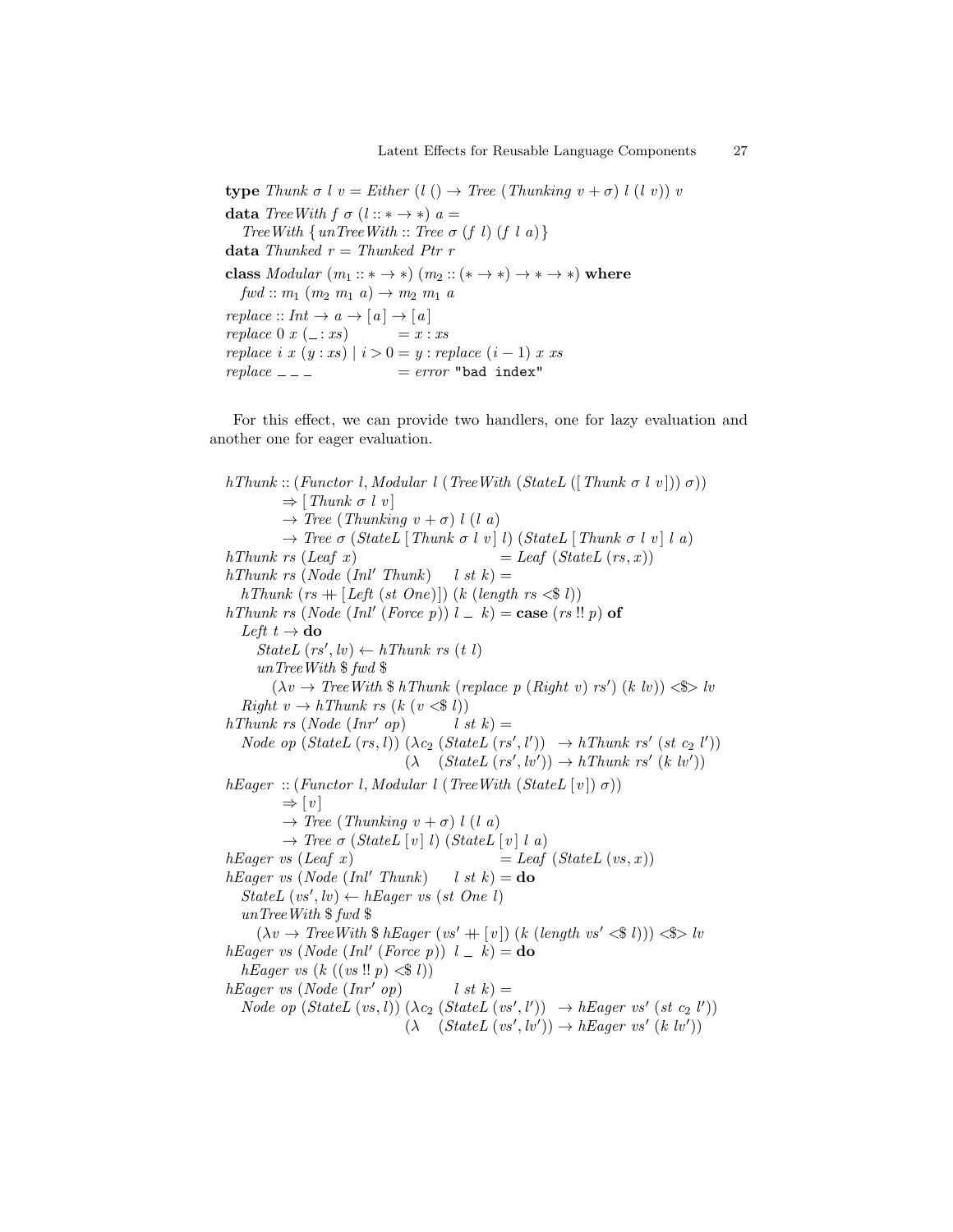thunk ::  $\forall v \sigma$ . (Thunking  $v < \sigma$ )  $\Rightarrow$  Tree  $\sigma$  Id  $v \rightarrow$  Tree  $\sigma$  Id Ptr thunk  $t = oneSubNode$  Thunk  $t$ force ::  $(Thunking \, v < \sigma) \Rightarrow Ptr \rightarrow Tree \, \sigma \, Id \, v$ force  $p = noSubNode$  (Force p)

Function Abstraction The Abstracting effect has three operators: var for representing a variable, abs for function abstraction, and app for function application.

```
data Abstracting v :: * \rightarrow (* \rightarrow *) \rightarrow * where
   Var:: Int \rightarrow Abstracting \ v \ v \ NoSubApp:: v \rightarrow v \rightarrow Abstracting \ v \ v \ NoSubAbs :: Abstracting v v (OneSub v)
data Closure r where
   Clos :: Ptr \rightarrow Env \ r \rightarrow Closure \ rtype Env v = [v]
```
### type  $Ptr = Int$

For this effect, we can define two handlers: one for call site handling of effects an another for definition site handling of effects

type  $Store_{CS} \sigma l v = [R_{CS} \sigma l v]$ <br>type  $R_{CS} \sigma l v = l () \rightarrow Tree$ type  $R_{CS}$   $\sigma l v = l$  ()  $\rightarrow$  Tree (Abstracting  $v + \sigma$ ) l (l v)<br>type  $Store_{DS}$   $\sigma l v = [R_{DS} \sigma l v]$ type  $Store_{DS} \sigma l v$ type  $R_{DS}$   $\sigma l v$  = Tree (Abstracting  $v + \sigma$ ) l (l v)  $hAbs_{CS}::(Closure\ v \lt: v, Function\ l)$  $\Rightarrow$  [v]  $\rightarrow Store_{CS} \sigma l$  v  $\rightarrow$  Tree (Abstracting  $v + \sigma$ ) l a  $\rightarrow$  Tree  $\sigma$  (StateL (Store<sub>CS</sub>  $\sigma$  l v) l) (Store<sub>CS</sub>  $\sigma$  l v, a)  $hAbs_{CS}$  –  $r$  (Leaf x) = Leaf  $(r, x)$ hAbs<sub>CS</sub> nv r (Node (Inl' Abs) l st k) = do  $\textbf{let } v = inj_{v} (Clos (length r) nv)$ let  $r' = r + \lfloor st \text{ One } \rfloor$  $hAbs_{CS}$ nv r'  $(k \ (v \ \leq \ \ 1))$ hAbs<sub>CS</sub> nv r (Node (Inl' (App v<sub>1</sub> v<sub>2</sub>))  $l = k$ ) = case proj<sub>v</sub> v<sub>1</sub> of  $Just (Clos fp nv') \rightarrow$ **do**  $(r', v) \leftarrow hAbs_{CS}(v_2: nv') r ((r!!fp) l)$  $hAbs_{CS}$  nv r'  $(k$  v)  $Nothing \rightarrow error$  "application error" hAbs<sub>CS</sub> nv r (Node (Inl' (Var n))  $l = k$ ) = hAbs<sub>CS</sub> nv r (k ((nv !! n) <\\ \text{1}))  $hAbs_{CS}$  nv r (Node (Inr' op) l st k) = Node op (StateL  $(r, l)$ )  $(\lambda c \; (StateL (r', l \quad)) \rightarrow StateL \ll\gg hAbs_{CS} \; nv \; r' \; (st \; c \; l))$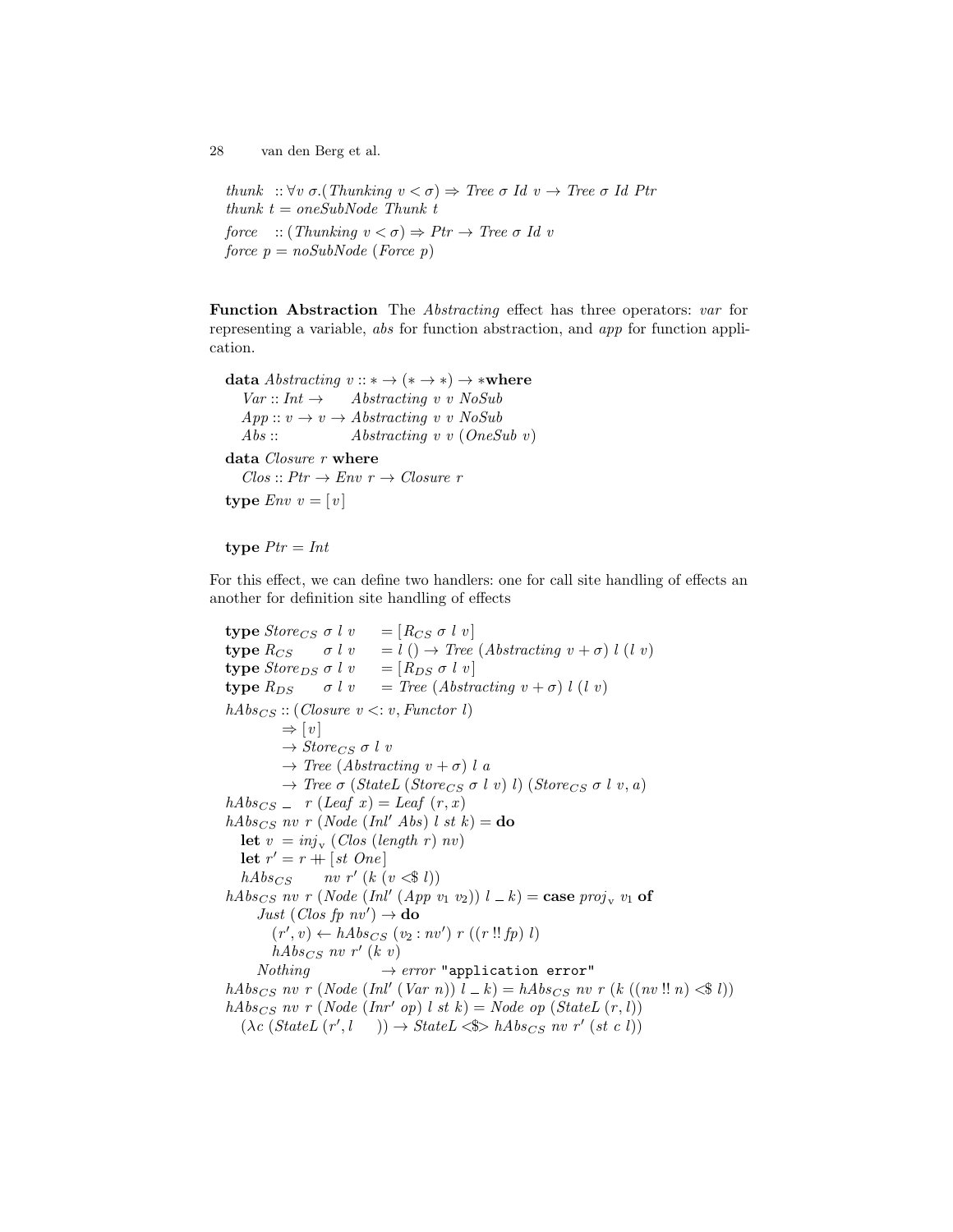$(\lambda \quad (StateL (r',lv)) \rightarrow hAbs_{CS} \; nv \; r' \; (k \; l v))$  $hAbs_{DS} :: (Closure\ v \lt: v, Function\ l)$  $\Rightarrow$  [v]  $\rightarrow Store_{DS} \sigma l v$  $\rightarrow$  Tree (Abstracting  $v + \sigma$ ) l a  $\rightarrow$  Tree  $\sigma$  (StateL (Store<sub>DS</sub>  $\sigma$  l v) l) (Store<sub>DS</sub>  $\sigma$  l v, a)  $hAbs_{DS} = r (Leaf x) = Leaf (r, x)$ hAbs<sub>DS</sub> nv r (Node (Inl' Abs) l st k) = do **let**  $v = inj_v (Clos (length r) nv)$ let  $r' = r + \lfloor st \text{ One } l \rfloor$  $hAbs_{DS}$ nv r'  $(k \ (v \ \leq \ \ 1))$  $hAbs_{DS}$  nv r (Node (Inl' (App  $v_1$   $v_2$ ))  $k$ )  $=$ case  $\text{proj}_{\text{v}} \ v_1$  of  $Just (Clos fp nv') \rightarrow$ **do**  $(r', v) \leftarrow hAbs_{DS}(v_2: nv') r(r!!fp)$  $hAbs_{DS}$  nv r'  $(k$  v)  $Nothing \rightarrow error$  "application error"  $hAbs_{DS}$  nv r (Node (Inl' (Var n))  $l = k$ ) = hAbs<sub>DS</sub> nv r  $(k$   $(nv$ !!  $n \leq \ell)$  $hAbs_{DS}$  nv r (Node (Inr' op) l st k) = Node op  $(StateL(r, l))$  $(\lambda c \; (StateL (r', l)) \rightarrow$  $StateL \ll b> hAbs_{DS}$  nv r' (st c l))  $(\lambda(StateL(r', w)) \rightarrow hAbs_{DS} \, nv \, r' \, (k \, w))$ 

```
var :: (Abstractionq \ v < \sigma) \Rightarrow Int \rightarrow Tree \ \sigma \ Id \ vvar n = noSubNode (Var n)
app :: (Abstracting \, v \leq \sigma) \Rightarrow v \rightarrow v \Rightarrow Tree \, \sigma \, Id \, vapp v_1 v_2 = noSubNode (App v_1 v_2)
abs :: (Abstractiong \ v < \sigma) \Rightarrow Tree \ \sigma \ Id \ v \rightarrow Tree \ \sigma \ Id \ vabs t = oneSubNode Abs t
```
### A.3 Language Features

This section introduces language features that can be used as individual components to modularly construct languages. We provide a syntax for these features, as well as a mapping to latent effects, by means of an algebra.

Arithmetics We make a simple arithmetic language with numbers and addition.

data Arith  $n = Num Int | Add n$  $arithAlg :: (Adding \, v < \sigma) \Rightarrow Arith \, v \rightarrow Tree \, \sigma Id \, v$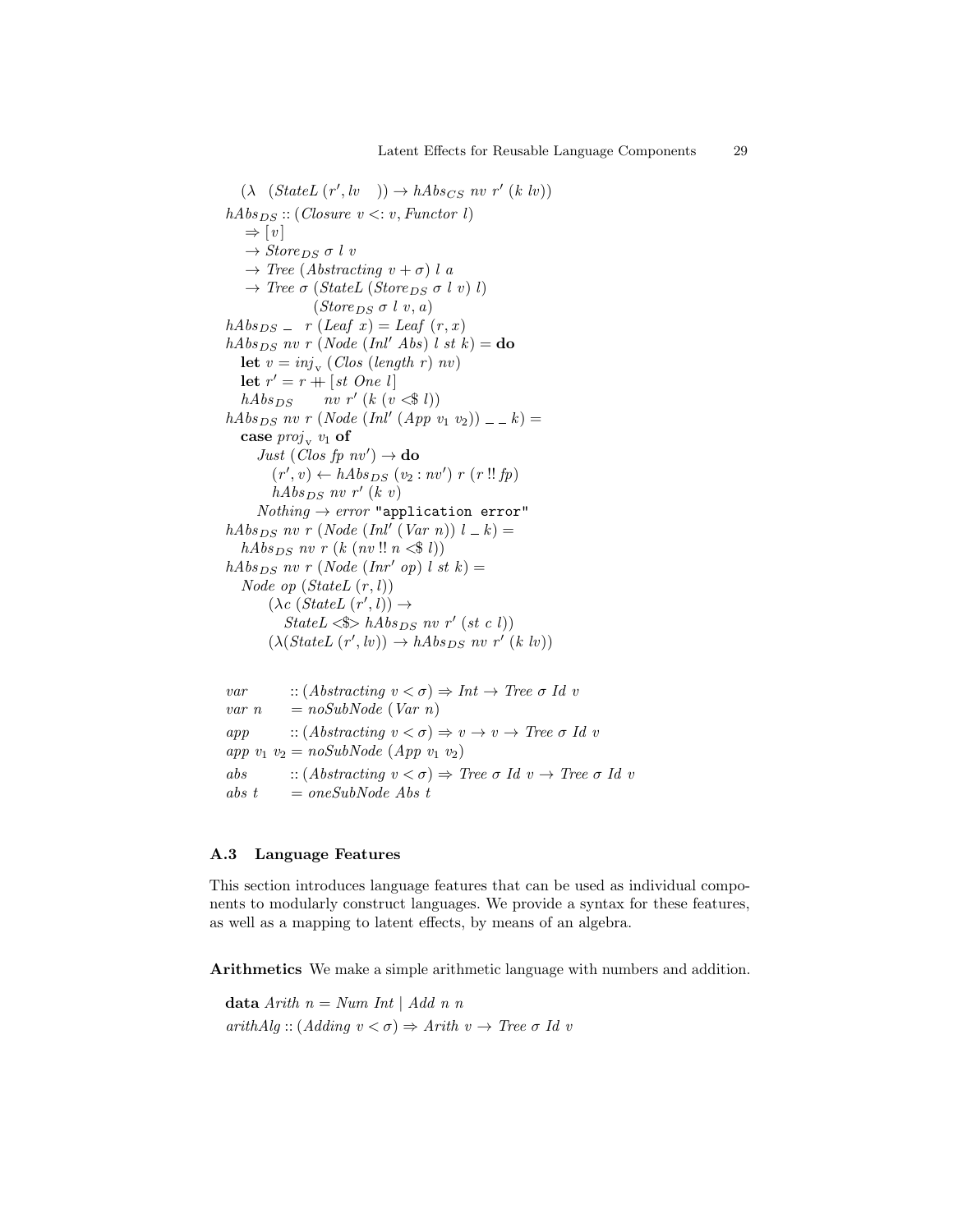$arithAlg (Num n) = nat (tolnteger n)$  $arithAlg (Add x y) = plus x y$ 

Lambda calculus The lambda calculus has constructs for variables, abstraction and application.

data LamExpr  $e = VarExpr Int | AbsExpr e | AppExpr e e$ 

We can define different algebras, depending on the evaluation strategy:

```
lambdalg :: (Abstracting v < \sigma) \Rightarrow LamExpr (Tree \sigma Id v) \rightarrow Tree \sigma Id vlamAlg (VarExpr n) = var n
lambdalg (AbsExpre) = abs elamAlg (AppExpr e_1 e_2) =do
  v_1 \leftarrow e_1v_2 \leftarrow e_2app v_1 v_2
```
Call-by-need evaluation can be expressed through the following algebra, where abs, app and var are defined in Section B.2.

```
lazyAlg :: (Reading [v] < \sigma, Thunking v < \sigma, Suspending v < \sigma,Thunked [v] \le v, Closure v \le v)
         \Rightarrow LamExpr (Tree \sigma Id v) \rightarrow Tree \sigma Id v
lazyAlg (VarExpr n) = var<sub>lazu</sub> nlazyAlg (Absexpr e) = abs_{lazy} elazyAlg (AppExpr e_1 e_2) = app_{lazy} e_1 e_2
```
Call-by-name evaluation is similar, but without memoizing (intermediate) results.

cbnAlg :: (Reading  $[v] < \sigma$ , Suspending  $v < \sigma$ , Suspended  $[v] \leq v$ , Closure  $v \leq v$ )  $\Rightarrow$  LamExpr (Tree  $\sigma$  Id v)  $\rightarrow$  Tree  $\sigma$  Id v  $cbnAlg (VarExpr n) = var_{CBN} n$ cbnAlg  $(AbsExpr e)$  = abs<sub>cBN</sub> e cbnAlg (AppExpr  $e_1$   $e_2$ ) = app<sub>CBN</sub>  $e_1$   $e_2$ 

Staging For the staging expressions, we refer to Section C for the implementations of splice, quote, shift and unquote.

data StageExpr  $s = Splice \ s \ | \ Quote \ s \ | \ Unquote \ s \ | \ Shift \ Int \ s$ stageAlg  $:: \forall v \sigma r_1 r_2$ . (Suspending  $v < \sigma$ , Reading  $r_1 < \sigma$ , Reading  $r_2 < \sigma$ , Reading  $(Env_s v) < \sigma$ , Suspended  $r_1 < v$ ,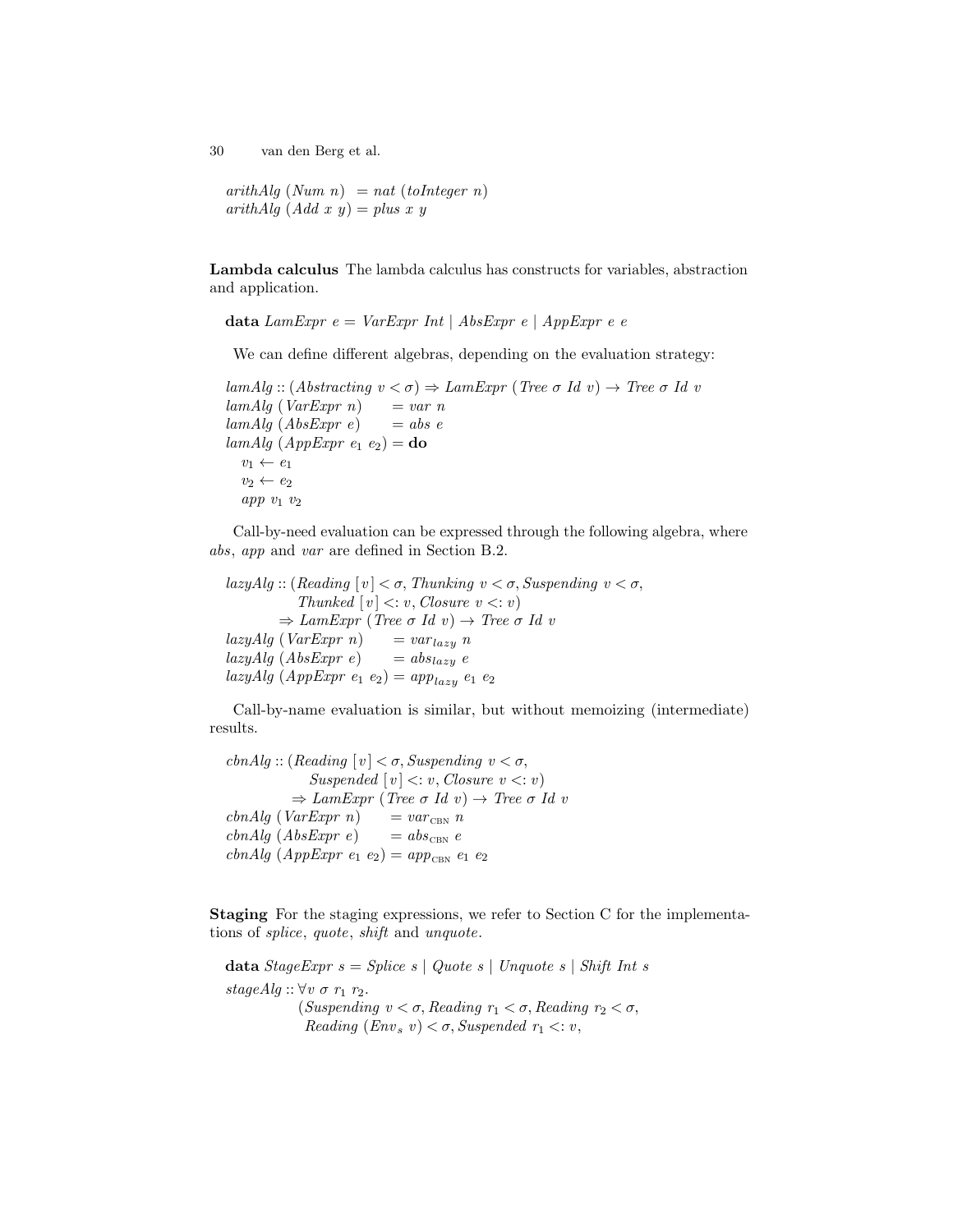Suspended  $r_2 \leq v$ , Suspended (Env<sub>s</sub> v)  $\leq v$ )  $\Rightarrow$  StageExpr (Tree  $\sigma$  Id v)  $\rightarrow$  Tree  $\sigma$  Id v stageAlg (Splice s) = splice s stageAlg (Quote s) =  $\mathit{quote} \, \mathit{s}$ ) stageAlg (Unquote s) = unquote  $@r_2$  s stageAlg (Shift n s) = shift n s

Other We can define other simple language features such as printing and letexpressions.

```
data PrintError e = Pr StringprintAlg :: (Printing v < \sigma) \Rightarrow PrintExpr v \rightarrow Tree \sigma Id v
printAlg (Pr s) = print s
```

```
data LetExpr e = Let e e | Seq e e | Let Var IntletAlg :: (Abstracting v < \sigma) \Rightarrow LetExpr (Tree \sigma Id v) \rightarrow Tree \sigma Id v
letAlg (Let e_1 e_2) = do
  v_1 \leftarrow abs\ e_1v_2 \leftarrow e_2app v_1 v_2letAlg (Seq e_1 e_2) = do e_1; e_2letAlg (LetVar n) = var n
```
# B Modular Carriers for Call-by-Need Lambdas

This Appendix shows how we can use an adapted form of the modular carriers of Schrijvers et al. [20] to define call-by-need and call-by-value evaluation for function abstractions. We give semantics to call-by-need lambdas using three different effects: Reading, Suspending and Thunking. For the definition and the handlers of these effects, we refer to Appendix A.

### B.1 Modular Carriers

The hThunk handler uses a technique that lets us access values wrapped in a latent effect functor: we use a forwarding algebra, inspired by the work of Schrijvers et al. [20]. They propose a modular approach to composing algebraic effects so that each handler only has to know about the part of the syntax its effect is handling. This is achieved through the definition of a modular carrier Modular that features a forwarding algebra fwd.

class *Modular*  $(m_1 :: * \rightarrow *)$   $(m_2 :: (* \rightarrow *) \rightarrow * \rightarrow *)$  where  $fwd :: m_1$   $(m_2 m_1 a) \rightarrow m_2 m_1 a$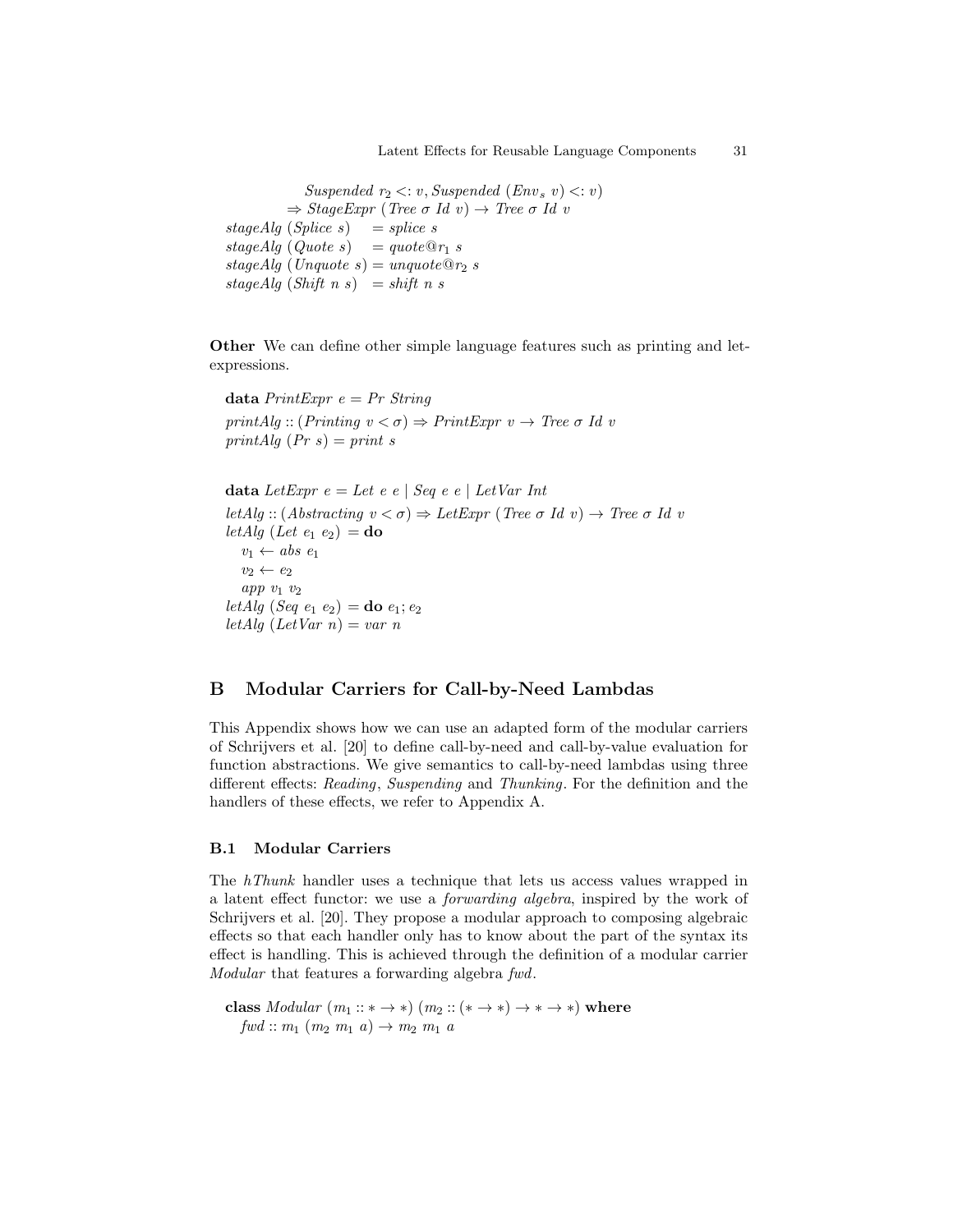However, we use this modular carrier in a different context in the sense that it is now modular with respect to its subcomputations, for which the syntax and structure is known. On the contrary, the original definition is modular with respect to the outer computation.

### B.2 Call-by-Need Evaluation

The three operations for call-by-need evaluation are defined below.

```
abs_{lazy}::\forall v \sigma. (Reading [v] < \sigma, Suspending v < \sigma, Closure v <: v)\Rightarrow Tree \sigma Id v \rightarrow Tree \sigma Id vabs_{lazy} body = do
   nv \leftarrow askp \leftarrow suspend \text{ body}return \left( inj_{v} \left( Clos \ p \left( nv : : [v] \right) \right) \right)var_{lazy} :: \forall v \ \sigma. (Reading [v] < \sigma, Thunking \ v < \sigma, Thunked [v] <: v)\Rightarrow Int \rightarrow Tree \sigma Id \nuvar_{lazy} x =do
   nv \leftarrow asklet v = (nv : [v])!!xcase \textit{proj}_{\text{v}}\text{ }v\text{ } of
       Just (Thunked p nv') \rightarrow local (const (nv':: [v])) (force p)
      Nothing \rightarrow return \ vapp_{lazy} :: \forall v \sigma. (Suspending v < \sigma, Thunking v < \sigma, Reading [v] < \sigma,
              Closure v \le v, Thunked [v] \le v\Rightarrow Tree \sigma Id v \rightarrow Tree \sigma Id v \rightarrow Tree \sigma Id vapp_{lazy} e_1 e_2 =do
   vf \leftarrow e_1; nv \leftarrow ask; p \leftarrow thunk \ e_2let th :: v = inj_v \ Thunked p (nv :: [v])
   case \text{proj}_{\text{v}} vf of
       Just (Clos p' nv') \rightarrow dolocal (const (th:(nv': [v]))) (enact p')
```
# B.3 Call-by-Name

The three operations for call-by-name evaluation are similar to those for call-byneed, but without memoizing the result.

 $abs_{cbn}$ ::  $\forall v \sigma$ . (Reading  $[v] < \sigma$ , Suspending  $v < \sigma$ , Closure  $v < v$ )  $\Rightarrow$  Tree  $\sigma$  Id  $v \rightarrow$  Tree  $\sigma$  Id  $v$  $abs_{cbn}$  body = do  $nv \leftarrow ask$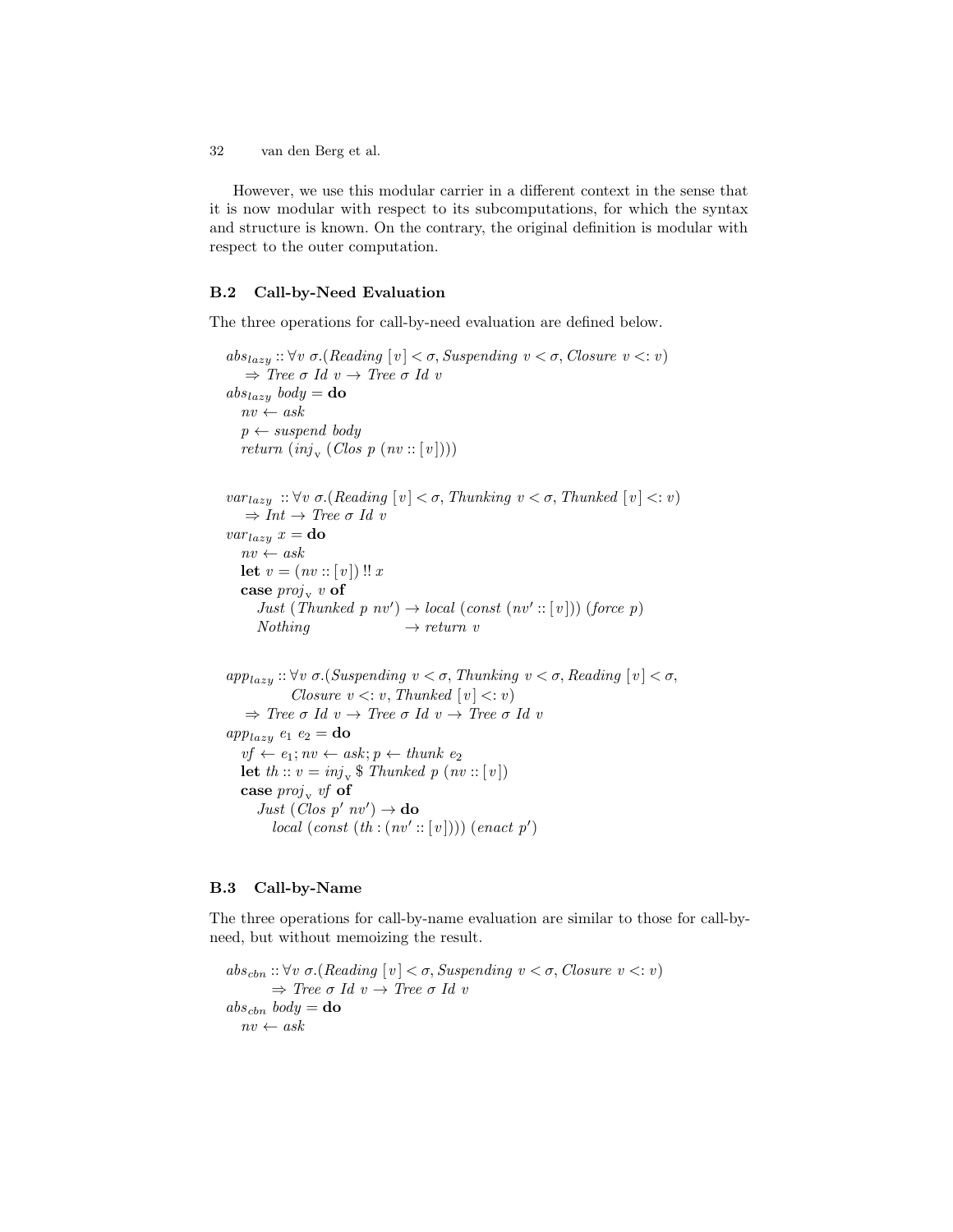$p \leftarrow suspend \text{ body}$ return  $\left( inj_{v} \left( Clos \ p \left( nv : : [v] \right) \right) \right)$  $var_{cbn}$ :  $\forall v \sigma$ . (Reading  $[v] < \sigma$ , Suspending  $v < \sigma$ , Suspended  $[v] < v$ )  $\Rightarrow Int \rightarrow Tree \; \sigma \; Id \; v$  $var_{cbn} x =$ **do**  $nv \leftarrow ask$ **let**  $v = (nv : [v])!!x$ case  $\textit{proj}_{\text{v}}\text{ }v\text{ }$  of Just (Suspended p  $nv' \rightarrow local (const (nv' :: [v])) (enact p)$  $\text{Nothing} \rightarrow \text{return } v$  $app_{cbn}$  ::  $\forall v \sigma$ . (Suspending  $v < \sigma$ , Reading  $[v] < \sigma$ , Closure  $v \le v$ , Suspended  $[v] \le v$  $\Rightarrow$  Tree  $\sigma$  Id  $v \rightarrow$  Tree  $\sigma$  Id  $v \rightarrow$  Tree  $\sigma$  Id  $v$  $app_{cbn}$   $e_1$   $e_2$  = do  $vf \leftarrow e_1; nv \leftarrow ask; p \leftarrow suspend \ e_2$ 

# let th ::  $v = inj_v \$  Suspended p (nv :: [v]) case  $\text{proj}_{\text{v}}$  vf of  $Just (Clos p' nv') \rightarrow$ **do**  $local (const (th:(nv': [v])) (enact p')$

### C A Latent Effect Semantics of Staging

In this appendix we show how to model three staging operations, inspired by MetaML [26]: quote for staging a piece of code; unquote for unstaging; and push for defining code with one or more variables whose bindings only become known when the code is unquoted. First, we define a small library of latent effects to work with.

### C.1 Reading, Suspending, and Revisiting Lambdas

Appendix A defines the two necessary effect interfaces: Reading and Suspending. Furthermore, the following Bindable type class has operations for binding a value in an environment, and looking up a value in an environment.

class Bindable r v where bindVal  $:: v \rightarrow r \rightarrow r$  $\textit{lookupVal} :: r \rightarrow \textit{Int} \rightarrow v$ 

For plain, de Bruijn indexed environments, these functions are straightforwardly defined: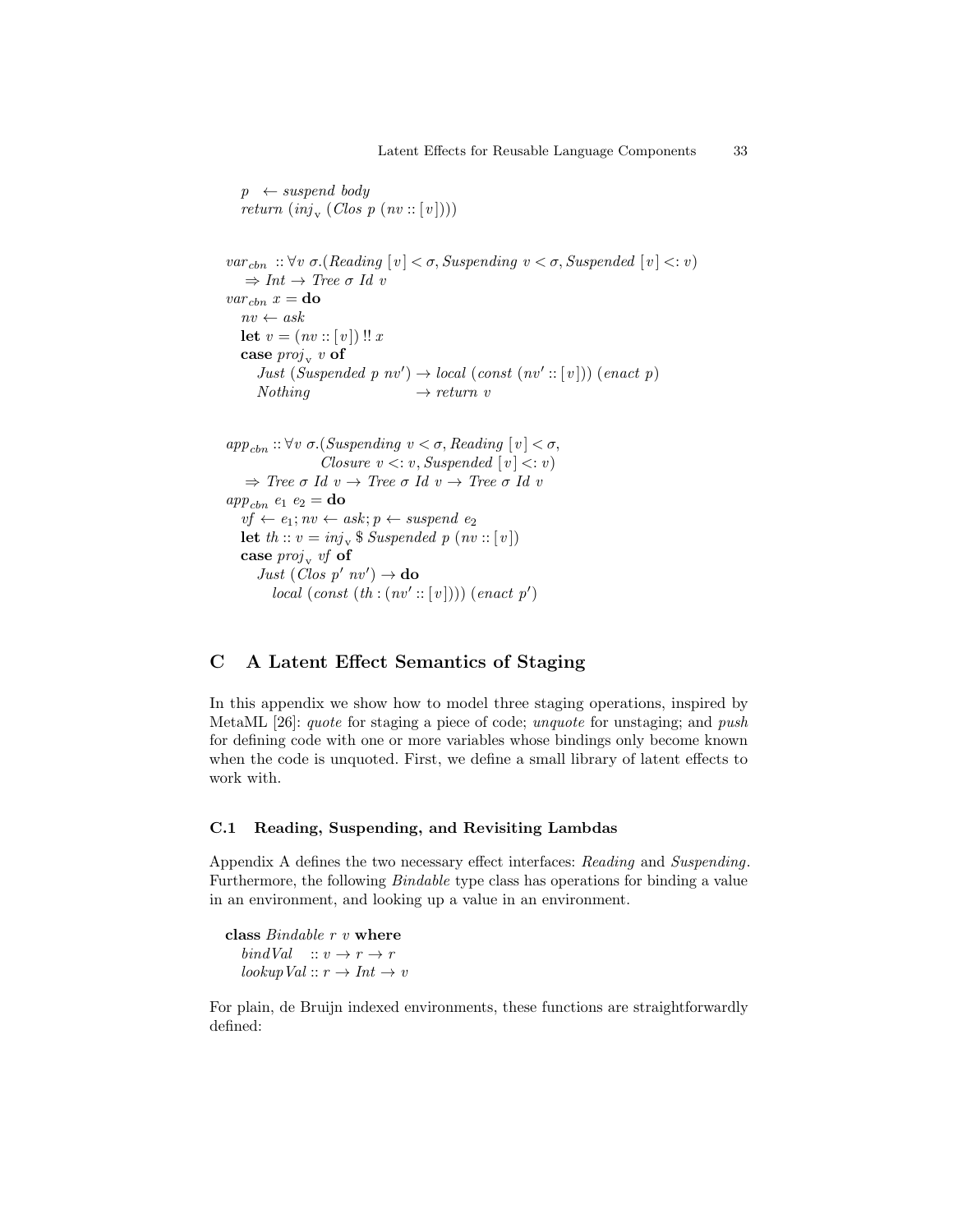instance  $\text{Bindable } [v]$  v where  $bindVal =$  (:)  $\textit{lookupVal} = (!!)$ 

The challenge with code splicing is to allow spliced code to reference variables from the context that code is being spliced with. We address this challenge by using a refined type of environment and Bindable.

### C.2 Quote and Unquote

The *quote* operation is defined in *Suspending* and *Reading*. It thunks a subcomputation, remembering the environment that the code is supposed to be evaluated under, reusing the Suspended value from Section ?? as the representation of a quoted piece of code:

```
quote :: \forall r \ v \ l \ \sigma.(Reading r < \sigma, Suspending v < \sigma, Suspended r < v)
        \Rightarrow Tree \sigma Id v \rightarrow Tree \sigma Id vquote m =do
  p \leftarrow suspend \ mnv \leftarrow askreturn (inj_{v}, \ Suspended p (nv:: r))
```
The *unquote* operation forces a quoted (thunked) computation.

unquote ::  $\forall r \ v \ l \ \sigma$ . (Reading  $r < \sigma$ , Suspending  $v < \sigma$ , Suspended  $r < v$ )  $\Rightarrow$  Tree  $\sigma$  Id  $v \rightarrow$  Tree  $\sigma$  Id  $v$ unquote  $m =$ **do**  $v \leftarrow m$ case  $\textit{proj}_{\text{v}}\text{ }v\text{ }$  of Just (Suspended p nv)  $\rightarrow$  local (const (nv :: r)) (enact p)  $Nothing \rightarrow error$  "bad unquote"

### C.3 Pushing and Splicing

We will introduce an operation for defining code with variables whose bindings are not yet known. This operation relies on the following type of staged environment:

```
newtype Env_s v = Env_s {unEnv_s :: [Maybe (Either v Int)]}
```
The *Maybe* type is used to distinguish positions in the environment whose bindings are not yet known. An unknown binding is represented as Nothing. A known binding is *Either* an actual value  $v$ , or an integer representing a *forward reference* to a value that occurs n positions further down the environment. We use forward references because our staged environments behave in a way that is reminiscent of a telescope  $[2]$ : for a bound value v occurring in a staged environment such as  $Env_s$  (*Just (Left v)*: *nv*), the value v is closed under the substitutions in the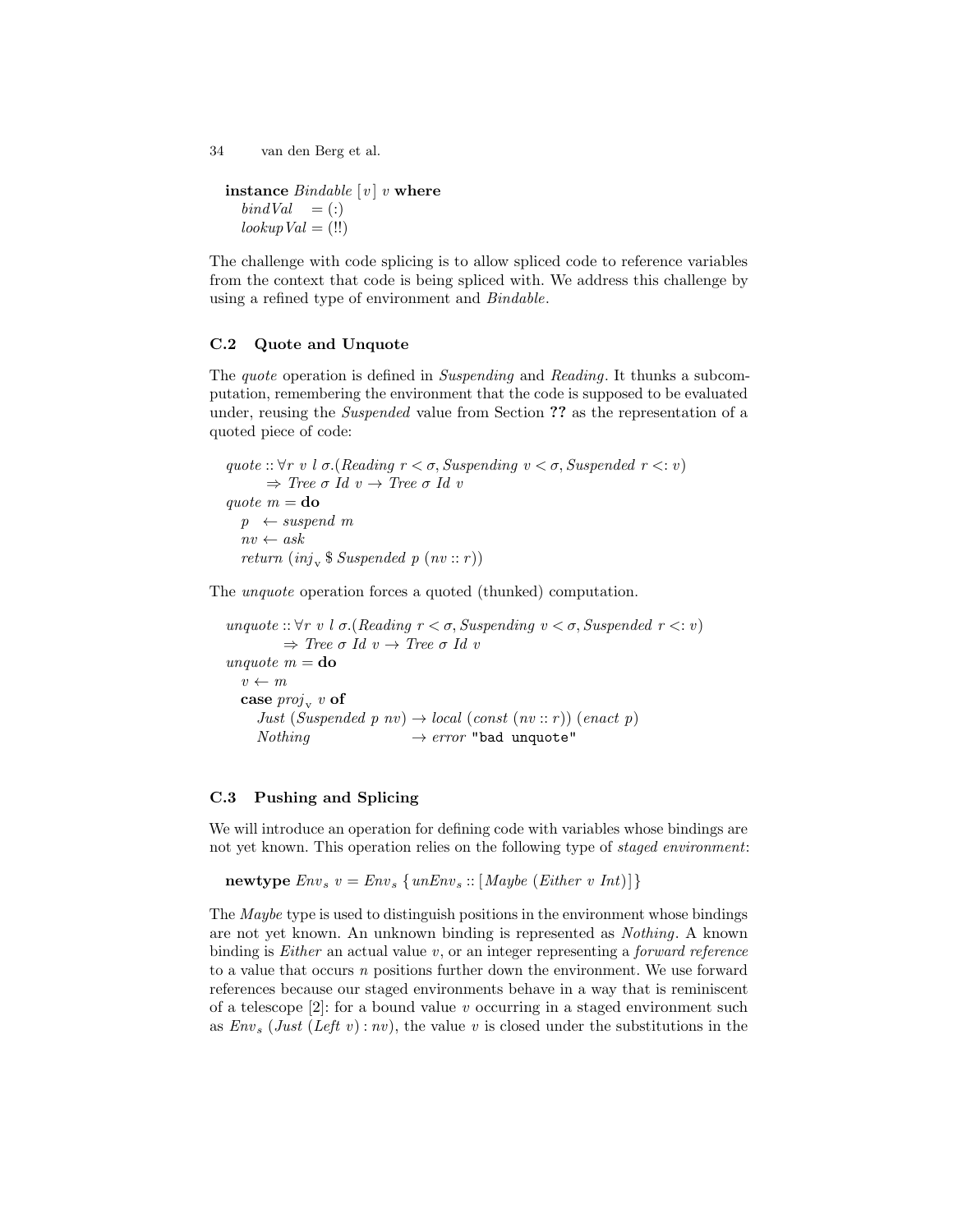environment nv, since nv contains "contextual" bindings that potential unknown bindings in v must be instantiated with.

The implementation of the Bindable interface below illustrates how this "closing" of values of type Val works:

```
data Val = CloV (Closure (Env<sub>s</sub> Val))
            \vert \text{ CodV (Suspended (Env_s Val))}| IntV Int
```

```
instance Bindable (Env<sub>s</sub> Val) Val where
  bindVal v (Env_s \; nv) = Env_s \; \$ \; Just(Right (length nv)) : nv + [Just (Left v)]\ell \in \mathbb{R} lookup Val (\mathit{Env}_s \ n v) \ x = go \ n v \ xwhere go (Nothing : nv)) = error "quote error"
             g \circ (Just (Right y) : nv) \circ (1) = lookupVal (Env_s nv) yg_0 (Just (Left v) : nv) 0 = cover \ v (Env \ n v)g \circ ( : nv) x \mid x \geq 0 = lookupVal (Env<sub>s</sub> nv) (x - 1)go\;nv x = error "bad index"
```
The bindVal function prepends an environment by a forward reference to a value that is appended to the back of the environment. The  $\ell \in \mathbb{R}^n$  function follows forward references, and when it finds a value, it uses the cover function to "close" a value over the bindings in the tail of the environment (i.e., the bindings from the context of the bound value):

```
cover :: Val \rightarrow Env_s Val \rightarrow Valcover (CloV (Clos p nv'))nv = CloV (Clos \t p (combine nv' nv))cover (CodV (Suspended p n v')) nv = CodV (Suspended p (combine n v' n v))cover (IntV i) nv = IntV i
```
The combine function used by this cover function instantiates unknown bindings by bindings coming from the context:

```
combine :: Env_s v \rightarrow Env_s v \rightarrow Env_s vcombine (Env_s nv_1) (Env_s nv_2) = Env_s (qo nv_1 nv_2)where
    g \circ [ ] nv = nv
    g \circ (Nothing : nv_1) \begin{bmatrix} \end{bmatrix} = Nothing : nv_1go (Nothing : nv_1) (Nothing : nv_2) = Nothing : go nv_1 nv_2go (Nothing: nv_1) (Just (Left v) : nv_2) = Just (Left v): go nv_1 nv_2go (Nothing : nv_1) (Just (Right n) : nv_2) = Just (Right (n + length\ nv_1))
                                        : go\ nv_1\ nv_2g \circ (Just \ v \ : nv_1) \ nv_2 = Just \ v : go \ nv_1 \ nv_2
```
The *push* operation introduces unknown bindings in the context of a subcomputation.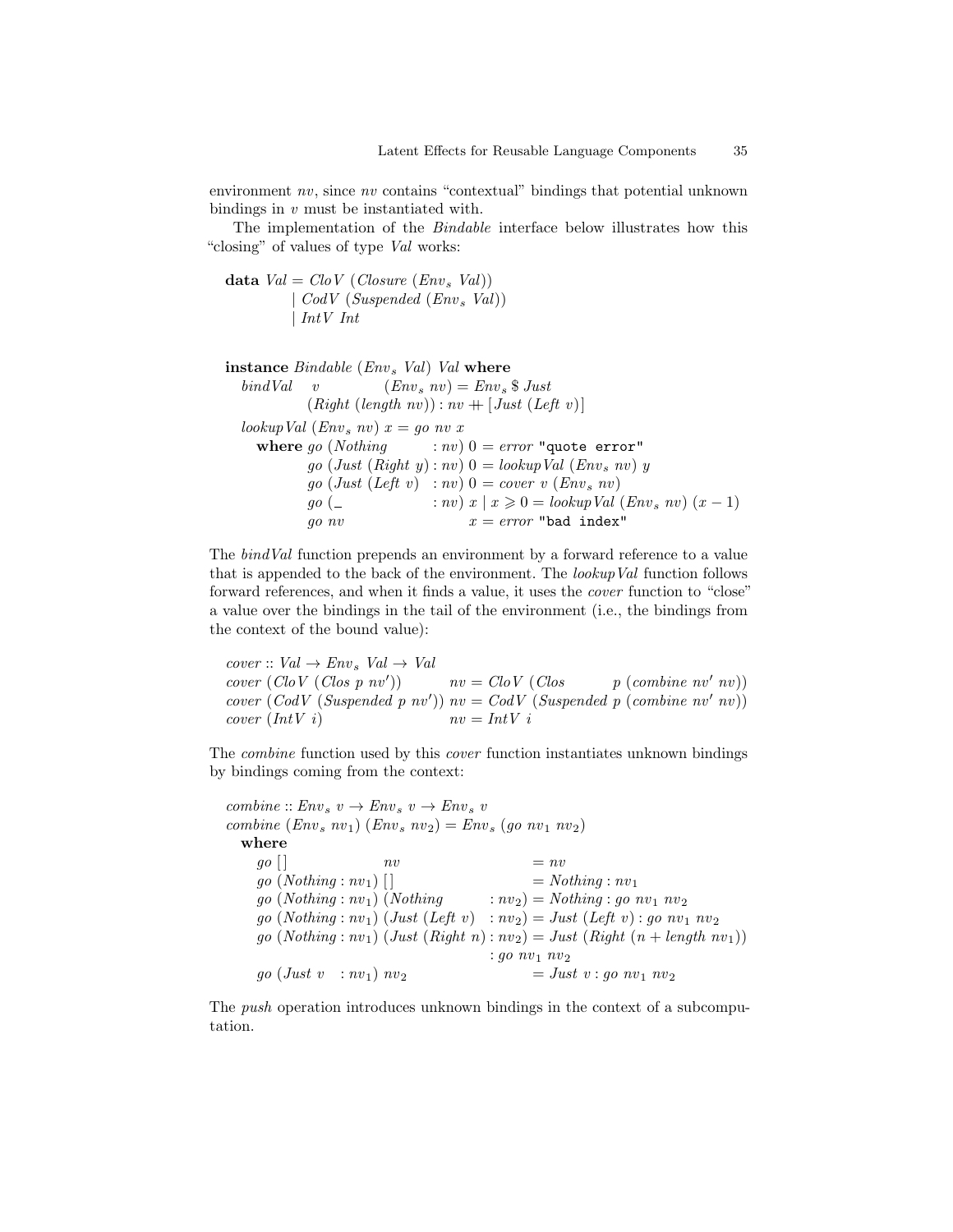```
push :: \forall v \sigma.(Reading (Env<sub>s</sub> v) < \sigma)
            \Rightarrow Int \rightarrow Tree \; \sigma \; Id \; v \rightarrow Tree \; \sigma \; Id \; vpush n m = local \ (\lambda(Env_s \ nv : Env_s \ v) \rightarrowEnv_s $ replicate n Nothing + nvm
```
Finally, the *splice* operation is like *unquote*, but it *combines* the environment in a Suspended value with the contextual environment of the splice operation, thereby instantiating variables whose bindings were unknown when the thunk was created.

splice ::  $\forall r \, v \, l \, \sigma$ . (Reading  $(Env_s \, v) < \sigma$ , Suspending  $v < \sigma$ , Suspended  $(Env, v) \le v$  $\Rightarrow$  Tree  $\sigma$  Id  $v \rightarrow$  Tree  $\sigma$  Id  $v$ splice  $m =$ **do**  $v \leftarrow m$ case  $\textit{proj}_{\text{v}} \text{ } v \text{ }$  of Just (Suspended p nv)  $\rightarrow$  local (combine (nv :: Env<sub>s</sub> v)) (enact p)  $Nothing \rightarrow error$  "bad unquote"

#### C.4 The Difference between splice and push

While it is straightforward to define latent effect handlers that *delay* the evaluation of subtrees (which is exactly what Suspending and Thunking do), it is problematic to define handlers that "hoist" code that occurs in the computational subtree or the continuation of a tree. The crux of the problem is that subtrees and continuations require a value and a latent effect context before we can inspect their Trees. Escape expressions in MetaML represent code that must be run before returning a code value, and if escape expressions were to occur in computational subtrees of a *quote* operation, we would have to hoist the code out of the subtree. Our push and splice operations work around this problem. They allow us to write splicing code so that the effectful operations that compute code to be spliced occur in the "right" place in the latent effect tree.

The program in Figre 6 justifies the need for the two different constructs to mimic escape operations.

The program in Figure 4 of Section 4.1 only uses the splice construct. In order to write programs that behave similarly to MetaML programs with escape expressions that occur under a binder inside staged code, we also need push. In Figure 6, the MetaML program on the left (due to Taha [24]) contains two escape expressions that both occur under function binders inside staged code. The result of running the program is a value that is alpha-equivalent to the code value  $\sin x1 = \sin x2 = \sin x2 + \sin x1$ . The program on the right in Figure 6 uses push to indicate how many quoted binders a given computation is scoped by.<sup>6</sup>

 $6$  We have also added variable names in {-comments -} in Figure 6 to increase the readability of the de Bruijn indexed program.